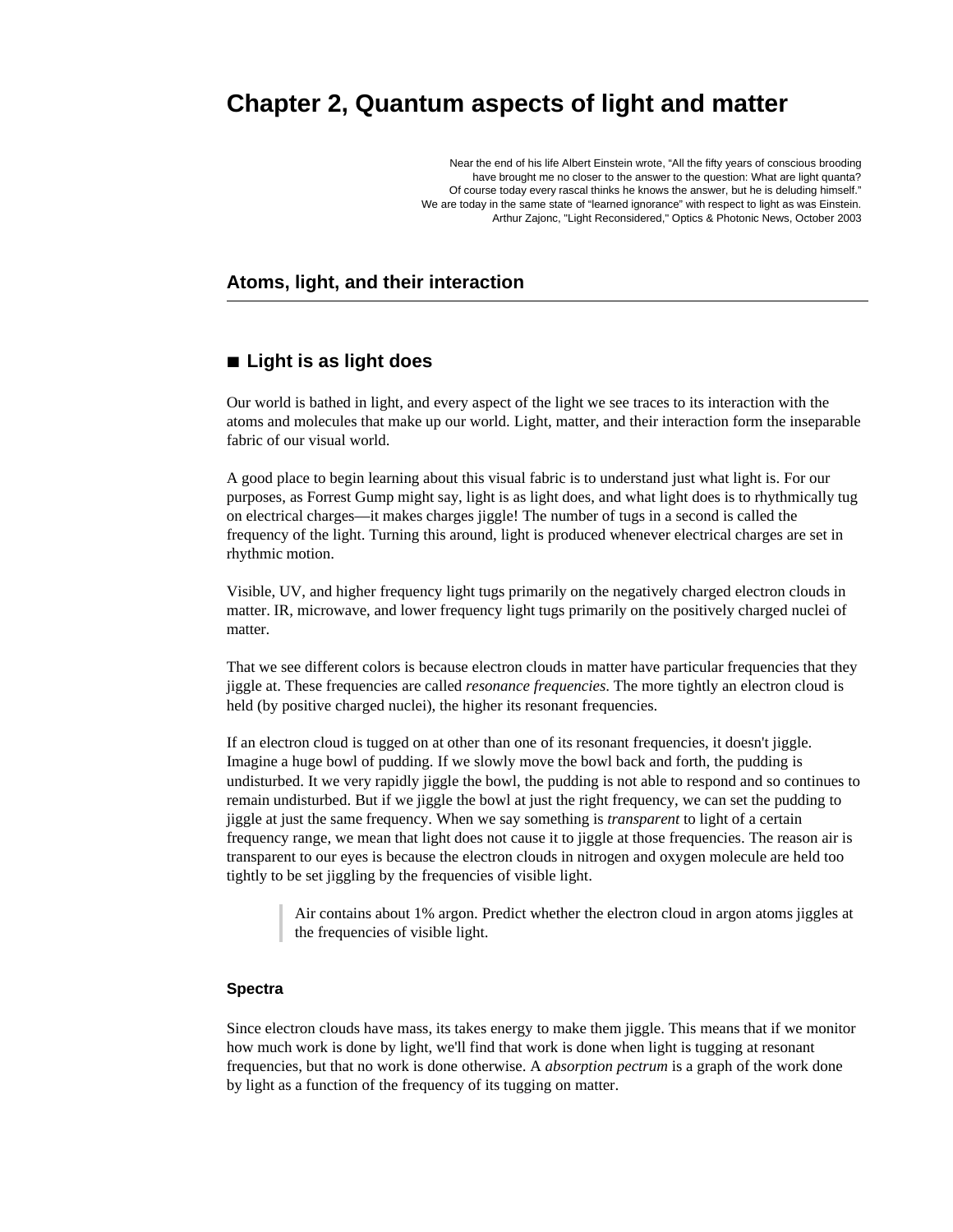

Spectrum showing the work done by light jiggling an electron cloud versus frequency. There labels number four resonance frequencies of the electron cloud.

### **Absorption spectra**

If we shine light on a sample, when the light frequency matches a resonant frequency and so does work, the energy expended appears as a drop in the intensity of the light. Here is a graph of light intensity versus frequency.



Absorption spectrum showing the reduction in light intensity by light jiggling an electron cloud versus frequency. There labels number four resonance frequencies of the electron cloud.

This way on probing the resonant frequencies of an electron cloud is called an *absorption spectrum*, because the energy expended by the light is *absorbed* by the atom into the jiggles of electron cloud.

Here is the absorption spectrum of hydrogen atoms in the visible wavelength range.



Absorption spectrum of gaseous hydrogen atoms at high temperature. Wavelength increases from 380 nm on the left to 740 nm on the right, and so frequency increases to the left.

The dark lines mark those wavelengths of the light that hydrogen atoms absorb. In the visible region of the spectrum there are only four such absorption lines for hydrogen atoms. Other atoms typically absorb light at many, many more different wavelengths. Absorption spectra are typically seen in light emitted from stars as it passes through interstellar clouds of atoms on its way to us. In the laboratory it is more typical to see emission spectra.

### **Emission spectra**

Light is not the only way to make jiggling electron clouds. When a beam of electron collides with atoms or molecules (such as happens when lightning passes through air, or a beam of electrons is created in a gas discharge tube), the resulting jiggles appear as light is given off. Such a spectrum is called an *emission spectrum.*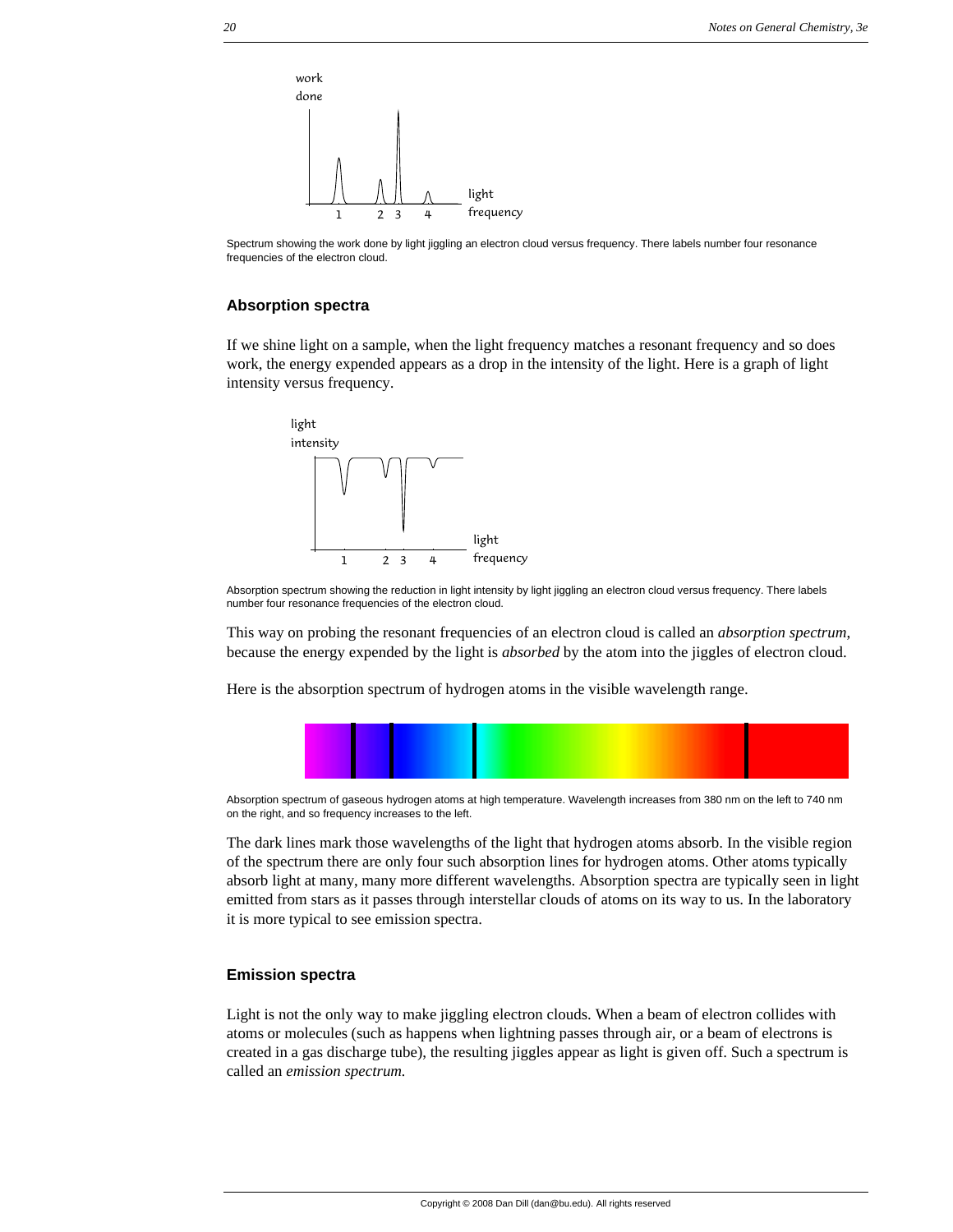

Emission spectrum showing the reduction in light intensity by light jiggling an electron cloud versus frequency. There labels number four resonance frequencies of the electron cloud.

An emission spectrum looks similar to the spectrum shown above of work done by light on an electron cloud, since the light given off can do work on *other* electron clouds.

Here is a representation of the emission spectrum of hydrogen atoms in the visible wavelength range.



Emission spectrum of gaseous hydrogen atoms at high temperature. Wavelength increases from 380 nm on the left to 740 nm on the right, and so frequency increases to the left.

A nice display of the emission spectrum of the Sun and the atomic absorption spectra of hydrogen, helium, mercury and uranium is at http://quantum.bu.edu/images/atomSpectra.jpeg.

Spectra allows us determine resonant frequencies. Everything we know about the interior structure of atoms and molecules traces to understanding their resonant frequencies. Our plan, then, is to first learn how to characterize light, and then to learn how to account for the resonant frequencies of electron clouds.

# ■ **Properties of waves**

Light alternately tugs electric charges one way and then the opposite way. The tugging is due the effect of the electric field of the light on electric charges. If we plot the strength and direction of the electric field tugging on the electron cloud, it looks like a wave.



Electric field tugging on an electron cloud. The tugs are perpendicular to the direction of the light beam. The peaks corresponds to greatest tug in one direction, and the troughs correspond to greatest tug in the opposite direction. The axis of the tugs is known as the *polarization* of the light.

> In addition to the oscillation of the electric field, there is a matching oscillation of a magnetic field. Their oscillation is perpendicular to one another and also to the direction of travel of the light. The magnetic field has a negligible effect on atoms compared to the electric field and this is why we focus our attention on the oscillations of the electrical component of light.

> Because of the simultaneous presence of oscillating electric and magnetic fields, light is also called *electromagnetic radiation*. Sometimes, too, the term light is used to mean just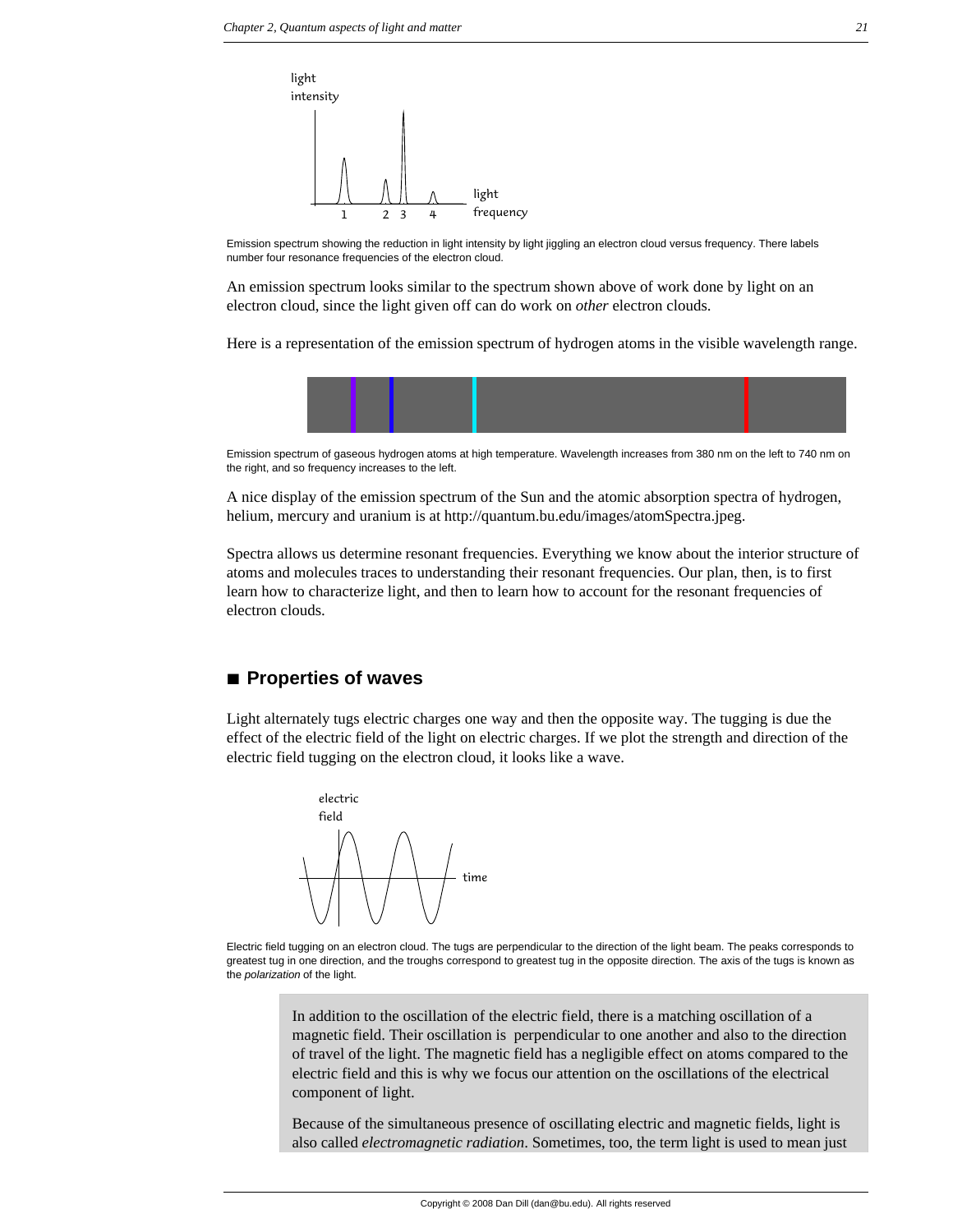the visible range of light. We will use light to mean electromagnetic radiation, independently of whether it is visible to our eyes.

To see how to characterize the oscillations of the electric field, we need to describe how waves are represented mathematically. A *wave* is the oscillatory variation of *some property* in time and in space. If we focus on a particular point in space, the value of the changing property—the numerical value (amplitude) of the wave—is seen to oscillate about some average value. If instead we focus on a particular part of the wave, such as one of its crests—a point of maximum amplitude—the wave is seen to move through space.

Examples of waves are

| Change of                      | With respect to         |
|--------------------------------|-------------------------|
| height of water                | calm water              |
| density of air                 | ambient pressure        |
| electric (and magnetic) fields | zero fields             |
| concentration                  | reference concentration |
|                                |                         |

#### **Representing wave properties mathematically**

Waves can be expressed mathematically in terms of sine or cosine curves. The value of the curve at a particular time and location represents the amplitude of the wave at that time and location. For example, to represent a sound wave with a sine curve, the value of the sine curve at a given time at each point in space corresponds to the pressure, relative to ambient pressure, at that time and location.

> What does the amplitude (value) of a sine curve represent for a water wave? Answer: The height of the water relative to calm water.

What does a sine curve represent for the electric field part of a light (electromagnetic) wave? Answer: The size and direction of the electric field.

The most striking feature of waves is that they move through space (standing waves, which oscillate in place, are a special case). To keep things as simple as possible, let's assume we have a wave only along one direction, which we call *x*. If we look at a wave at a particular instant in time, it is a sine curve, say. If we look at it a moment  $\Delta t$  later in time, it is still a sine curve, but the whole curve has shifted by an amount  $\Delta x$ .

It is probably not immediately obvious, but the way such a sine wave changes with position and time can be expressed as

 $\psi(x, t) = a \sin[2\pi(x/\lambda - t/\tau)].$ 

The numerical value of this expression—the value of the changing property, such as the height of the water in a water wave, or the electric field in light—is called the *amplitude* (often represented by the Greek letter  $\psi$ , pronounced "psi"). To understand this expression it is helpful to analyze separately how it changes as position and time change.

Let's consider first how a wave looks for one particular time; this is like studying a photograph of the wave. To fix time, let's set the time  $t$  equal to zero. The expression for the wave when  $t = 0$  is

$$
\psi(x, 0) = a \sin(2\pi x/\lambda).
$$

As we have seen, the value of a sine function repeats every time its argument (which is called its *phase*) changes by  $2\pi$ . The phase changes because *x* changes. Let's see how much the phase changes if x changes by the amount  $\lambda$ ,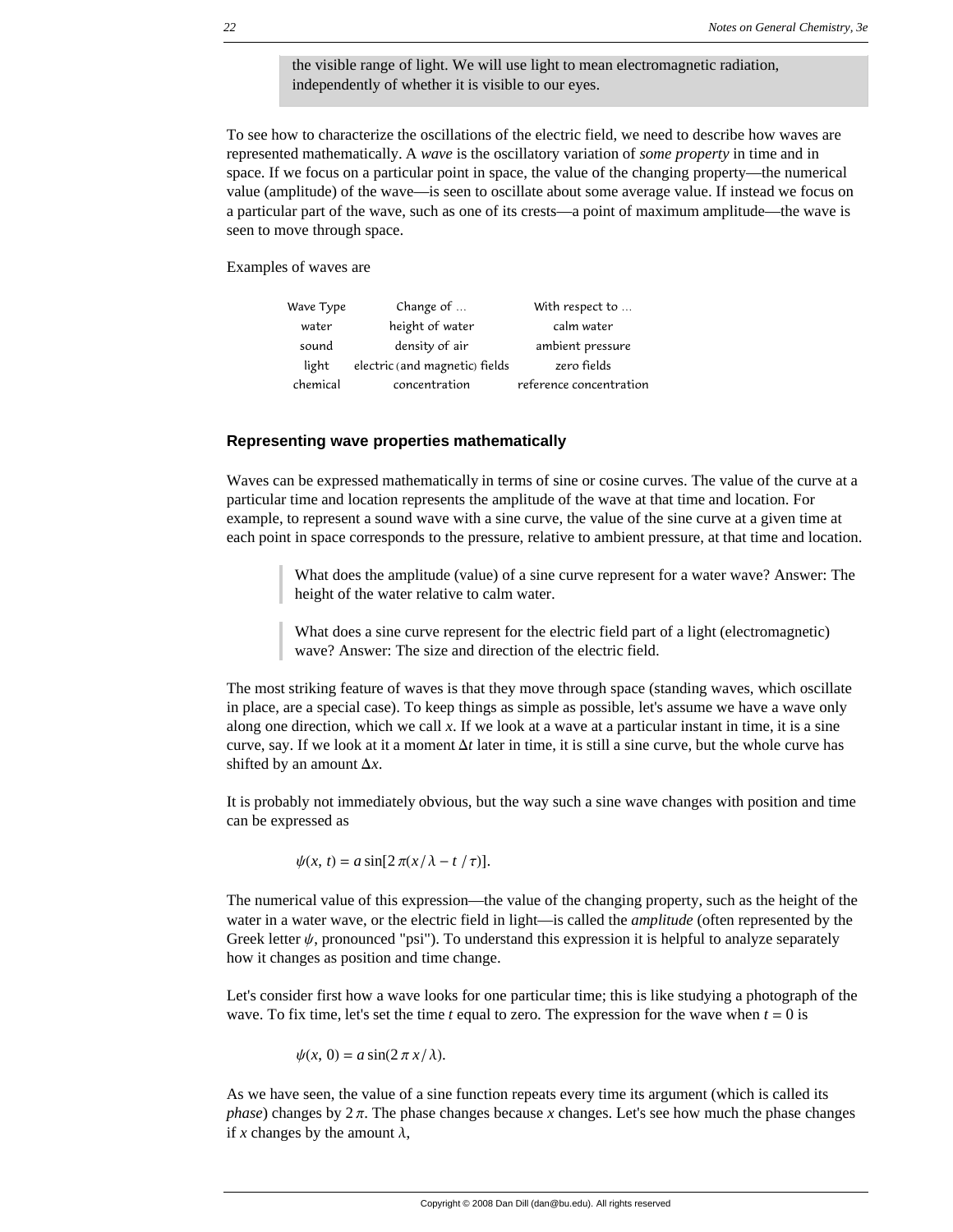$$
2\pi (x + \lambda)/\lambda - 2\pi x/\lambda = 2\pi.
$$

We see that the phase changes by  $2\pi$  when the position changes by the amount  $\lambda$ . For this reason, then length  $\lambda$  is called the *wavelength* (represented by the Greek letter  $\lambda$ , "lambda"). In a graph of the wave, the wavelength is the distance between two adjacent similar features of the wave, such as two successive crests.

> Make a sketch, on the same set of axes, of the wave  $\psi_1 = \sin(2 \pi x / 3)$  and  $\psi_2 = \sin(2\pi x/6)$ . Whate is the wavelength of each wave? Does your sketch make sense in terms of the relative wavelength of the two waves?

Now that we know how to identify the length of a wave, let's the see the effect of changing time. The way to understand the effect of time is to see how the wave changes at a fixed point in space. We can do this by setting the position *x* equal to zero. The expression for the wave when  $x = 0$  is

$$
\psi(0, t) = a \sin(-2 \pi t/\tau).
$$

Now, at  $x = 0$ , let's see how much the phase changes when time changes by the amount  $\tau$ , that is, from *t* to  $t + \tau$ ,

$$
-2\pi (t+\tau)/\tau - (-2\pi t/\tau) = -2\pi \nu t/\tau - 2\pi + 2\pi t/\tau = -2\pi.
$$

This expression shows that when time changes by  $\tau$ , the phase changes by  $-2\pi$ . That is, one wave cycle moves past a fixed point in time  $\tau$ , the *period* of the wave. (We'll see below that the significance of the phase changing by a negative amount is that crests of the wave move toward positive *x*.) The number of cycles (of spatial length  $\lambda$ ) which pass by a fixed point per second is the reciprocal of the time required for one cycle to pass by. This is called the *frequency,*

$$
\nu=1/\tau,
$$

of the wave (represented by the Greek letter  $v$ , "nu"—not to be confused with the Latin letter  $v$ , "vee"). The frequency is commonly measured in *Hertz* (abbreviated Hz), which are inverse seconds,  $s^{-1}$ .

#### **The speed of a wave: phase velocity**

Now that we understand the separate effects of changing location and time, we can see the combined effect of changing both *x* and *t*. In this way we can study the movement of the wave.

The way we follow the motion of a wave is to identify a unique point on the wave, say a particular crest, and then to see how far it moves in a certain time. Mathematically, choosing a point on the wave means choosing a particular numerical value for the phase,

$$
2\pi(x/\lambda-\nu t).
$$

This is so because the value of the phase determines the value of the amplitude of the wave at a particular place *x* and time *t*.

Then, the key idea is that we can analyze the motion of a wave by realizing that the phase of our chosen point on the wave *must remain constant*, for otherwise amplitude of the wave would change. This means that if a point on the wave at position  $x_1$  at time  $t_1$  moves to the position  $x_2$  at time  $t_2$ , then the corresponding phases are equal

$$
2\pi(x_1/\lambda - \nu t_1) = 2\pi(x_2/\lambda - \nu t_2).
$$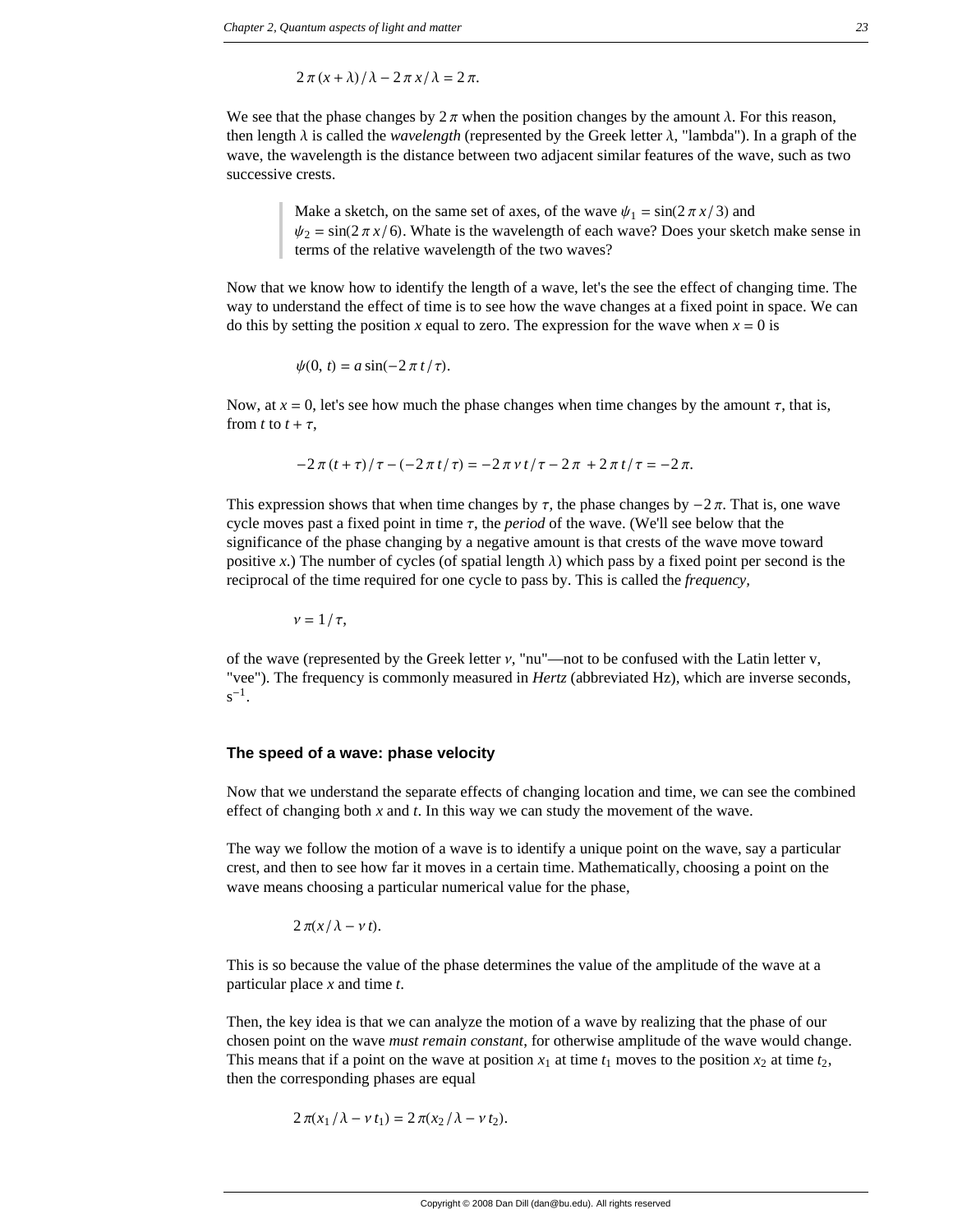This important equality is called the *stationary phase condition*. We can rearrange the stationary phase condition into the relation

$$
(x_2-x_1)/(t_2-t_1)=\nu\lambda.
$$

The left hand side of this equality is the ratio of the distance moved,

 $\Delta x = x_2 - x_1$ ,

divided by the time elapsed,

$$
\Delta t = t_2 - t_1.
$$

This is the *speed that the wave moves*. This speed,

$$
u_{\text{phase}} = \Delta x / \Delta t = v \lambda,
$$

is called the *phase velocity* of the wave.

Write down an expression for a wave that travels to the left, towards smaller values of *x*, as time increases.

Here is an illustration of these ideas. The figure shows the movement of a sine wave that takes place in 0.025 s.



Movement of a wave. The thin curve is the wave at an initial time,  $t_1$ . The thick curve is at a later time,  $t_2$ . The length of the arrow is the distance,  $dx = x_2 - x_1$ , the wave has moved in the elapsed time,  $dt = t_2 - t_1 = 0.025$  s. The point chosen to track the movement of the wave is arbitrary. The value of the phase,  $2\pi(x_1/\lambda - y_1)$ , at the starting point is equal to the value of the phase,  $2\pi$ ( $x_2$ / $\lambda$  -  $\nu$   $t_2$ ), at the ending point. The equality of these phases—the stationary phase condition—determines the phase velocity of the wave,  $\frac{dx}{dt} = \frac{x_2 - x_1}{t_2 - t_1} = v \lambda$ .

Determine from the information in the figure the values of the distance traveled, wavelength, phase velocity, and frequency of this wave. You may want to start by using a ruler to measure the distance traveled. The answers are 0.34 m, 1.2 m, 12 m/s, and 10 Hz.

#### **Calculations with waves**

Here is an example using sound waves, Oxtoby and Nachtrieb, 2e, problem 13.7: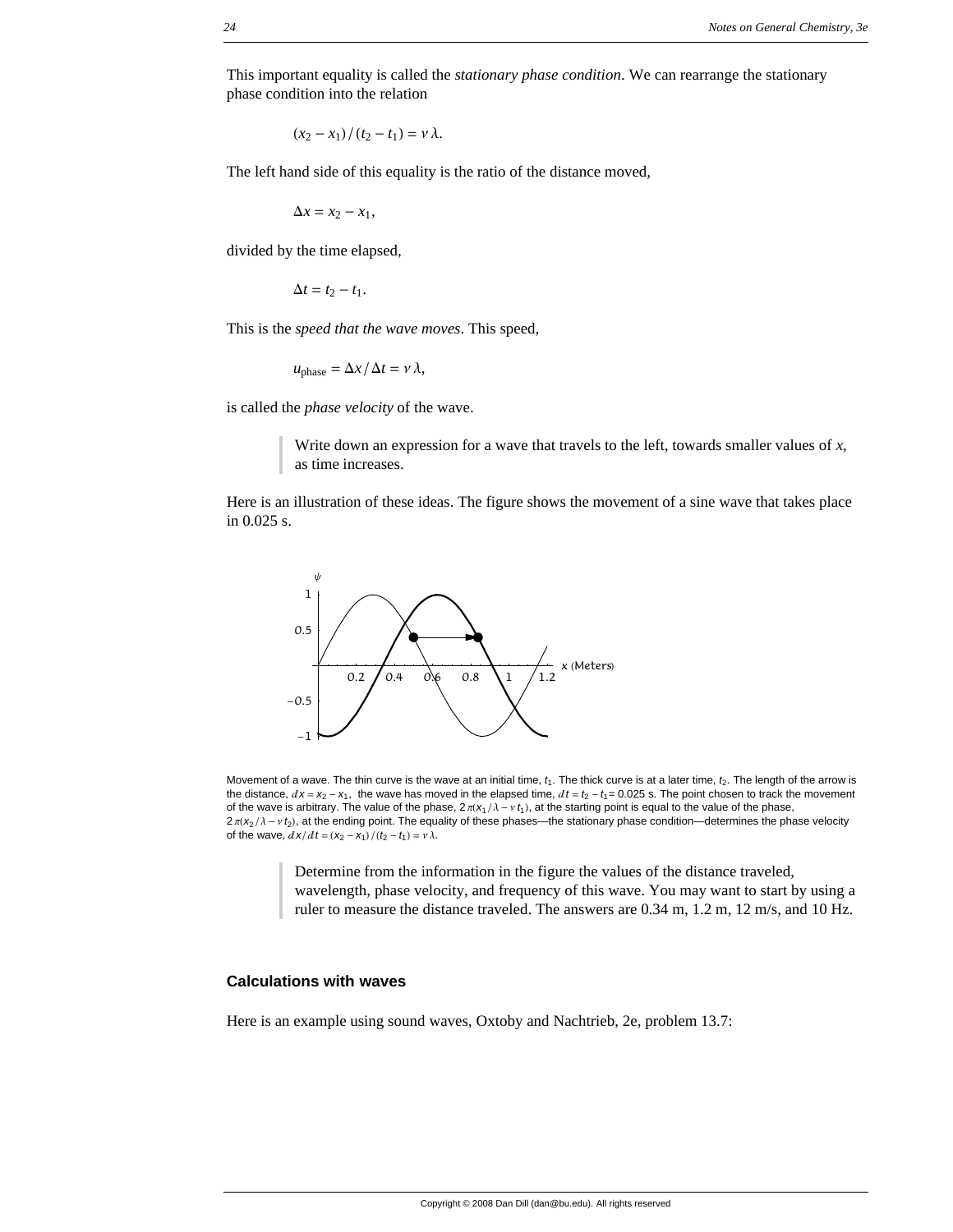The speed of sound in dry air at  $20^{\circ}$ C is 340 m/s and the frequency of the sound from the middle C note on a piano is 262 Hz. Calculate the wavelength of the sound and the time it will take to travel 30 m across a concert hall. Answer:  $\lambda = 1.3$  m,  $\Delta t = 0.088$  s.

Phase velocity is a characteristic of each kind of wave. We are going to be concerned especially with light waves. The velocity of light is a *universal constant* of Nature and is given the special symbol *c*. For light traveling in a vacuum, its speed (phase velocity) by international agreement is exactly 299792458 m/s. (Note that assigning a value to the speed of light, together with a defined value for the meter, amounts to a choice of values for the second as the unit of time.)

This means that for *electromagnetic radiation of any frequency* the product of its frequency and wavelength is always equal to  $v_{\text{dight}}$ . So, the next time someone asks you what's "nu", tell them "c over lambda!"

> A nice example of this relation is to calculate the wavelength,  $\lambda$ , of the radio waves from the Boston University FM radio station WBUR, which transmits on a frequency of 90.9 MHz (1 Megahertz =  $10^6$  Hz). Answer: 3.33 m = 10.9 ft.

Compare this value to red light, which has a wavelength of 700 nm =  $7 \times 10^{-7}$  m—ten million times smaller. This means that the frequency of red light is about ten million times higher,  $v = 4 \times 10^{14}$  Hz.

> Estimate the frequency of electromagnetic radiation with wavelength about the size of an atom. Answer:  $3 \times 10^{18}$  Hz.

This corresponds to X-ray region of the electromagnetic spectrum, and in fact X-rays necessary to "see" the locations of individual atoms.

#### **Visible wavelengths and the size of atoms**

Our eyes are sensitive to the visible range of light, corresponding to wavelengths from 380 nm (deep violet) to 740 nm (dark red), but even the shortest of these wavelengths is much, much larger than atoms, which are about  $1 \text{ Å} = 10^{-8} \text{ cm} = 0.1 \text{ nm}$  across.

This means that at a given moment in time, an atom bathed in light experiences an essentially *constant* electric field. The strength and direction of the electric field—and so the strength and direction of the tugs it exerts on the electron cloud of the atom—fluctuates as time passes, but always such that at a given moment every part of the charge cloud experiences the *same* tug.

For this reason, while it is common to focus on the wave representation of light, from the atomic vantage point, light is experienced as a tugging that changes with time. The experience of an atom in light is analogous to that of a small cork floating on the surface of a very long ocean wave. If we focus on the cork, it just goes up and down, just as the electron cloud in an atom is tugged first one way and then the other, in a rhythmic oscillation.

### **Angular frequency and angular wavenumber**

We have seen that the motion of a wave is determined by seeing how position and time need to change so that the phase

phase  $= 2 \pi (x/\lambda - v t)$ 

remains constant—the stationary phase condition, and that the result is that a wave with this phase expression moves with phase velocity  $u_{\text{phase}} = v \lambda$ . Another way to characterize the frequency and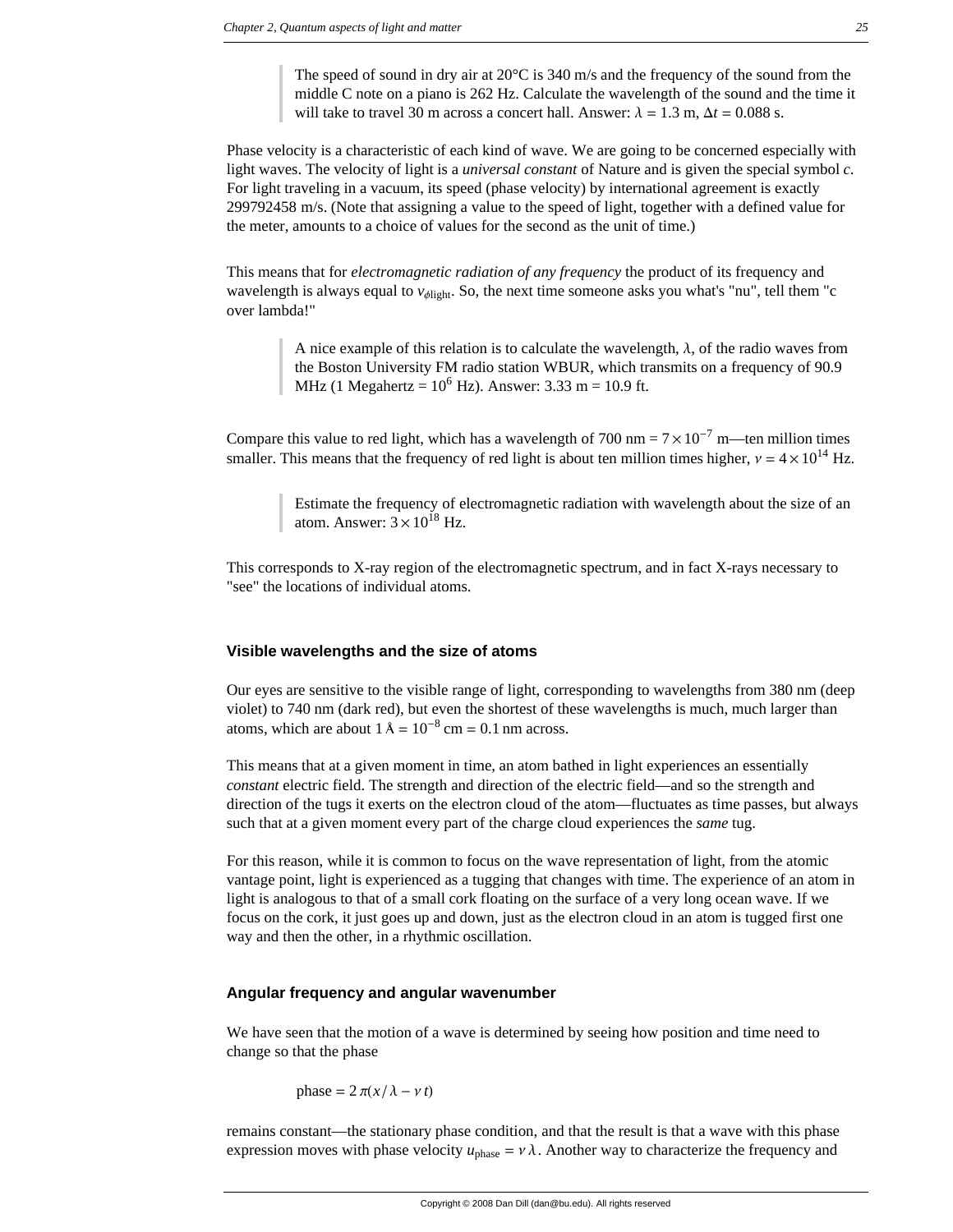wavelength of a wave is in terms of *angular frequency*  $\omega = 2\pi \gamma$  and angular wavenumber  $k = 2\pi/\lambda$ . The reason these definitions are made is thereby the expression for the phase becomes

phase =  $k x - \omega t$ .

Angular wavenumber has the units radian/meter, the increase in phase as a result of a change in position by one meter; angular frequency has units radian/second, the increase in phase as a result of a change in time by one second.

> *Recall that a radian is the angle whose arc length on circular path is equal to the radius of the circle. A complete circle corresponds to an angle of*  $2 \pi$  *radians (a little less than 8) and so the circumference of a circle of radius r is*  $2 \pi r$ *. By comparison, the "circumference" of the square that just encloses a circle of radius r is 8 r, since the "radius" of the square is half its "diameter", the length of one side.*

The phase velocity in terms of these new quantities is  $u_{\text{phase}} = \omega/k$ .

# **à Interaction of light with matter: resonant "tugs"**

As we have described, the way light interacts with atoms is by exerting tugs on the positively charged nuclei and the negatively charged electrons. The tugs follow the rhythm of the oscillations in the electric field of the light. High frequency light tugs rapidly, low frequency light tugs slowly. Now, from the point of view of the charges in the atom, not all tugs are the same. In fact, most tugs have little effect on the electrons and nuclei. Rather, only if the tugs are at just the right frequency will the charges be able to follow them.

Here are what frequencies and wavelengths correspond to the different regions of the spectrum.

| Light Region     |                      |                      | Typical v (Hz) Typical $\lambda$ {m) Typical $\lambda$ {nm) |
|------------------|----------------------|----------------------|-------------------------------------------------------------|
| $\gamma$ -rays   | $1 \times 10^{19}$   | $3 \times 10^{-11}$  | 0.03                                                        |
| X-rays           | $1 \times 10^{17}$   | $3. \times 10^{-9}$  | 3.                                                          |
| UV               | $1 \times 10^{15}$   | $3. \times 10^{-7}$  | 300.                                                        |
| Violet           | $7.5 \times 10^{14}$ | $4 \times 10^{-7}$   | 400.                                                        |
| Blue             | $6.7 \times 10^{14}$ | $4.5 \times 10^{-7}$ | 450.                                                        |
| Green            | $6. \times 10^{14}$  | $5. \times 10^{-7}$  | 500.                                                        |
| Yellow           | $5. \times 10^{14}$  | $6. \times 10^{-7}$  | 600.                                                        |
| Red              | $4.3 \times 10^{14}$ | $7 \times 10^{-7}$   | 700.                                                        |
| IR               | $1 \times 10^{14}$   | $3. \times 10^{-6}$  | 3000.                                                       |
| Microwave        | $1 \times 10^{10}$   | 0.03                 | $3. \times 10^{7}$                                          |
| FM Radio         | $1 \times 10^8$      | 3.                   | $3. \times 10^9$                                            |
| Short Wave       | $1 \times 10^7$      | 30.                  | $3. \times 10^{10}$                                         |
| AM Radio         | 500000.              | 600.                 | $6. \times 10^{11}$                                         |
| Long radio waves | 10000.               | 30000.               | $3 \times 10^{13}$                                          |

Frequencies and wavelengths correspond to the different regions of the electromagnetic spectrum.

Roughly speaking, the charges can follow tugs only if their frequency is near a *resonant frequency,*

$$
v \sim \frac{1}{2\pi} \sqrt{\frac{k}{m}},
$$

where *m* is the mass of the charged particle experiencing the tug and the *force constant k* is a measure of how tightly the charged particle is held in the atom. This relation is called the *resonance condition*. Essentially, heavy particles (nuclei) oscillate at lower frequencies than light particles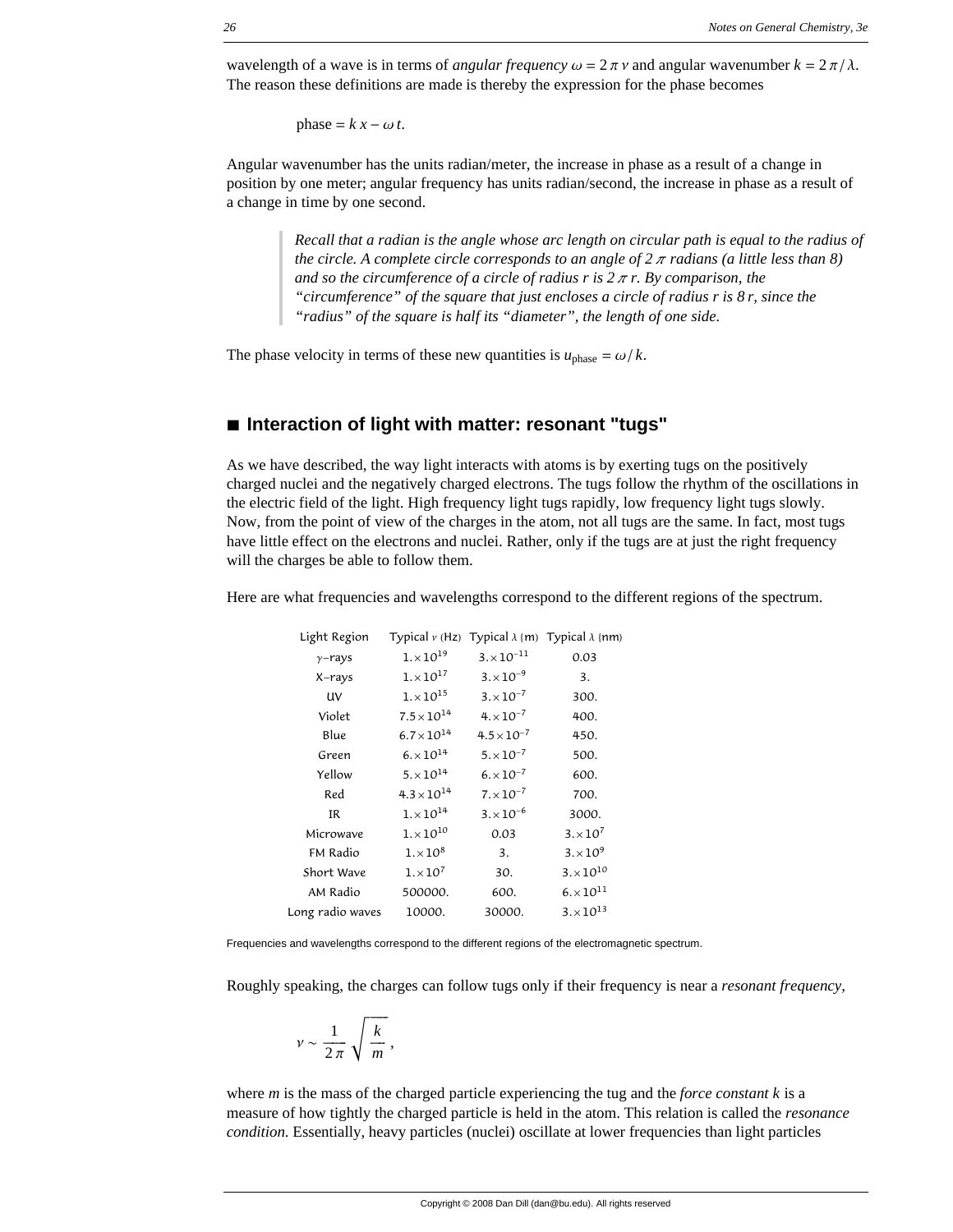(electrons), and loosely held particles (electrons far from nuclei) oscillate at lower frequencies than tightly held particles (electrons close to nuclei).

One immediate insight we can draw from the harmonic frequency relation is that while electrons and nuclei experience comparable electrical forces, and so have similar force constants, because nuclei are so much heavier, their resonant frequencies are much lower than those of electrons.

> A proton is about 2000 times heavier than an electron. How much would this mass difference alter resonant frequencies? Answer: Frequencies due to motion of protons would be about 40 times lower than those of electrons.

We'll learn that nuclei are what is being tugged in microwave ovens, at frequencies on the order of  $10^{12}$  Hz, whereas electrons are what are being tugged in the photoreceptor molecules of our eyes, at frequencies on the order of  $10^{14}$  Hz.

### **à Energy conservation in interaction between light and matter**

A key concept in the interaction of electromagnetic radiation and matter is *energy conservation*: Energy is exchanged between the radiation and matter in such a way that the net change of energy is zero.

$$
\Delta E_{\text{light}} + \Delta E_{\text{matter}} = 0 \text{ or, equivalently, } \Delta E_{\text{matter}} = -\Delta E_{\text{light}}.
$$

Electrons and nuclei have mass, and so if light is tugging on them, the tugging takes energy. This means energy in the light is reduced by the amount transferred to the matter. We call this reduction of energy of the light *absorption*. When light (energy) is absorbed by matter, the energy conservation expression gives

 $\Delta E_{\text{light}} < 0$ ,  $\Delta E_{\text{matter}} = -\Delta E_{\text{light}} > 0$  (light absorption).

The reverse process is also possible: motion of charged particles in matter can give up their energy by creating oscillating electric fields. (This is analogous to the energy required to light a bulb by turning the crank of a hand generator.) We call this reduction (expenditure) of energy in matter light emission. When light (energy) is emitted by matter, the energy conservation expression gives

 $\Delta E_{\text{light}} > 0$ ,  $\Delta E_{\text{matter}} = -\Delta E_{\text{light}} < 0$  (light emission).

In either case—light absorption or emission—the total energy change is zero,

## **à Amount of energy exchanged between light and matter**

So, a key feature of light-matter interaction is the *exchange of energy*. A remarkable simplifying feature of this interaction is that, assuming the resonance condition between the frequency of light and matter is met, then: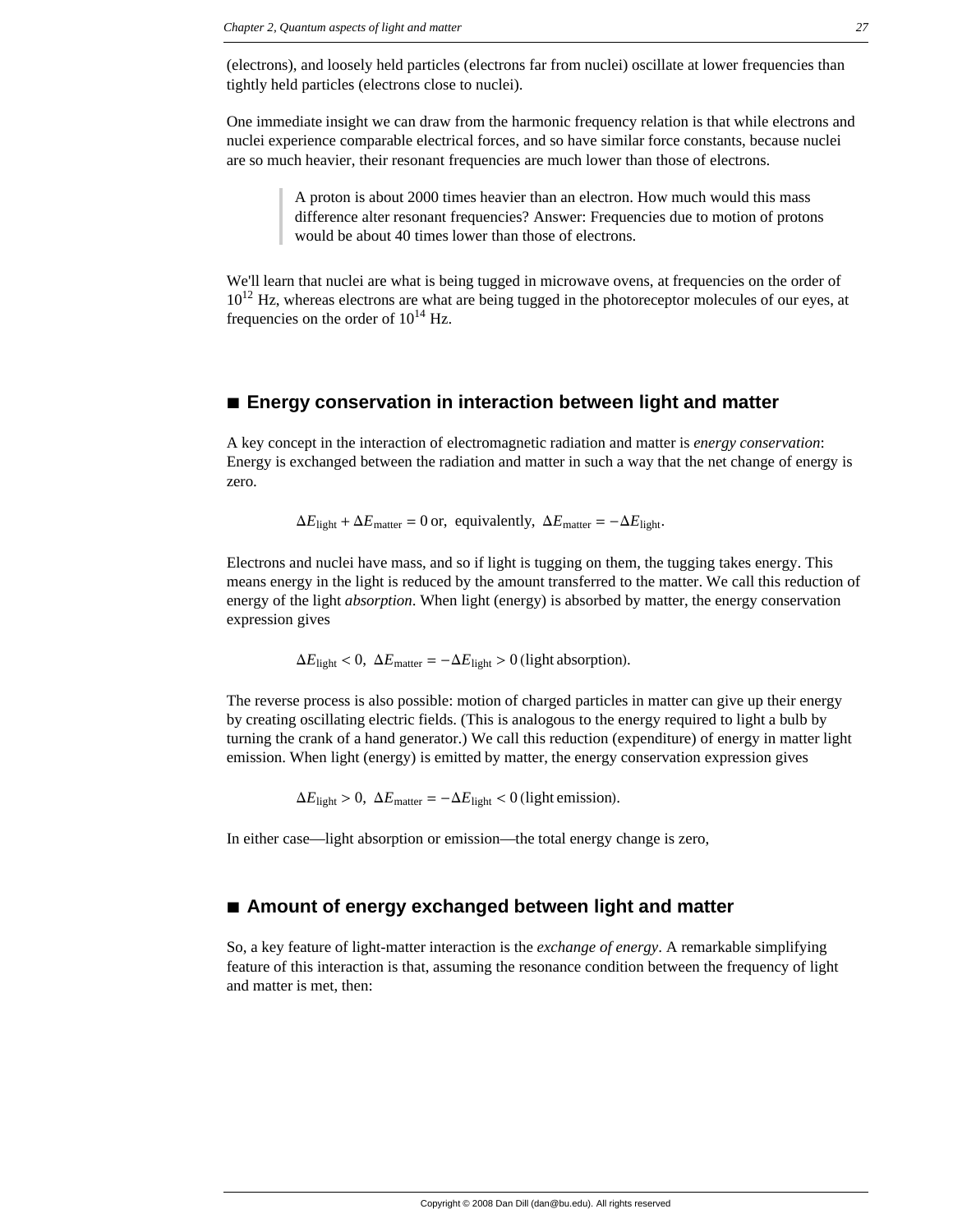The amount of energy that can be exchanged is *determined solely by the frequency of the light*. That is, it turns out that if we know the frequency of the light—of the oscillations in its electric (and magnetic) field—then we can determine the amount of energy that can be exchanged with matter in resonance with the light at that frequency.

Here is one way to determine this energy. Light emitting diodes (LED's) are electronic devices that emit light of a particular color when a precise voltage, known as the *threshold voltage*, is applied. Now, voltage is energy per unit charge, and  $1$  Volt  $= 1$  Joule/Coulomb. Since the colors are due to electrons oscillating in the electric field of the light, it makes sense to use the electron charge to convert threshold voltage to an energy. We can do this by multiplying the voltage by the electron charge,  $e = 1.60218 \times 10^{-19}$  Coulomb. The resulting energy is known as an electron volt, eV.

Show that an electron volt is  $1.60218 \times 10^{-19}$  Joule.

In this way we can interpret the threshold voltage as an energy.

Here are the colors of five common LED's, displayed as an emission spectrum.



Colors of five different light emitting diodes (LED's). The horizontal axis is wavelength, increasing to the right.

Slight variations in manufacturing result in the color of a particular LED differing slightly from that of another. Typical manufacturing tolerances are  $\pm 15$  nm. Error is also introduced in the measurement of the wavelengths. Finally, manufacturing differences and measurement error also affect the value of the threshold voltage. Let's assume a total error of 10% in the voltage determination.

Here is a table of representative wavelengths,  $\lambda$ , and corresponding frequencies,  $v = c/\lambda$ , for the five LED's, together with the minimum energy (in eV) determined to cause them to emit their color, taking into account a 10% error in wavelength determination and a 10% error in threshold voltage determination.

| $\lambda$ (nm) | $\nu$ (Hz)            | voltage (eV) |
|----------------|-----------------------|--------------|
| 665            | $4.51 \times 10^{14}$ | 1.69         |
| 635            | $4.37 \times 10^{14}$ | 1.82         |
| 590            | $5.36 \times 10^{14}$ | 2.37         |
| 560            | $5.69\times10^{14}$   | 2.48         |
| 480            | $6. \times 10^{14}$   | 2.4          |

Here is a plot of the threshold voltage versus frequency, together with a straight line fit to the data points.



Threshold energy, in eV, versus frequency, in 10<sup>14</sup> Hz, required to cause different LED's to emit light. Separate 10% errors are assumed in the determination of LED wavelength and in the determination of the threshold energy.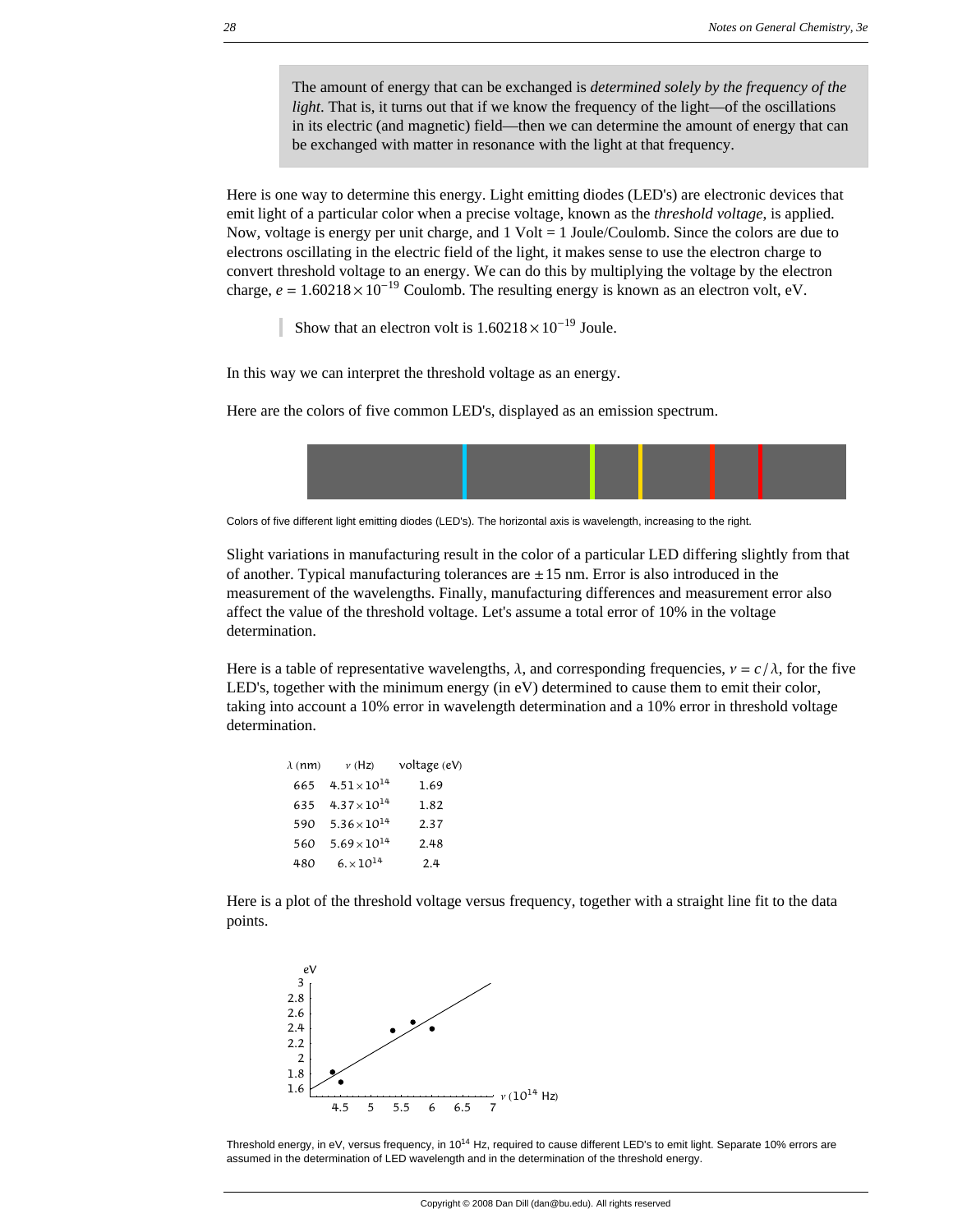The plot shows that threshold energy is proportional to frequency, energy  $\alpha$   $\gamma$ . The constant of proportionality is the slope of the line fitted to the measured points. It has the units energy/frequency, or J s. This proportionality constant is known as Planck's constant and written as *h*. Its value for the fit to the data shown is  $7.81203 \times 10^{-34}$  J s.

> Confirm this value as follows. First, use a ruler to measure the slope of the line in the figure, in units eV/[ $v/(10^{14}$  Hz)]. Then, convert eV to Joule and use the fact that Hz = s<sup>-1</sup>.

The currently accepted value is  $h = 6.62606876 \times 10^{-34}$  J s. We could confirm this value, for example, by averaging results of repeated, more careful measurement using LED's manufactured to higher tolerance.

> Calculate the percentage difference in the measured value from the actual value of Planck's constant. That is, evaluate  $[(h_{\text{measured}} - h)/h] \times 100\%$ . Typical percentage differences are 10%.

What we have succeeded in doing is to establish the *equivalence between the frequency and energy change of light*, namely

$$
\Delta E_{\text{light}} = h \, \nu = h \, c / \lambda.
$$

This relation is known as the *Einstein energy-frequency relation*, because Einstein was the first to propose the equivalence between the frequency of light and the amount of energy that light of that frequency can exchange with matter. The relation allows us to track energy flow between light and matter.

The energy unit  $h v = h c / \lambda$  is called a *quantum of light energy,* or, more briefly, a *photon*. In terms of the energy of the photon, we can write the light-matter energy balance expressions as

 $\Delta E_{\text{matter}} = -\Delta E_{\text{light}} = E_{\text{photon}} = h v$  (light absorption)  $\Delta E_{\text{matter}} = -\Delta E_{\text{light}} = -E_{\text{photon}} = -h \nu(\text{light emission})$ 

These expressions show that when light is absorbed by matter, a photon of light energy is removed from the light, reducing the energy of light by the amount  $\Delta E_{\text{light}} = -E_{\text{photon}} = -h v$ , and that when light is emitted by matter, a photon of light energy is added to the light, increasing the light energy by the amount  $\Delta E_{\text{light}} = E_{\text{photon}} = h v$ .

> A fluorescent bulb emits light of several different wavelengths from each major region of the visible spectrum so that to our eyes its light appears white. Assume that a 45 watt fluorescent bulb emits equal amounts of red, green and blue light. Assume that the blue wavelength is 450 nm. How many energy units (photons) of blue light are emitted each second by the matter composing the fluorescent bulb. Recall that 1 watt  $= 1$  J/s, and assume the bulb operates at 70% efficiency. Answer:  $2 \times 10^{19}$ /s.

The reason the number of quanta (photons) is so large is because a quantum of light energy—one photon—is a very small unit of energy.

# ■ Quantum picture atoms: like a voice box

The quantum picture of electrons in atoms is a little like how we make musical tones from our voice box. The voice box consists of vocal chords. Each musical tone is the result of vocal chords vibrating in a particular way. Each person's vocal system is different from another, as we may realize listening to ourselves in the shower attempt, for example, to mimic the sound of an operatic tenor such as Luciano Pavarotti.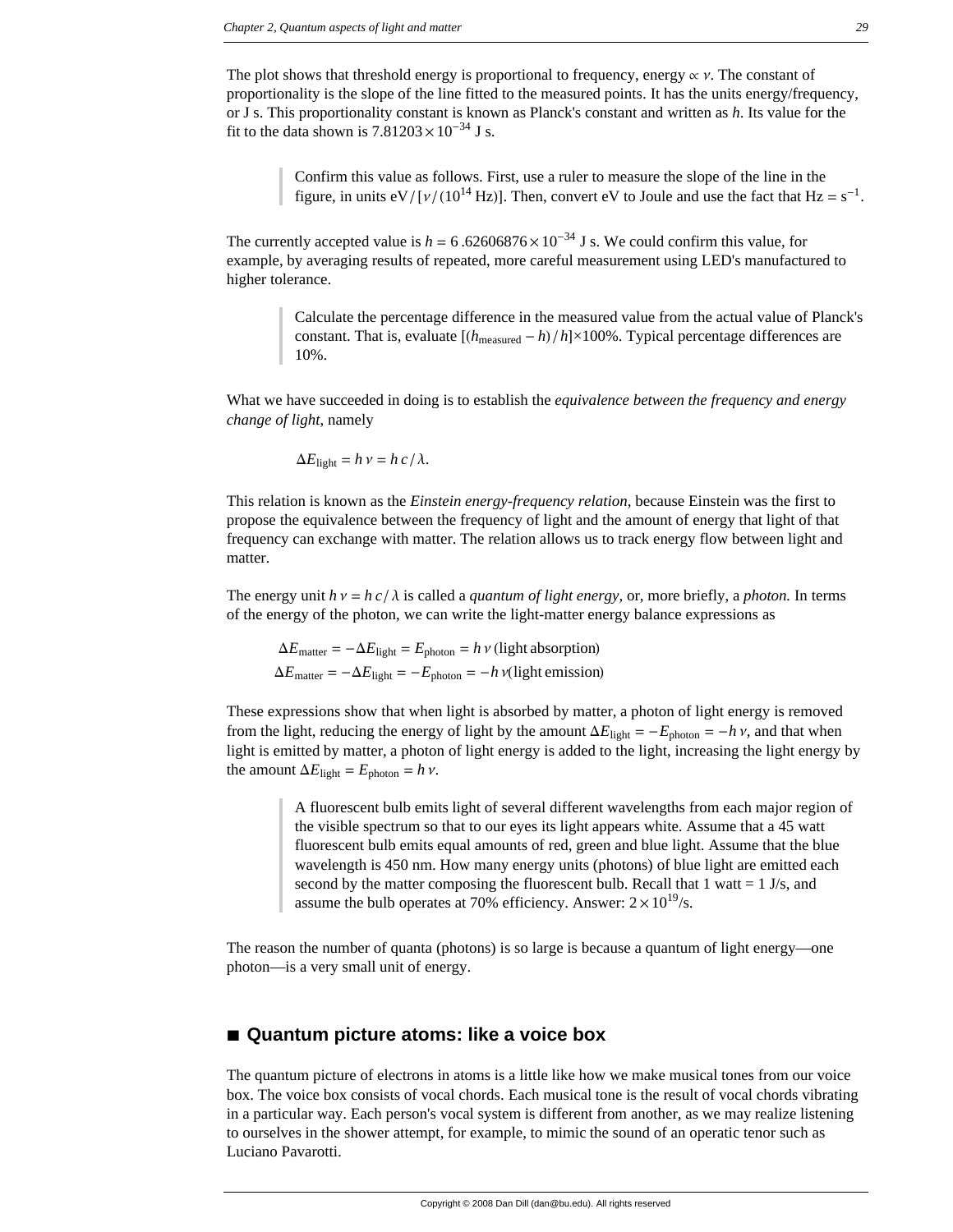### **Electron clouds are made from electron waves**

The atom is like a voice box. The role of vocal chords is played by what we call *quantum waves*. Just as a vocal chord by itself does not make a musical tone, a quantum wave *is not an electron*. Rather, an electron is the result of *combining quantum waves in a special way*, just as the sounds we make are the result of our vocal chords moving in a particular way.

The electron that results from the quantum waves has the form of a *cloud of charge*, centered at the nucleus and distributed in space according to the details of the quantum waves that produce the cloud. This charge cloud is called the *probability density*. Where the cloud is dense, there is a concentration of electron charge, and where the cloud is sparse, there is little electron charge. Here is a cross section of such a charge cloud of hydrogen atom.



Cross section through the nucleus of a hydrogen atom electron cloud (the 4p*x* probability density), in the *xy* plane. The nucleus is at the center. From left to right, the width and height are 3, 6, and 9 nm. The brightness of the display is proportional to how dense the electron cloud is. The more dense the cloud, the greater the fraction of the that is electron there.

Just as each person's vocal chords are unique to them, each kind of atom (hydrogen, sodium, xenon, etc.) has its own set of quantum waves. As a result, just as each person is able to make their own characteristic sounds, electron clouds in each different kind of atom have shapes unique to the particular type of atom.

Remember, electron waves are *not physical objects*. In particular, *they are not the electrons*. Electron waves are the *components from which electron clouds are built*.

### **Where do electron waves comes from?**

A *very* good question is "Where do the electron waves of a given atom come from?"

Electron waves are analogous to the *x*, *y*, and *z* axes that we use to position an object in three dimensions. Just as the coordinate axes are a property of three-dimensional space, the electron waves of an atom (in terms of which electrons clouds can be expressed) play the role of the coordinate axes in terms of which objects in three dimensions can be expressed. Since each atom has many different electron waves, we say that these waves describe a space (called a *Hilbert space*) with many dimensions—many more dimensions than the three dimensions of physical space.

Keeping in mind the difference in number of dimensions, there is a close analogy between the coordinate axes of physical space and the electron waves of the space of electron clouds of atoms.

So, if you are asked, "Where do the electron waves of a given atom come from?", you can reply "The same place that coordinate axes come from,", in the sense that they play analogous roles. Just as Nature confers properties on physical space, Nature confers analogous properties on the space in which electron waves live.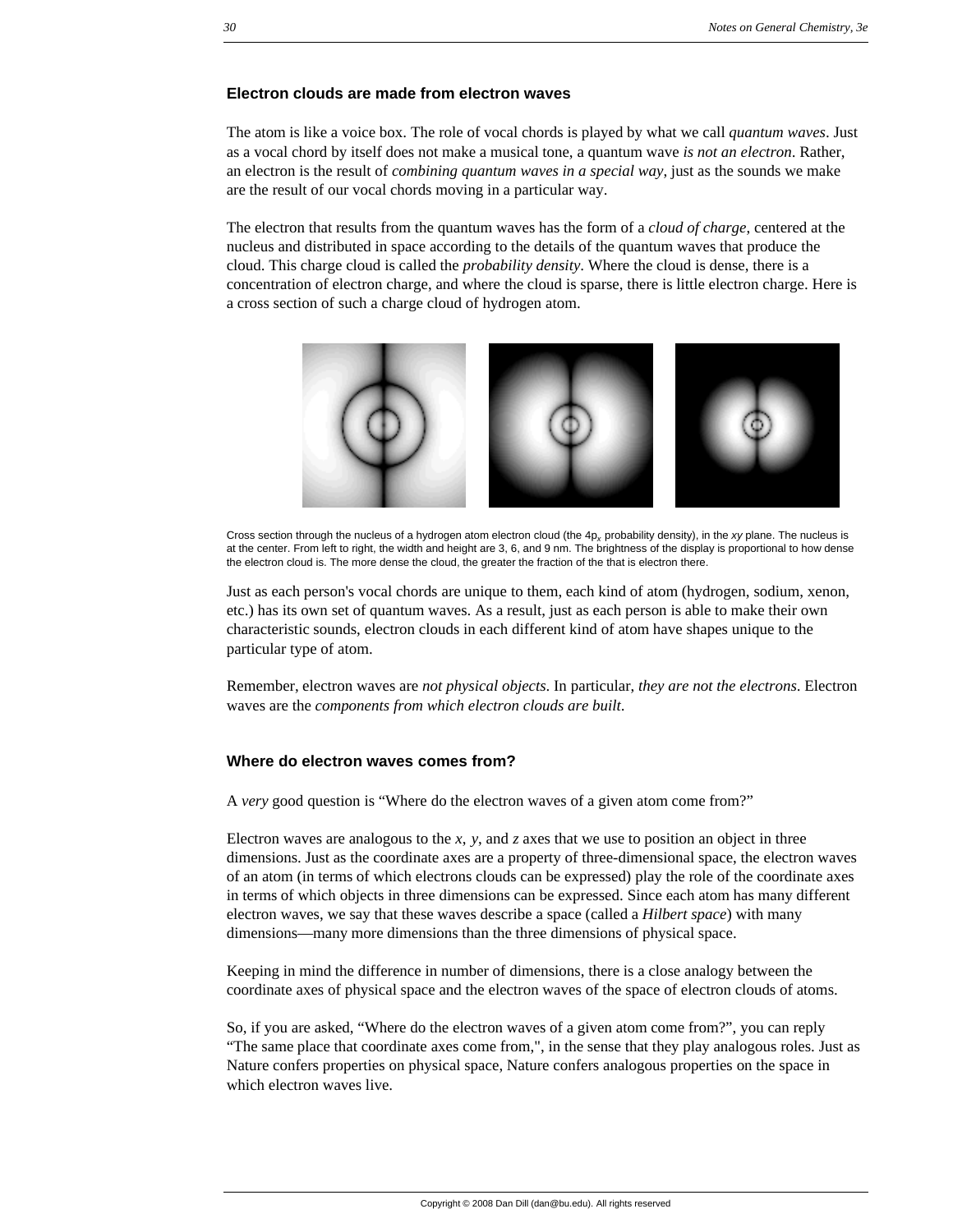#### **Electron clouds sometimes move, sometimes do not**

Electron clouds are built from electron waves. Depending on the composition of the waves, the electron cloud may move or not.

If the electron cloud is made from just a single electron wave, the electron cloud *does not move at all*. That is, if the electron cloud is made of only a single quantum wave, then it is like a vocal chord that does not vibrate and so that makes no sound at all.

If instead the electron cloud is made from two (or more) different electron waves, the electron cloud *jiggles* rhythmically. The frequency of the jiggling is equal to the *difference* of the frequencies of the waves that make up the cloud.

#### **All electron waves change with time**

The reason that electron waves can produce moving electron clouds is that the electron waves change with time, but at different rates. Because each wave changes at a different rate, when different waves combine into an electron cloud, they reinforce each other in different places at different times. The result is an electron cloud that is large at different places at different times. The electron cloud changes its shape in a regular way, another way of saying it jiggles.

Please keep in mind that because electron waves are not physical objects, their motion is in a mathematical sense rather than a physical sense. Motion in each electron wave is characterized by the electron wave frequency: An electron wave with frequency  $10^{14}$  Hz returns to the same form every  $10^{-14}$  s.

To distinguish this mathematical frequency from the physical frequency of electron clouds, we will use the Greek letter  $\phi$  (phi) for the *mathematical frequency* of the electron wave, and the Greek letter  $\nu$  (nu) for the *physical frequency* of the electron cloud.

For an electron cloud constructed from only two electron waves,  $\phi_1$  and  $\phi_2$ , the physical frequency,  $v_{\text{cloud}}$ , of the cloud is given by

$$
v_{\rm cloud} = |\phi_2 - \phi_1|.
$$

The magnitude signs are necessary because mathematical frequencies,  $\phi$ , can be negative or positive, but physical frequencies are always positive. For example, the frequencies,  $\phi$ , of the first few (lowest energy) electron waves of hydrogen atom are

| wave | $\phi_{\text{wave}}$ (Hz) |
|------|---------------------------|
| 6    | $-9.133\times10^{13}$     |
| 5    | $-1.315\times10^{14}$     |
| 4    | $-2.055\times10^{14}$     |
| 3    | $-3.653\times10^{14}$     |
| 2    | $-8.22 \times 10^{14}$    |
| ı    | $-3.288\times10^{15}$     |

Frequency,  $\phi$ , of the first few (lowest energy) electron waves of hydrogen atom.

Note that these frequencies are negative, and that they become less so as energy increases. Here are frequencies of electron clouds made by combining pairs of these electron waves.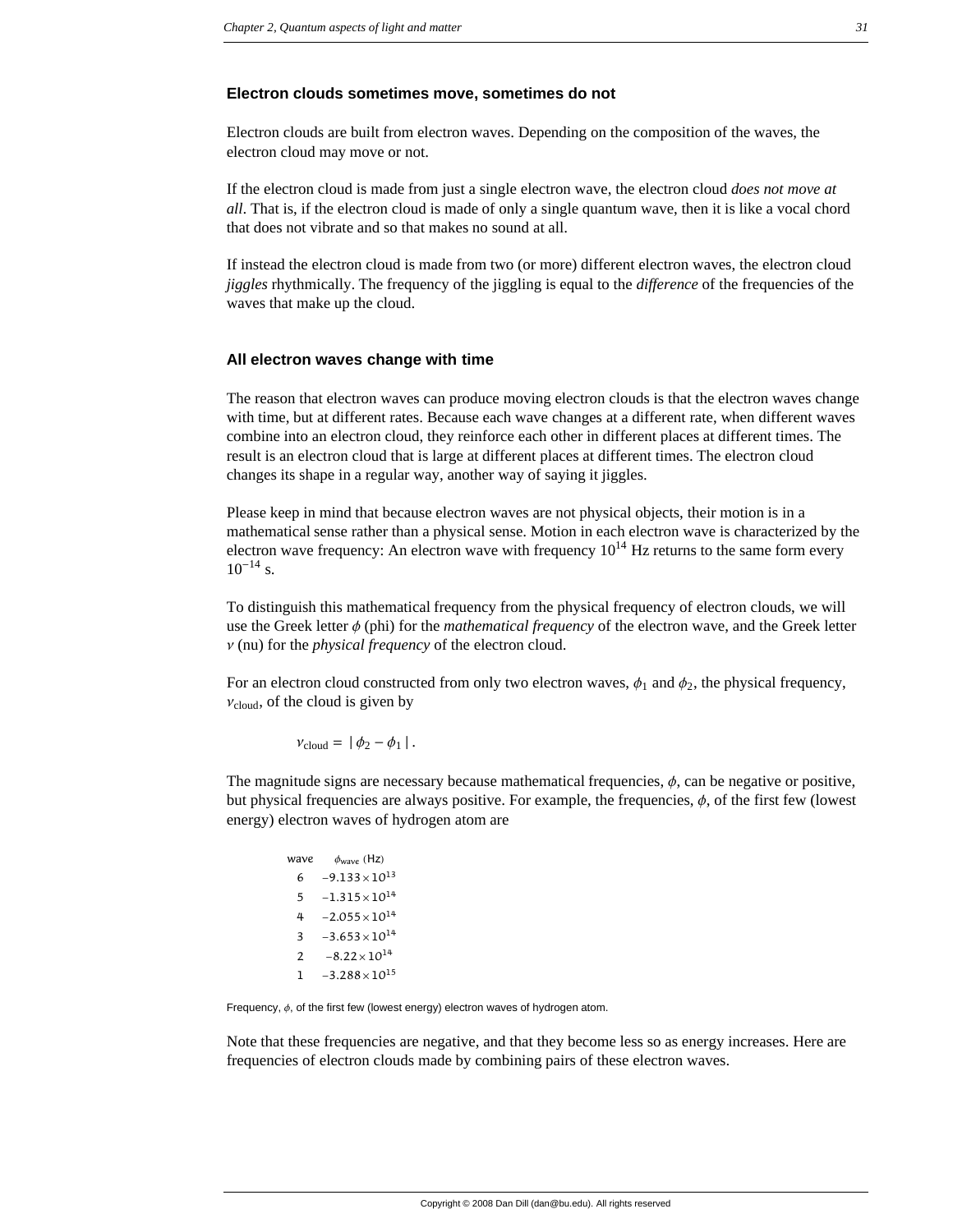combined waves  $v_{cloud}$  (Hz) 2, 1  $2.466 \times 10^{15}$ 3, 1  $2.923 \times 10^{15}$ 4, 3  $1.598 \times 10^{14}$ 6, 2  $7.307 \times 10^{14}$ 

Frequency,  $v_{\text{cloud}}$ , of electron clouds made by combining pairs of hydrogen atom electron waves

Calculate the frequency of motion of the electron clouds made by combing the second electron wave with the third, fourth and fifth electron wave. Answer:  $4.567 \times 10^{14}$  Hz,  $6.165 \times 10^{14}$  Hz,  $6.905 \times 10^{14}$  Hz.

Electron cloud frequencies are always positive, as they must be since they correspond to the physical motion of the electron cloud. Note that none of these frequencies is the same as any of the electron wave frequencies. This is because the physical frequencies are always *differences* of electron wave frequencies.

### **Attached and detached electron waves**

Electron waves, the components of electron clouds, come in two flavors. *Attached* electron waves extend only a small distance from the nucleus; the size of electron clouds made from these waves determines the size of the atom.

The frequencies of *attached* waves have *discrete values*, say  $\phi_1$ ,  $\phi_2$ ,  $\phi_3$ , etc.; that is, only particular frequencies occur and intermediate frequencies, say  $\phi_1 + .1$  ( $\phi_2 - \phi_1$ ), cannot occur. This occurrence of only certain frequencies is called *quantization*.

Here are snapshots at two different times of the electron cloud that results from mixing together two attached electron waves that have frequencies  $\phi_1$  and  $\phi_2$ . The electron cloud oscillates back and forth (that is, the electron cloud remains attached to the atom), with frequency  $v_{\text{cloud}} = \phi_2 - \phi_1$ ;



Snapshots of an electron cloud formed by mixing attached electron waves of different frequencies,  $\phi_1$  and  $\phi_2$ . The left frame is at the start of the oscillation; the right frame is one-half cycle of oscillation later. The vertical axis is the probability per unit volume that the electron is at the location shown on the horizontal axis. The atom extends from the origin to the location marked "atom boundary".

An animation of the oscillation of the electron cloud is at

http://quantum.bu.edu/notes/GeneralChemistry/LightMatterInteraction/eAttached.gif

*Detached* electron waves are not confined near the nucleus, but extend far beyond the region of the attached electron waves; electron clouds made from these waves extend far beyond the atom (in principle to infinity, but such waves encounter waves on other atoms long before infinity).

The lowest possible frequency of a detached electron wave is known as the *threshold frequency*,  $\phi_{\text{threshold}}$ . Below the threshold frequency there can only be attached electron waves (with quantized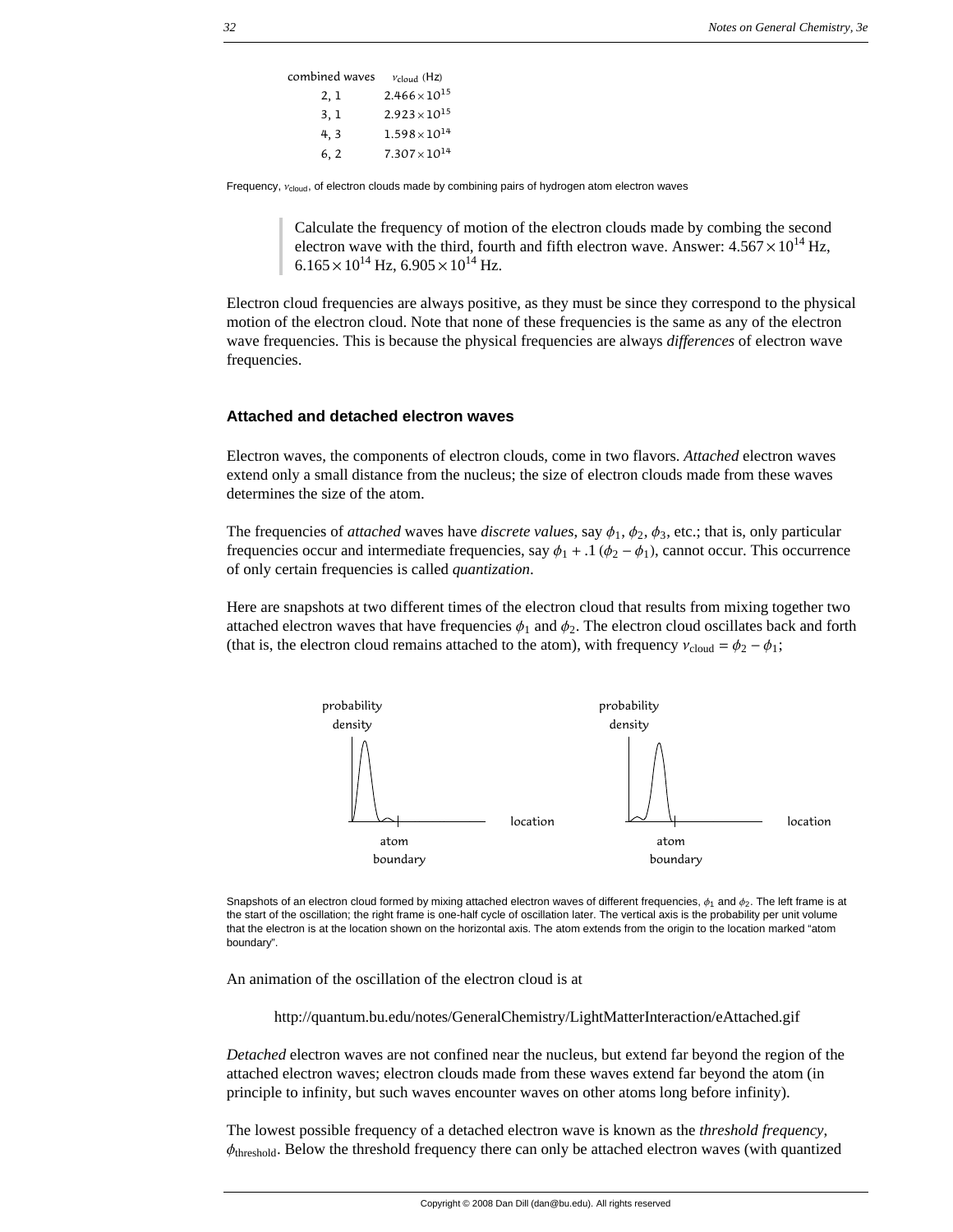frequencies). At and above  $\phi_{\text{threshold}}$ , there is a detached electron wave at all frequencies; we say that detached electron waves are *not quantized*.

For example, the threshold frequency of the hydrogen atom is  $\phi_{\text{threshold}} = 0$  Hz. Attached electron waves of hydrogen atom have negative frequencies,  $\phi_{\text{attached}} < \phi_{\text{threshold}} = 0$ , as we have seen above, and detached electron waves of hydrogen atom have positive frequencies,  $\phi_{\text{detached}} \ge \phi_{\text{threshold}} = 0$ .

Here are snapshots at two different times of the electron cloud that results from mixing together an attached electron wave and a detached electron wave. The electron cloud moves away from its initial position; that is, the electron cloud becomes detached from the atom.



Snapshots of an electron cloud formed by an attached electron wave with a detached electron wave. The left frame is at the start of the motion; the right frame is at a later time The vertical axis is the probability per unit volume that the electron is at the location shown on the horizontal axis. The atom extends from the origin to the location marked "atom boundary". The electron cloud moves off to the right, corresponding to the atom being ionized.

An animation of the oscillation of the electron cloud is at

http://quantum.bu.edu/notes/GeneralChemistry/LightMatterInteraction/eDetached.gif

What would the snapshot look like at a still later time than that of the right-hand snapshot above? Does your answer make sense?

Calculate the frequency of motion of the electron clouds made by combing the second, third, and fourth attached electron wave of hydrogen with the detached electron wave of frequency  $\phi_{\text{detached}} = 2.418 \times 10^{14} \text{ Hz}$ . Answer:  $6.071 \times 10^{14} \text{ Hz}$ ,  $4.473 \times 10^{14} \text{ Hz}$ ,  $3.733 \times 10^{14}$  Hz.

# ■ Light causes electrons to jiggle; jiggling electrons produce light

Light can be absorbed by atoms in a process called *absorption*, and light can be produced by atoms in a process called *emission*.

- è Light interacts with an atom by its electric field causing the electron cloud to oscillate from one side of the nucleus to the other. This means that for there to be an interaction, the electron cloud must move. Light (energy) is *absorbed* when some of the energy stored in its electric field transferred to kinetic and potential energy of the electron cloud.
- è Light is emitted when an oscillating electron cloud has been created by some other means, and then its changing position exerts fluctuating forces on electrons in other atoms, causing them to oscillate. Thereby energy is transferred from the first electron cloud to the second.

Here are some details.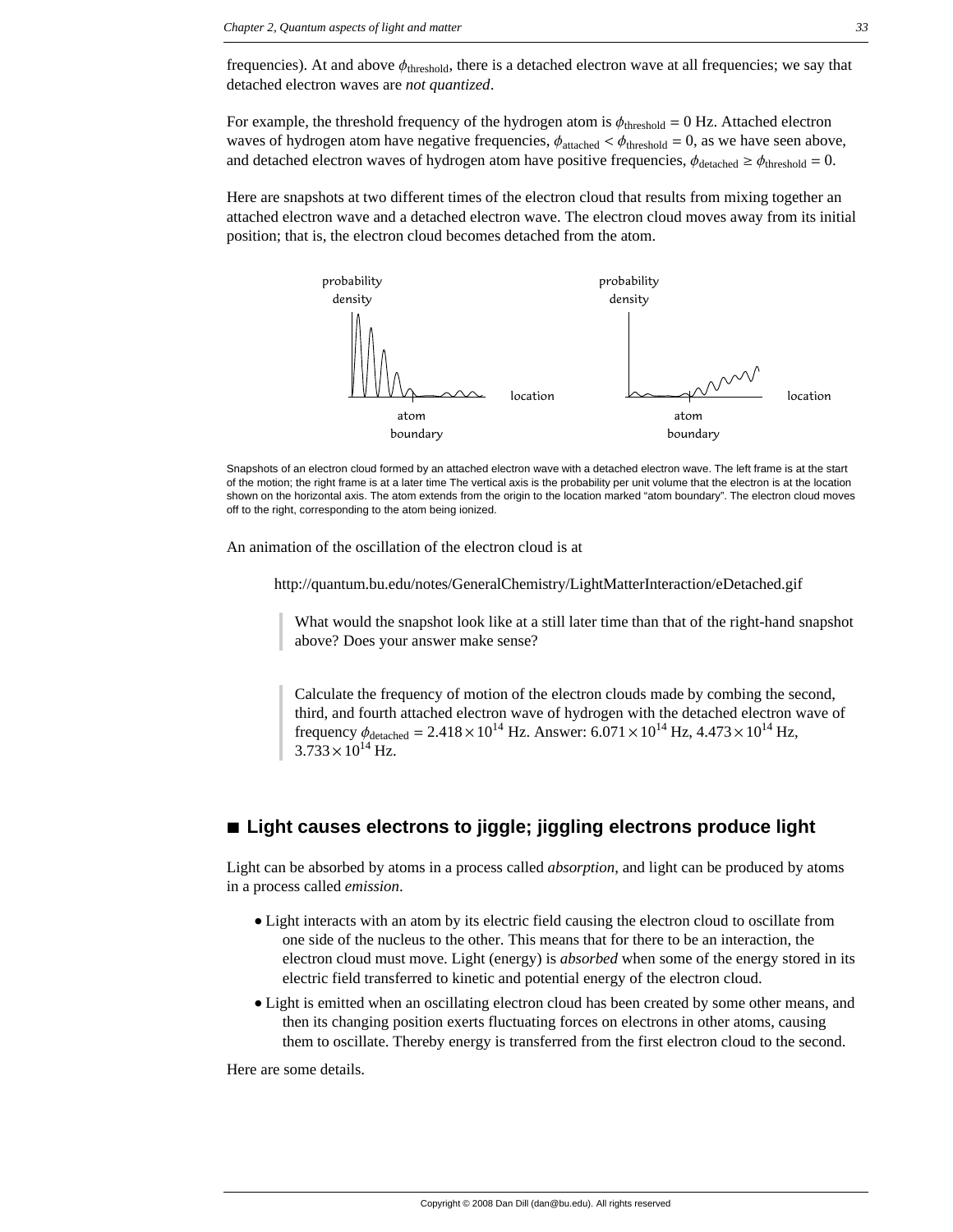### **Isolated atoms**

Since electron clouds made from just a single electron wave do not move, the electron charge is exactly cancelled by the nuclear charge; the atom has no fluctuating dipole moment and so nothing for the electric field of the light to grab hold of. This means when an electron cloud is composed of a single electron wave, there is no way for the electron cloud to cause another electron cloud to jiggle. It is for this reason that electron clouds made from single electron waves *do not absorb light energy and do not exert any forces on other electron clouds*.

### **Neighboring atoms**

But we know that when atoms come close together they do exert forces on one another. The weakest forces are the *dispersion forces* that account for gaseous atoms coalescing into liquids. The fluctuating dipole moments responsible for dispersion forces arise because each atom causes electron waves in the other atom to combine together, and so causes a fluctuating electron cloud in the other atom. If atoms come very close together, electron clouds can be made from combinations of electrons waves *from both atoms*, and the resulting electron cloud can hold the atom together in a *covalent bond*.

### **Light absorption**

Of course, atoms also interact with light. When the oscillating electric field of light encounters an atom, *its causes electron waves in the atom to mix together*, and so it causes the *formation of electron clouds that can jiggle*. When the electric field of the light is pointing up (say), the negatively charged electron cloud is tugged up. A half cycle later the electric field of the light is pointing down, and so the negatively charged electron cloud is tugged down.

Usually, the frequency of oscillation of the light will not match well with the possible jiggle frequencies (possible electron wave frequency differences). It is as if the light is a dance partner that wants to dance to one kind of music while the electron cloud is a dance partner that prefers a different kind. The light moves on, and the atom settles back down into a stationary electron cloud. We say the atom is *transparent* to light of that frequency.

When, however, the frequency of the light electric field oscillation exactly matches the frequency of the electron cloud jiggling, the tugging on the electron cloud will be exactly synchronized with the oscillation of the light's electric field. This synchronization is called *resonance*. When there is resonance, some of the energy stored in the electric field of the light is converted into kinetic and potential energy of the moving electron cloud. We call this transfer of energy *absorption of light*.

A typical electron cloud jiggle frequency is  $v_{\text{cloud}} = 6 \times 10^{14}$ /s. What color light does this correspond to? Hint: Calculate the wavelength of light of this frequency.

A typical light intensity is  $10 W = 10$  J/s. Calculate the energy loss of the light of frequency  $v_{\text{light}} = 6 \times 10^{14}$ /s, if it causes electron clouds on a trillion (10<sup>12</sup>) atoms to jiggle. The energy in each atom's electron cloud is  $h v_{\text{cloud}}$ . Answer:  $4 \times 10^{-7}$  J.

Compared to the energy in the light, the amount of energy transferred to the electron clouds of the trillion atoms is tiny. This means that the light intensity, proportional to its energy, will be reduced negligibly when the atoms absorb the light energy.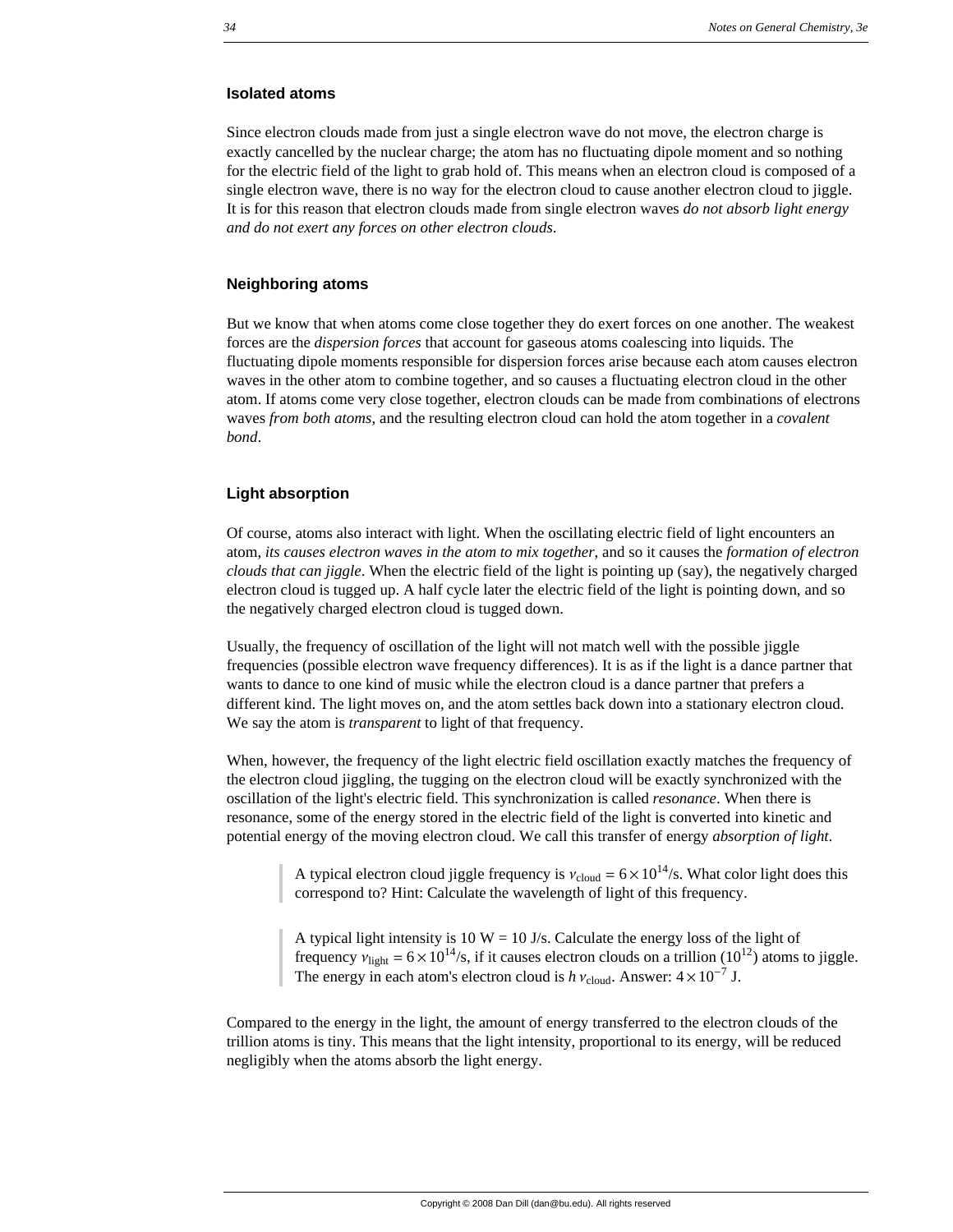### **Light emission by a gas discharge tube**

Moving electron clouds can be made in other ways. A neat example is a gas discharge tube, in which a beam of fast moving electrons passes through a gas of atoms. When an electron from the beam passes near an atom, its electrical repulsion causes the atom electron cloud to be changed into one with a mixture of electron waves. In this way the electron clouds of the atoms of the gas begin jiggling. This jiggling, by electrical repulsion, causes the *emission* of light which in turn causes other electron clouds other electron clouds, such as the ones in the pigment molecules of our eyes, to jiggle in resonance. We call this transfer of energy *emission of light* (from the jiggling electron clouds of the gas atoms to other electron clouds, says, in our eyes). That is, the atoms in the gas give of light.

# **à Frequency matching (resonance) and energy balance**

As we have described, just as different people have different sounding vocal chords, each type of atom has it own set of electron waves, consisting of attached waves with quantized frequencies,  $\phi_1$ ,  $\phi_2$ , etc., and detached waves with continuous frequencies starting at the threshold frequency,  $\phi_{\text{threshold}}$ .

We have described that light interacts with matter by mixing electron waves together, the resulting electron cloud (probability density) oscillates with frequency  $v_{cloud} = | \phi_i - \phi_k |$ , and this frequency matches the oscillation frequency of the electric field of the light,  $v_{\text{light}} = v_{\text{cloud}}$ .

Light can match the frequency of electron clouds composed of two attached electron waves. The set of these matching frequencies, for example,

$$
v_{\text{light},a} = v_{\text{cloud}} = \phi_2 - \phi_1, \ v_{\text{light},b} = v_{\text{cloud}} = \phi_3 - \phi_1, \ v_{\text{light},c} = v_{\text{cloud}} = \phi_4 - \phi_1, \ \text{etc.}
$$

are the frequencies of the lines seen in the absorption spectrum of the atom.

Light can also match the frequency of electron clouds composed of an attached electron wave and a detached electron wave. The difference between the lowest frequency,  $\phi_1$ , attached electron wave and the electron wave threshold frequency,  $\phi_{\text{threshold}}$ , above which there are only detached electron waves, is known as the ionization frequency,

 $v_{\text{ionization}} = | \phi_{\text{threshold}} - \phi_1 |$ , photoionization.

For the hydrogen atom, the threshold frequency is  $\phi_{\text{threshold}} = 0$  Hz and the frequency of the lowest energy attached electron wave is  $-3.288 \times 10^{15}$  Hz. Calculate the ionization frequency of hydrogen atoms. Answer:  $+3.288 \times 10^{15}$  Hz.

The reason for this name is that when an attached electron wave and a detached electron wave combine, the resulting electron cloud escapes from the atom—the atom is ionized. The corresponding ionization energy is

IE =  $h | \phi_{\text{threshold}} - \phi_1 |$ , photoionization

The ionization frequency of hydrogen atoms is  $3.288 \times 10^{15}$  Hz. Calculate the ionization energy, in Joules. Answer:  $2.179 \times 10^{-18}$ J.

The atom will interact with light of all frequencies higher than  $v_{\text{ionization}}$ . This is because there is a detached electron wave for every electron wave frequency,  $\phi_{\text{detached}}$ , above  $\phi_{\text{threshold}}$ . Since

 $v_{\text{light}} = |\phi_{\text{detached}} - \phi_1| = |\phi_{\text{detached}} - \phi_{\text{threshold}}| + |\phi_{\text{threshold}} - \phi_1| = \text{KE}/h + \text{IE}/h,$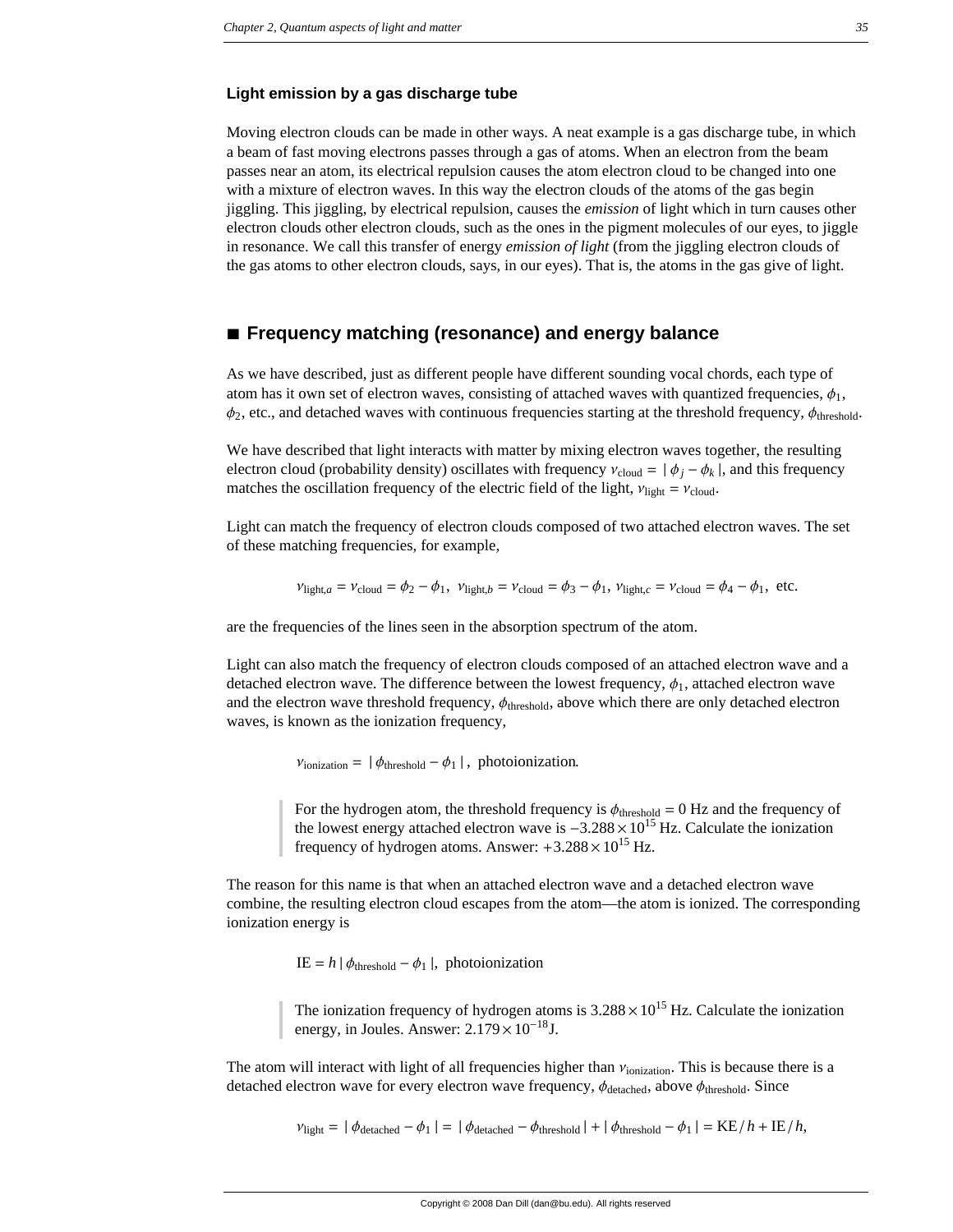we can express the kinetic energy of the ejected electron cloud as

 $KE = h v_{\text{light}} - IE.$ 

When light ejects an electron from an atom, the process is called *photoionization*.

The ionization frequency of hydrogen atoms is  $v_{\text{ionization}} = 3.288 \times 10^{15} \text{ Hz}$ . Calculate the kinetic energy of an electron ionized from hydrogen atom by light of frequency  $v_{\text{light}} = 3.500 \times 10^{15} \text{ Hz}$ . Answer:  $1.405 \times 10^{-19} \text{J}$ .

The kinetic energy of the electron,  $mu^2/2$ , is proportional to the square of the speed, *u*, of the electron. Calculate the speed of an electron ejected with kinetic energy  $1.405 \times 10^{-19}$ J. Answer: 555.4 km/s.

Repeat the calculation of the last problem for a proton of the same kinetic energy. Answer: 12.96 km/s. Does it make sense that the proton moves so much more slowly than the electron?

When light ejects an electron from a metal surface, the process is called the *photoelectric effect*. Because electrons are shared between atoms in a metal, the ionization frequency of a metal is different (and lower) than that of an isolated single atom of the metal. The ionization frequency is called the *characteristic frequency*,

 $v_0 = | \phi_{\text{threshold}} - \phi_1 |$ , photoelectric effect

and the corresponding *ionization energy*,  $h v_0$ , is called the *work function*.

 $\Phi = h v_0 = h |\phi_{\text{threshold}} - \phi_1|$ , photoelectric effect

Here is diagram that illustrates interaction of light with matter through matching (resonance) of the light frequency with the frequency the electron cloud oscillation (the difference of the frequencies of its component electron waves).



Light (left side) interacts with matter (right side) when the light frequency matches a matter quantum wave frequency *difference*.

The left side of the figure represents light; five different light waves are shown, increasing in frequency,  $v_{\text{light}}$ , going from bottom to top.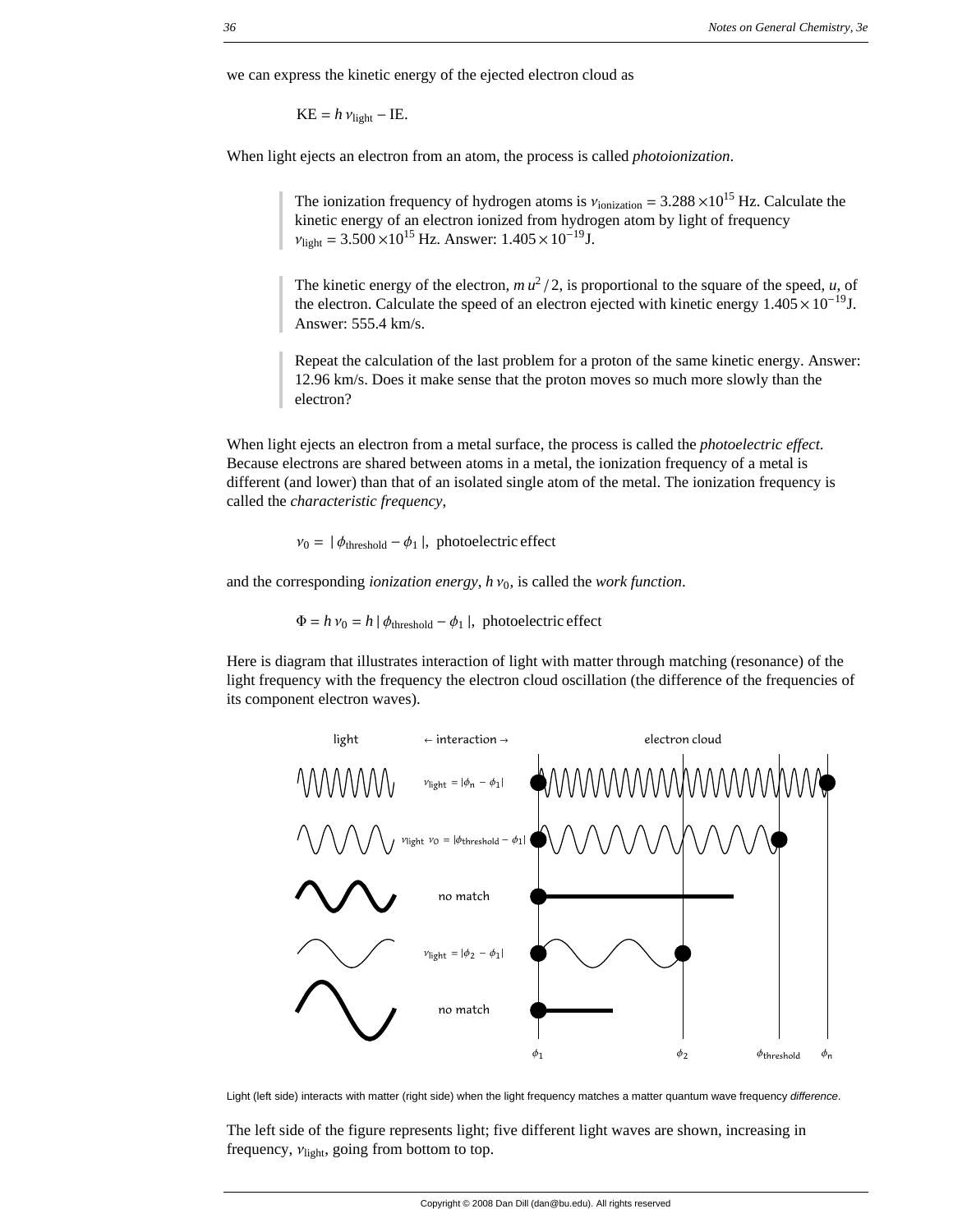The right side of the figure represents matter. The vertical lines mark the increasing frequency (and so the increasing energy) of the electron wave. From the threshold frequency,  $\phi_{\text{threshold}}$ , upwards every electron wave frequency is possible (since the electron is no longer attached); for clarity, in addition to  $\phi_{\text{threshold}}$ , only once such frequency, marked  $\phi_n$ , is shown.

Light can interact with matter only when the *difference* of the electron wave frequencies matches a light frequency. The combining electron wave frequencies are marked with black dots.

Mixing two attached quantum waves happens whenever the light frequency is the same as the difference of the frequencies of the attached electron waves. Here are snapshots at two different times of the electron cloud that results from mixing together attached electron waves with difference frequencies. The electron cloud oscillates back and forth, in resonance with the light frequency; that is, the electron cloud remains attached to the atom. The energy required to make the electron cloud move is supplied by the light, and so this motion corresponds to *absorption* lines seen in the spectra of atoms.

> We have seen that an atomic hydrogen gas discharge consists of three different colored lines. Create a diagram like the one here to account for these lines, and to account for there being only these lines. Your diagram should *not* include any detached matter frequencies.

The heavy horizontal lines that do not terminate in a black dot, signify that there is no corresponding electron wave frequency there. The corresponding light waves are drawn in a heavy line; since these light waves have no matching electron wave frequency difference, matter does not interact with light at those frequencies. We say that matter is *transparent* to light of this frequency.

> Air is mostly molecular nitrogen and molecular oxygen. Use these ideas to propose why air is clear.

Mixing an attached quantum wave with a detached quantum wave happens whenever the light frequency is at the characteristic frequency or higher. Here are snapshots at two different times of the electron cloud that results from mixing together an attached electron wave and a detached electron wave. The electron cloud moves away from its initial position; that is, the electron cloud becomes detached from the atom. This accounts for an electron being ejected in the photoelectric effect.

### **Worked examples: H atom**

The frequency range of visible spectrum is  $4.0 \times 10^{14}$  Hz (the IR-visible boundary) to  $7.5 \times 10^{14}$  Hz (the visible-UV boundary). The frequencies of the five lowest-frequency electron waves in H atom are  $\phi_1 = -3.29 \times 10^{15}$  Hz,  $\phi_2 = -8.2 \times 10^{14}$  Hz,  $\phi_3 = -3.7 \times 10^{14}$  Hz,  $\phi_4 = -2.1 \times 10^{14}$ , and  $\phi_5 = -1.3 \times 10^{14}$  Hz.

> Calculate the ionization frequency of (the minimum frequency light that can ionize) H atom, and state what region of the spectrum this corresponds to.

Answer: The ionization frequency is  $|\phi_1 - \phi_{\text{threshold}}| = |\phi_1 - 0| = 3.29 \times 10^{15}$  Hz. This is in the UV region of the spectrum.

The figure represents the three lowest frequency lines seen in the gas discharge spectrum of H atoms.



What two electron waves must be mixed together to account for the red line seen in the spectrum of the hydrogen gas discharge tube?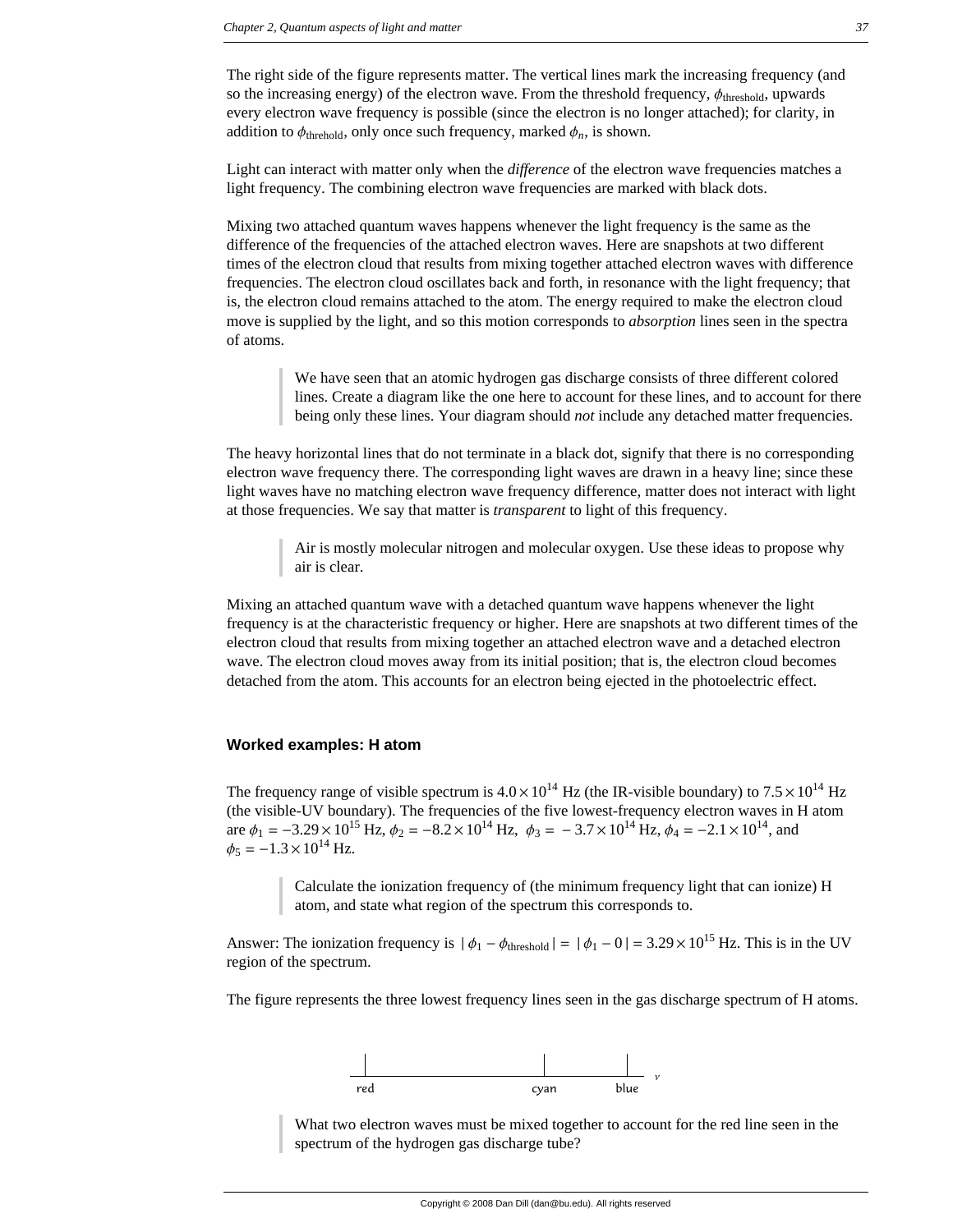Answer: Waves 2 and 3 are mixed, since then

$$
\lambda_{\text{light}} = c / \nu_{\text{light}} = \frac{c}{\left| \phi_3 - \phi_2 \right|} = \frac{3.0 \times 10^8 \text{ m/s}}{(8.2 - 3.7) \times 10^{14} \text{/s}} \frac{10^9 \text{ nm}}{\text{m}} = 670 \text{ nm} = \text{red}
$$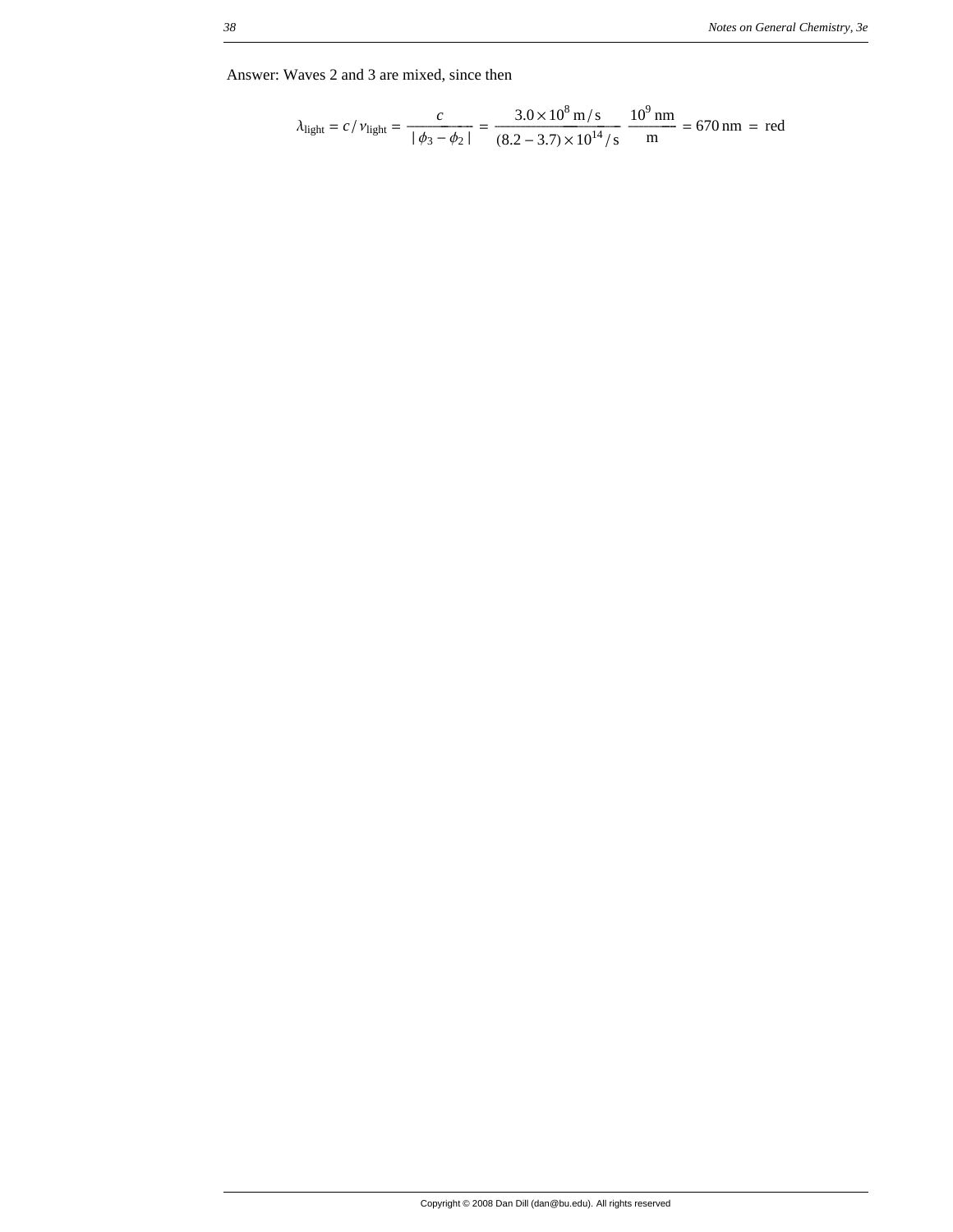What is the frequency of light of the cyan line seen in the spectrum of hydrogen gas discharge tube?

Answer: Waves 2 and 4 mix to give the cyan line, since

$$
\lambda_{\text{light}} = c / \nu_{\text{light}} = \frac{c}{\left| \phi_4 - \phi_2 \right|} = \frac{3.0 \times 10^8 \text{ m/s}}{(8.2 - 2.1) \times 10^{14} / \text{s}} \frac{10^9 \text{ nm}}{\text{m}} = 490 \text{ nm} = \text{cyan},
$$

and so  $\lambda_{\text{light}} = |\phi_4 - \phi_2| = (8.2 - 2.1) \times 10^{14} \text{ Hz} = 6.1 \times 10^{14} \text{ Hz}.$ 

The frequency of the lowest-energy electron wave in He<sup>+</sup> ion is  $\phi_1 = -13.16 \times 10^{15}$  Hz. Can light of frequency equal to that needed to ionize  $He<sup>+</sup>$  ion be absorbed by H atom? Assume the H atom is in its lowest energy state.answer.

Answer: The ionization frequency of He<sup>+</sup> is  $|\phi_1 - \phi_1|$ <sub>threshold</sub>  $| = |\phi_1 - 0| = 13.16 \times 10^{15}$  Hz. This larger than the ionization frequency of H,  $3.29 \times 10^{15}$  Hz. This means H atom *can* absorb the light, with the result that the H atom will be ionized, and that the detached electron will have kinetic energy  $h(13.16 - 3.29) \times 10^{15}$  Hz =  $h9.87 \times 10^{15}$  Hz.

> The electron beam in the hydrogen gas discharge tube mixes the two lowest-frequency waves in an H atom, and the atoms emits light as a result. Can the light given off by the H atom be absorbed by an He<sup>+</sup> ion? Assume He<sup>+</sup> is in its lowest energy state.

Answer: The light given off by H atom has frequency

 $|\phi_2 - \phi_1| = (-0.82 + 3.29) \times 10^{15}$  Hz = 2.47  $\times 10^{15}$  Hz. This smaller that the minimum frequency that He<sup>+</sup> can respond to,  $|\phi_2 - \phi_1| = (-13.16/4 + 13.16) \times 10^{15}$  Hz = 9.87 × 10<sup>15</sup> Hz, since the  $\phi_2 = \phi_1 / 2^2$  for He<sup>+</sup>. That is, ground state He<sup>+</sup> *cannot* absorb the light given off by H.

> Air is 70%  $N_2$ . Based on the fact that air is clear and colorless, what is the smallest possible value of  $\phi_2 - \phi_1$  for an N<sub>2</sub> molecule? Assume that N<sub>2</sub> does not interact with light at frequencies lower than  $4.0 \times 10^{14}$  Hz (the IR-visible boundary).

Answer:  $|\phi_2 - \phi_1| \ge 7.5 \times 10^{14}$  Hz.

An H atom is ionized by light of frequency  $v_{\text{light}} = 4.0 \times 10^{15}$  Hz. Calculate the kinetic energy of the ionized (detached) electron. Assume H is in its lowest energy state.

Answer: The kinetic energy

$$
KE = h v_{light} - h |\phi_1| = h(4.0 \times 10^{15} - 3.29) \times 10^{15} Hz = h 0.7 \times 10^{15} Hz
$$

evaluates to

$$
h\,0.7 \times 10^{15}
$$
 Hz =  $6.6 \times 10^{-34}$  kg  $m^2$  / s  $\times$   $0.7 \times 10^{15}$  / s =  $5 \times 10^{-19}$  J.

### **Worked examples: Ionization**

The ionization energy of  $Li^{2+}$  ion  $2 \times 10^{-17}$  J. When the ion is irradiated with X-ray light, an electron is ejected with kinetic energy  $2 \times 10^{-17}$  J. What is the wavelength, in  $nm = 10^{-9}$  m, of the X-ray light.

Answer: The energy of the light quanta (photons) must be the sum of the ionization energy of the  $Li<sup>2+</sup>$  and the kinetic energy of the electron.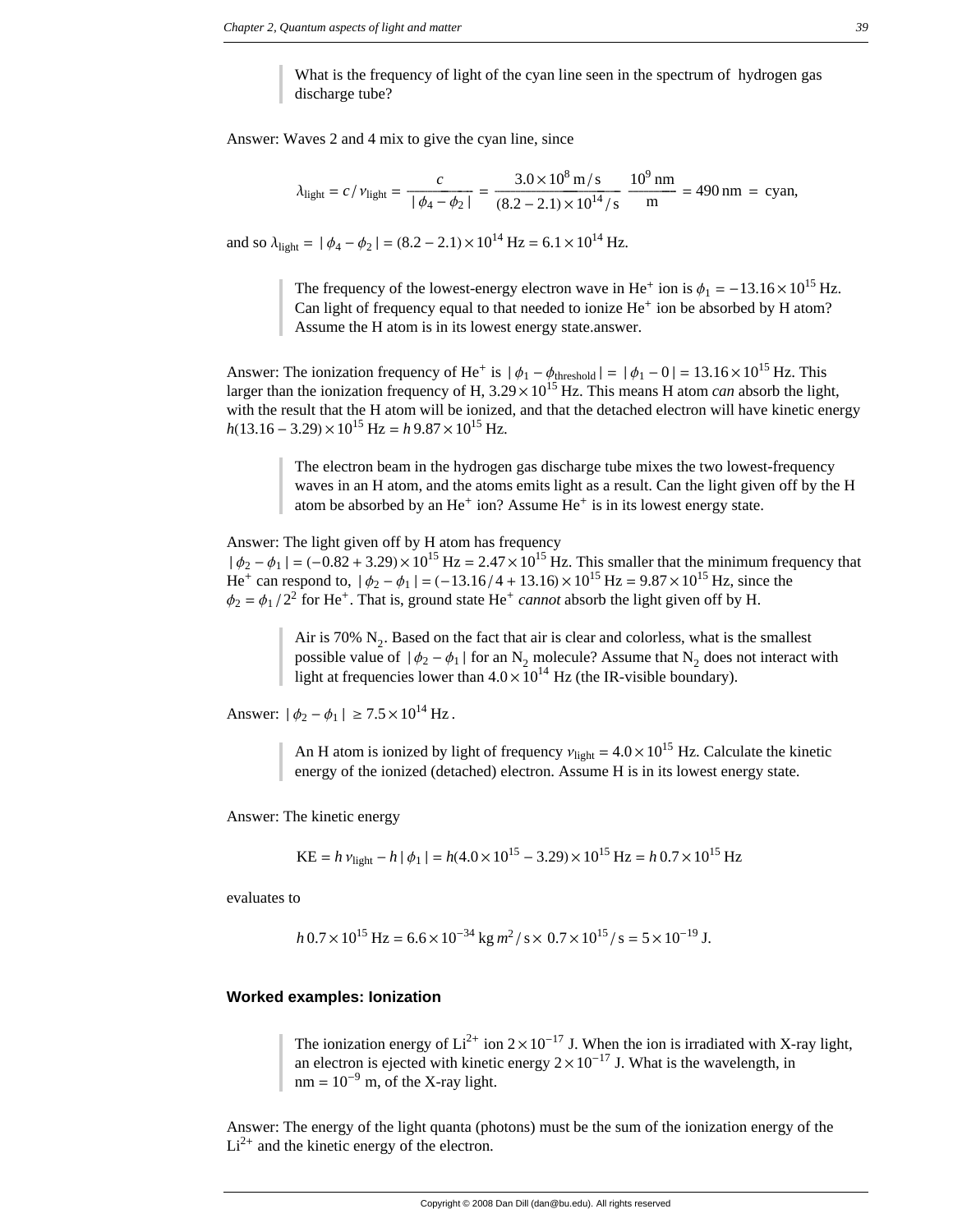$$
\lambda_{\text{light}} = c / v_{\text{light}} = \frac{hc}{h v_{\text{light}}} = \frac{6.6 \times 10^{-34} \text{ J s} \times 3.0 \times 10^8 \text{ m/s}}{(2 + 2) \times 10^{-17} \text{ J}} \times \frac{10^9 \text{ nm}}{\text{m}} = 5 \text{ nm}.
$$

What is the speed of an ejected electron, in m/s, that has kinetic energy  $2 \times 10^{-17}$  J?

Answer: Since  $KE = m u^2 / 2$ ,

$$
u = \sqrt{2 \text{ KE}/m} = \sqrt{\frac{2 \times 2 \times 10^{-17} \text{ kg m}^2/\text{s}^2}{9.1 \times 10^{-31} \text{ kg}}} = 7 \times 10^6 \text{ m/s}.
$$

What will be the effect on the speed of an ejected electron if the intensity of the light is increased?

Answer: There will be no change in speed. What will change is the number of electrons ejected.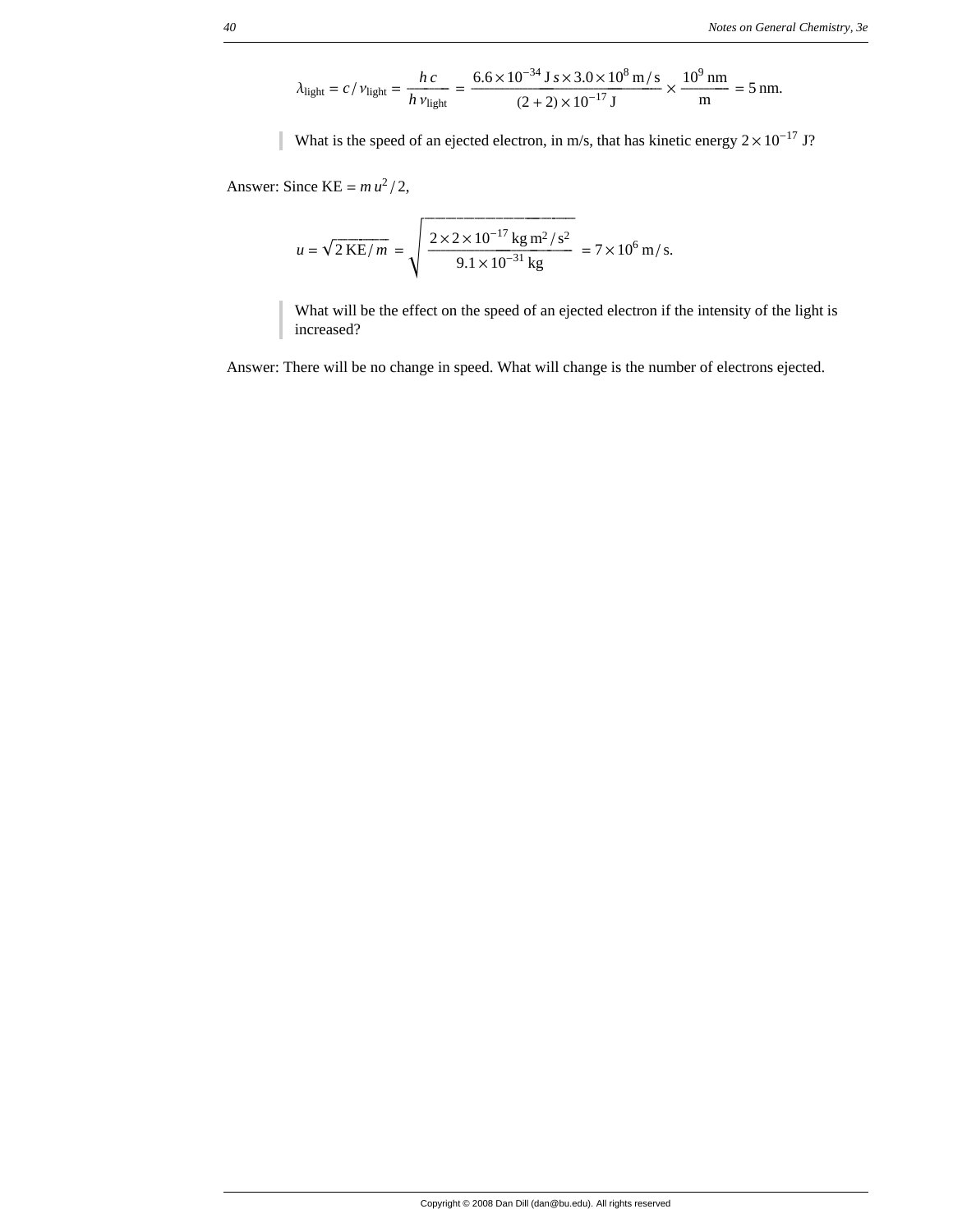### **Questions**

What is true about light of frequency less than  $|\phi_2 - \phi_1|$ ? (a) It can only be absorbed but not emitted; (b) it can only be emitted but not absorbed; (c) it can be both absorbed and emitted; (d) matter will be transparent to light of this frequency.

What is true about light of frequency equal to  $\phi_2 - \phi_1$  ? (a) It can only be absorbed but not emitted; (b) it can only be emitted but not absorbed; (c) it can be both absorbed and emitted; (d) matter will be transparent to light of this frequency.

When light of frequency  $|\phi_2 - \phi_1|$  is absorbed, what happens to the amplitude of the light wave? (a) It is not affected, since all that matters is that  $v_{\text{light}} = |\phi_2 - \phi_1|$ ; (b) it goes down; (c) it goes up.

What is true about light of frequency greater than  $|\phi_2 - \phi_1|$  but less than  $|\phi_{\text{threshold}} - \phi_1|$ ? (a) It can only be absorbed but not emitted; (b) it can only be emitted but not absorbed; (c) it can be both absorbed and emitted; (d) matter will be transparent to light of this frequency.

What is true about light of frequency greater than  $|\phi_{\text{threshold}} - \phi_1|$ ? (a) It can only be absorbed but not emitted; (b) it can only be emitted but not absorbed; (c) it can be both absorbed and emitted; (d) matter will be transparent to light of this frequency.

What is true about light of frequency equal to  $|\phi_n - \phi_1|$ ? (a) It can only be absorbed but not emitted; (b) it can only be emitted but not absorbed; (c) it can be both absorbed and emitted; (d) matter will be transparent to light of this frequency.

Light of frequency  $|\phi_n - \phi_1|$  is absorbed. Can an atom absorb light of frequency greater than  $|\phi_n - \phi_1|$ ? (a) Yes; (b) no; (c) further information needed.

When light of frequency  $|\phi_n - \phi_1|$  is absorbed, what happens to the amplitude of the light wave? (a) It is not affected, since all that matters is that  $v_{\text{light}} = |\phi_n - \phi_1|$ ; (b) it goes down; (c) it goes up; (d) further information needed.

Light of frequency  $|\phi_n - \phi_1|$  is absorbed. If the light is made brighter, then ... (a) more atoms can absorb energy  $h | \phi_n - \phi_1 |$ ; (b) there will be no change, since each atom can only absorb energy  $h | \phi_n - \phi_1 |$ ; (c) further information needed.

Light of frequency  $|\phi_n - \phi_1|$  is absorbed. If the light is made brighter, then ... (a) more energy is available in the light, since its amplitude is higher; (b) there is no change, since all that matters is that  $v_{\text{light}} = |\phi_n - \phi_1|$ ; (c) further information needed.

Light of frequency greater than  $|\phi_{threshold} - \phi_1|$  is absorbed. If the light is made brighter, then … (a) more electrons will be ejected and each electron will have more kinetic energy; (b) more electrons will be ejected and each electron will have the same kinetic energy; (c) further information needed.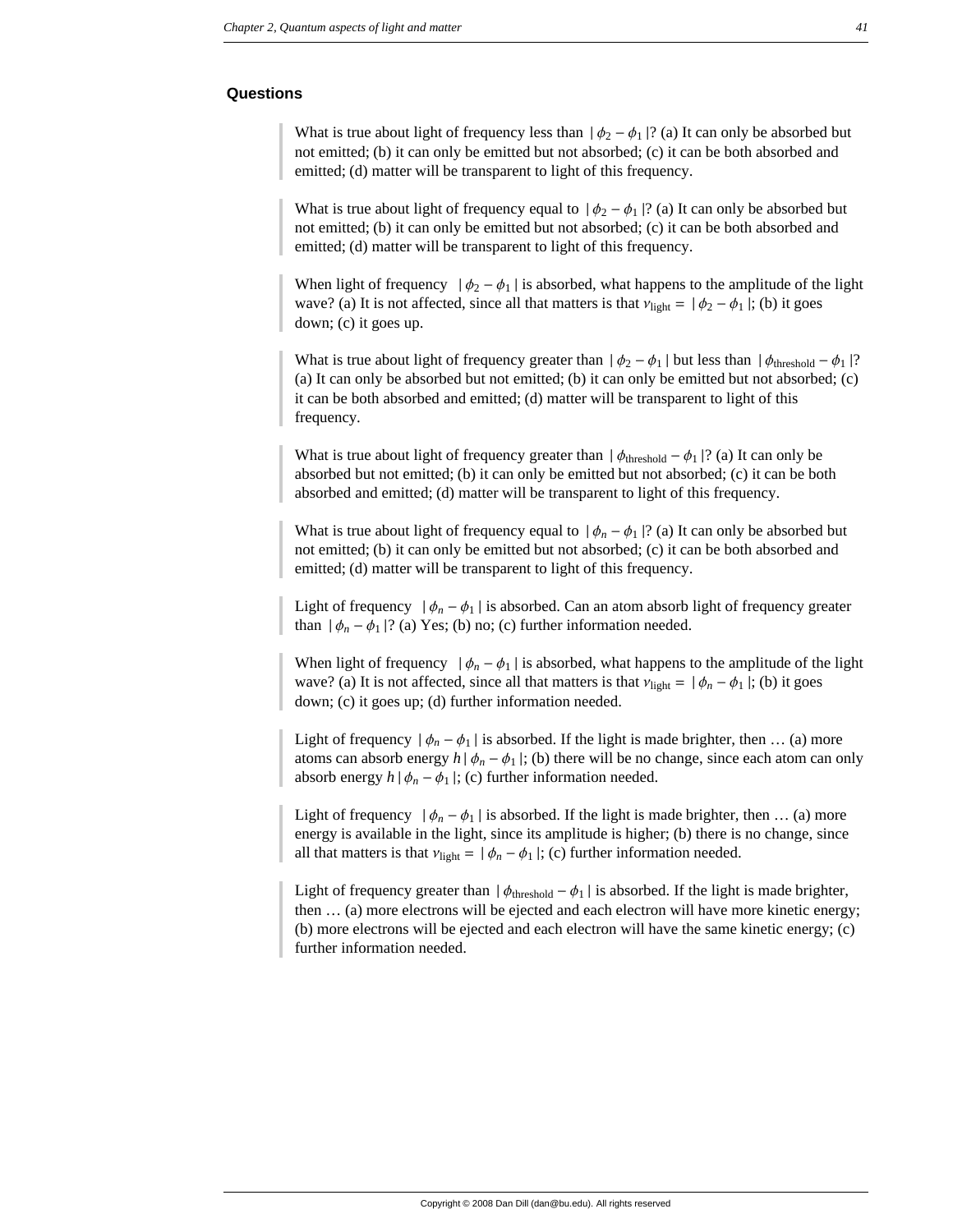# **à Photoelectric effect**

In 1905 Einstein proposed the idea that light exchanges energy with matter in indivisible "chunks" of size *h* v, to explain peculiar aspects of the *photoelectric effect* and *photoionization*. We now know, as discussed above, that the photoelectric effect can be understood instead as a consequence of the wave picture of matter, and in particular it does not depend on the particle aspects of light.

If the frequency of light is high enough, its electric field can tug on an electron in an atom so strongly that the electron is torn lose. This phenomena when applied to the atoms of a metal surface is known as the *photoelectric effect*, and when it is applied to an isolated atom is known as *photoionization*.

To appreciate what is peculiar about the photoelectric effect and photoionization, let's consider, based on the wave properties of light, what we might expect to be the dependence of the ejection on the intensity and frequency of the light.

- First, we might expect that no matter how low the frequency of the light, if it is intense (bright) enough, electrons will be ejected. What is observed is that if the frequency of the light is below a characteristic value  $v_0$ , then *no electrons are ejected*, no matter how bright—no matter how intense—the light.
- Second, no matter how high the frequency of the light, we might expect that if the light is not intense enough, then no electrons will be ejected. What is observed is that if the frequency of the light is above the characteristic value, then *electrons are always ejected*, no matter how faint the light. Making the light weaker decreases the number of electrons ejected each second, but there are always some electrons being ejected, no matter how weak the light.
- Finally, we might expect that, at a given frequency, the more intense the light, the faster the ejected electrons will be moving after they leave the metal.

It turns out that all three of these expectations are wrong. What is observed is that the kinetic energy of the ejected electrons,  $m u^2 / 2$ , is proportional to the amount

 $v_{\text{light}} - v_0 = v_{\text{light}} - |\phi_{\text{threshold}} - \phi_1|$ 

by which the frequency of the light,  $v_{\text{light}}$ , exceeds the characteristic frequency,  $v - |\phi_{\text{threshold}} - \phi_1|$ .

It is commonly taught that to understand the photoelectric effect we need to invoke the particle aspect of light. In fact, the particle aspect of light effectively *plays no role* in the photoelectric effect. Rather, the key to understanding the photoelectric effect is how light interacts with electron clouds in matter, by causing them to jiggle at the same frequency as the light.

Einstein won the Nobel prize for his analysis of the photoelectric effect in which he assumed that what was essential was a particle picture of light, composed of photons of energy  $h v_{\text{light}}$ ,

http://www.nobel.se/physics/laureates/1921/einstein-bio.html

However, what was not yet known by Einstein (or anyone else at the time) was that the role of  $h$   $v_{\text{light}}$ is a consequence of the wave nature of matter rather than the particle nature of light. It would not be for several more years after Einstein received the Nobel prize that quantum nature of matter would finally be elucidated by Heisenberg, etc.

The shift of view, made possible by our evolving understanding of the quantum world, from the particle aspect of light to the wave aspect of matter is part of the unease reflected in Einstein's comment late in his life that, "All the fifty years of conscious brooding have brought me no closer to the answer to the question: What are light quanta? Of course today every rascal thinks he knows the answer, but he is deluding himself." To quote Arthur Zajonc, "Light Reconsidered," Optics & Photonic News, October 2003, "We are today in the same state of "learned ignorance" with respect to light as was Einstein."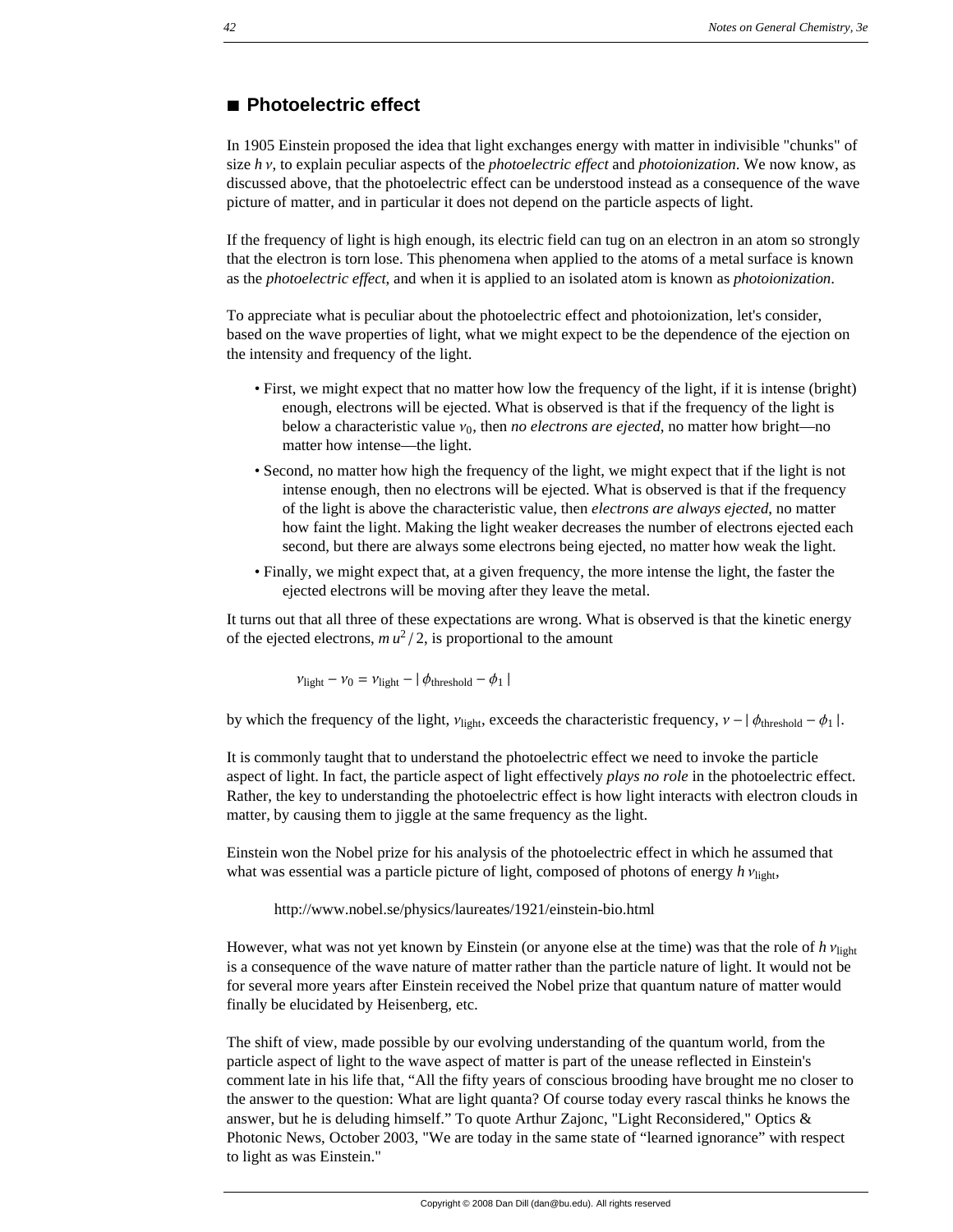### **Understanding the photoelectric effect.**

Let's use these results to understand the three aspects of the photoelectric effect.

- If the light has a frequency lower than the characteristic frequency,  $v_{\text{light}} < v_0$ , there are two possibilities. Either there will not be two attached electron waves whose frequency difference matches the frequency of the light,  $v_{\text{light}} \neq \phi_{\text{attached},2} - \phi_{\text{attached},1}$ , in which case the light will not interact with the matter; or, if the frequency difference of two attached electron waves does match the frequency of the light,  $v_{\text{light}} = \frac{\phi_{\text{attached},2} - \phi_{\text{attached},1}}{\phi_{\text{attached},1}}$ , then light will interact with matter, but since both electron waves are attached, no *detached* electron will be present.
- If the light has a frequency lower than the characteristic frequency,  $v_{\text{light}} < v_0$ , since either the light does not interact with the matter, or it interacts only with attached electron waves, increasing the intensity of the light cannot detach an electron.
- Finally, If the frequency of the light is at or above the characteristic frequency,  $v_{\text{light}} \ge v_0$ , then there will always be mixing of an attached electron wave with a detached electron wave, independently how dim the light is. Making the light brighter will just mix attached and detached electron waves from more atoms and so produce more detached electrons. But they will all have the same kinetic energy.

### **Calculating the photoelectric effect**

Different terminology is used depending in whether the electron is detached from a metal surface (photoelectric effect) or from an isolated atom (photoionization). In the photoelectric effect, the minimum energy,  $h v_0$ , required to eject an electron is called the *work function* of the metal and it is written as the Greek letter  $\Phi$  (capital "phi"). In photoionization, the minimum energy,  $h v_0$ , required to eject an electron is called the *ionization energy* (or *ionization potential*) of the atom and it is written as IE.

> The ionization energy of a hydrogen atom is 13.6 eV. Calculate the characteristic frequency,  $v_0$ , and wavelength,  $\lambda_0 = c/v_0$ , needed to photoionize a hydrogen atom. Answer:  $3.29 \times 10^{15}$  Hz, 91.2 nm. To what region of the electromagnetic spectrum does this belong? Answer: UV.

Assume a hydrogen atom is photoionized by light of frequency 1.0% greater that the hydrogen atom characteristic frequency, IE/h. Calculate the speed of the ejected electron, in m/s. Recall that kinetic energy is  $mu^2/2$ , where *u* is the speed of the electron. Answer: 219 km/s.

Assess whether your answer to the previous question is physically reasonable. For example, how long would it take an electron moving at that speed to cover the distance from Boston to Chicago? Answer: Using 1000 mi as the distance, the time to travel this distance is 7.35 s.

Electromagnetic radiation is found to eject electrons from isolated hydrogen atoms and the electrons are measure to have a speed of 0.1% of the speed of light. Calculate the wavelength of this radiation. Answer 90 nm.

Make a table of the lowest ionization energy of the hydrogen, lithium, sodium and potassium atoms. Compare the maximum possible speed of electrons ejected from these atoms by light of wavelength 205 nm. Answer: H will not be ionized; Li, 480 km/s; Na, 565 km/s; K, 775 km/s.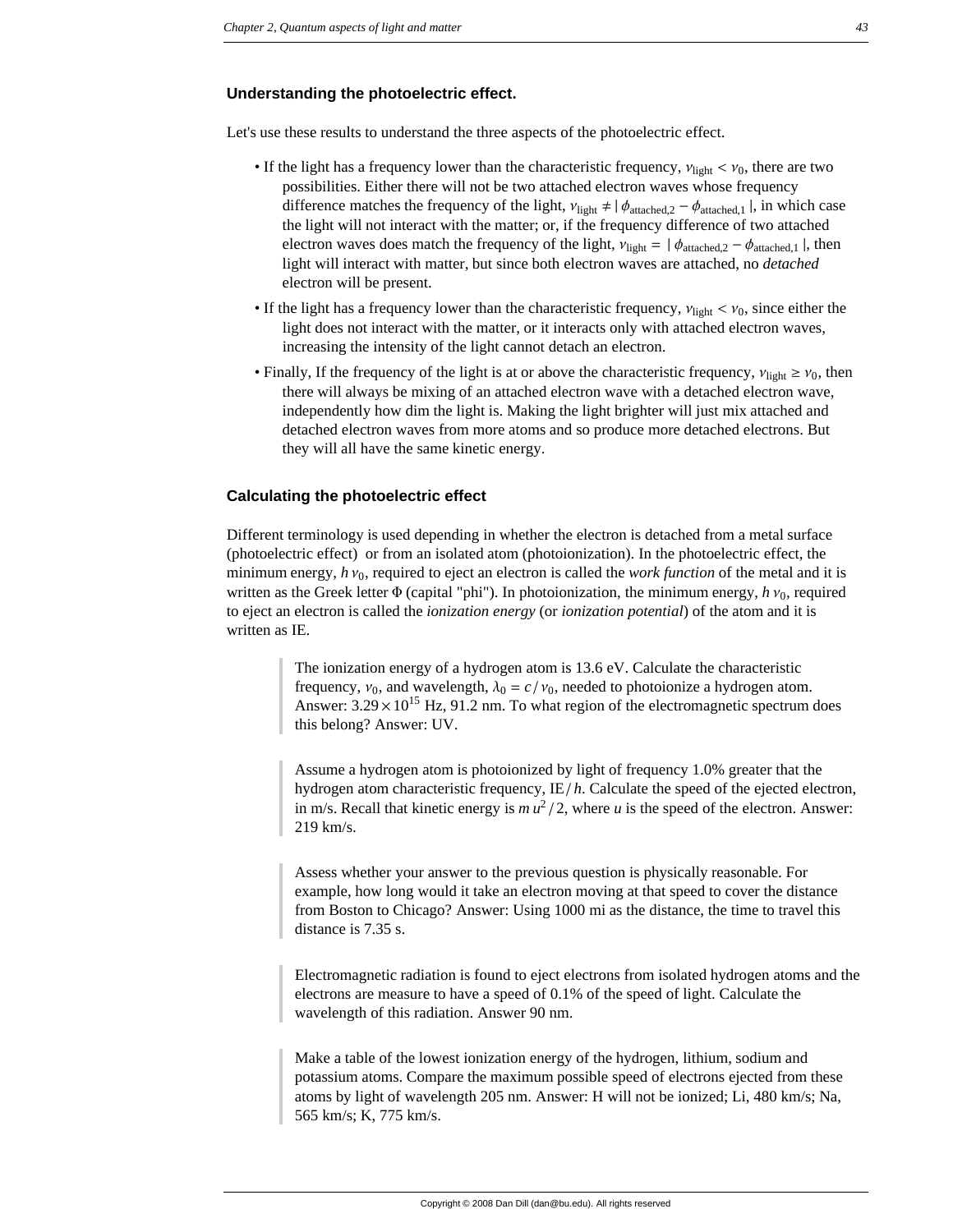The work function of the chromium metal is  $\Phi_{Cr} = 7.2 \times 10^{-19}$  Joule. What is the value of the work function in eV? Answer: 4.5 eV.

What is the maximum speed an electron could be moving if it is ejected from chromium metal by light of wavelength 250 nm? (Oxtoby and Nachtrieb, 2e, problem 13.13.). Answer: 405 km/s.

Here is a question for you. Can some photoelectrons have velocity less than the maximum velocity? If so, what could cause them to have a correspondingly lowered kinetic energy?

# **à Waves of matter**

It is now known that light interacts with matter by means of exchange of photons in such a way that both *energy and momentum* are transferred in amounts determined only by the frequency of the light,

 $E_{\text{photon}} = h v_{\text{light}}$  $p_{\text{photon}} = h / \lambda_{\text{light}}$ 

Einstein energy-frequency and momentum-wavelength relations.

(Note carefully that the wavelength and frequency are *not* those of the photon, but rather those of the light *wave*!) In 1924 Louis de Broglie had the idea that perhaps these relations could be turned around,

 $\phi_{\text{matter}} = E_{\text{matter}}/h$  $\lambda_{\text{matter}} = h / p_{\text{matter}}$ 

de Broglie energy-frequency and momentum-wavelength relations.

and so interpreted as applying also to matter! Why on earth would someone have such an idea? The reason de Broglie made his proposal—at the time viewed as a bit crazy—was this: Just as a violin string is able to oscillate at only certain frequencies, electrons in atoms are in some sense like waves, then this might account for why only certain frequencies are seen in their spectrum.

As incredible as de Broglie's hypothesis that matter in some sense has an associated wavelength seems, it was soon confirmed experimentally. Davisson and Thomson showed, in separate experiments in 1927, that electrons passing through a crystal lattice of atoms in fact do diffract likes waves, with wavelengths computed from their kinetic energy that agree precisely with those predicted by the de Broglie momentum-wavelength relation.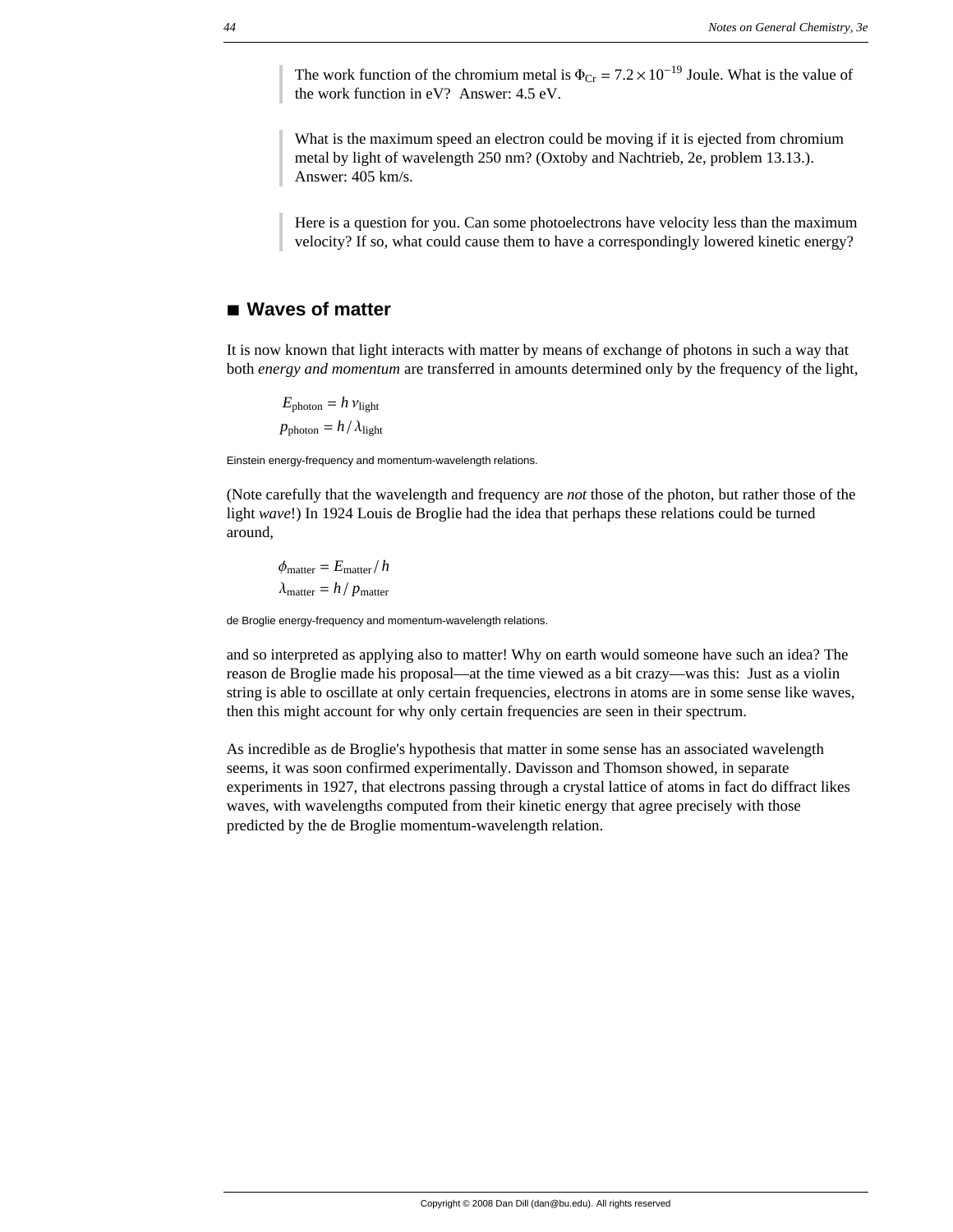Details of the Davisson's experiment are at

http://hyperphysics.phy-astr.gsu.edu/hbase/davger.html#c1*.*

Davisson and Thomson shared the Nobel prize in 1936 for their work,

http://www.nobel.se/physics/laureates/1937/index.html.

An extraordinary side note is that Thomson's father, JJ Thomson had won the Nobel prize in 1906,

http://www.nobel.se/physics/laureates/1906/thomson-bio.html,

for showing that electrons behave like particles!

As a result the experimental verification of his hypothesis, de Broglie was awarded the Noble prize in 1929 for his reinterpretation of the Einstein relations,

http://www.nobel.se/physics/laureates/1929/broglie-bio.html.

# **à Electron in a box**

It turns out that de Broglie's hypothesis refers to electron waves. A very important example is to use the hypothesis to account for the resonant frequencies of an electron confined to a one-dimensional region, of length *L*. If we assume that the electron is able to move freely in that region, then its energy is just the kinetic energy due to its motion,

$$
E_{\text{matter}} = \frac{1}{2} m u_{\text{matter}}^2 = \frac{p_{\text{matter}}^2}{2 m}.
$$

If we assume further that the electron wave must vanish at each edge of the region, then this means an integer number of half-wavelengths (called *loops*) must span the width of the region,

$$
j \frac{\lambda_{\text{matter}}}{2} = L, \ j = 1, 2, ....
$$

as illustrated in the figure below for electron waves with one, two, three, and four loops.



Illustration electron waves with one, two, three and four loops.

These two relations, together with the two de Broglie relations are what we need to find those values of the frequency and energy corresponding to each electron wave. From the de Broglie relation, the momentum of the electron is restricted to those values corresponding to the possible electron wave wavelengths that can exactly fit in the box,

$$
p_{\text{matter}} = h / \lambda_{\text{matter}} = \frac{h \, j}{2 \, L}.
$$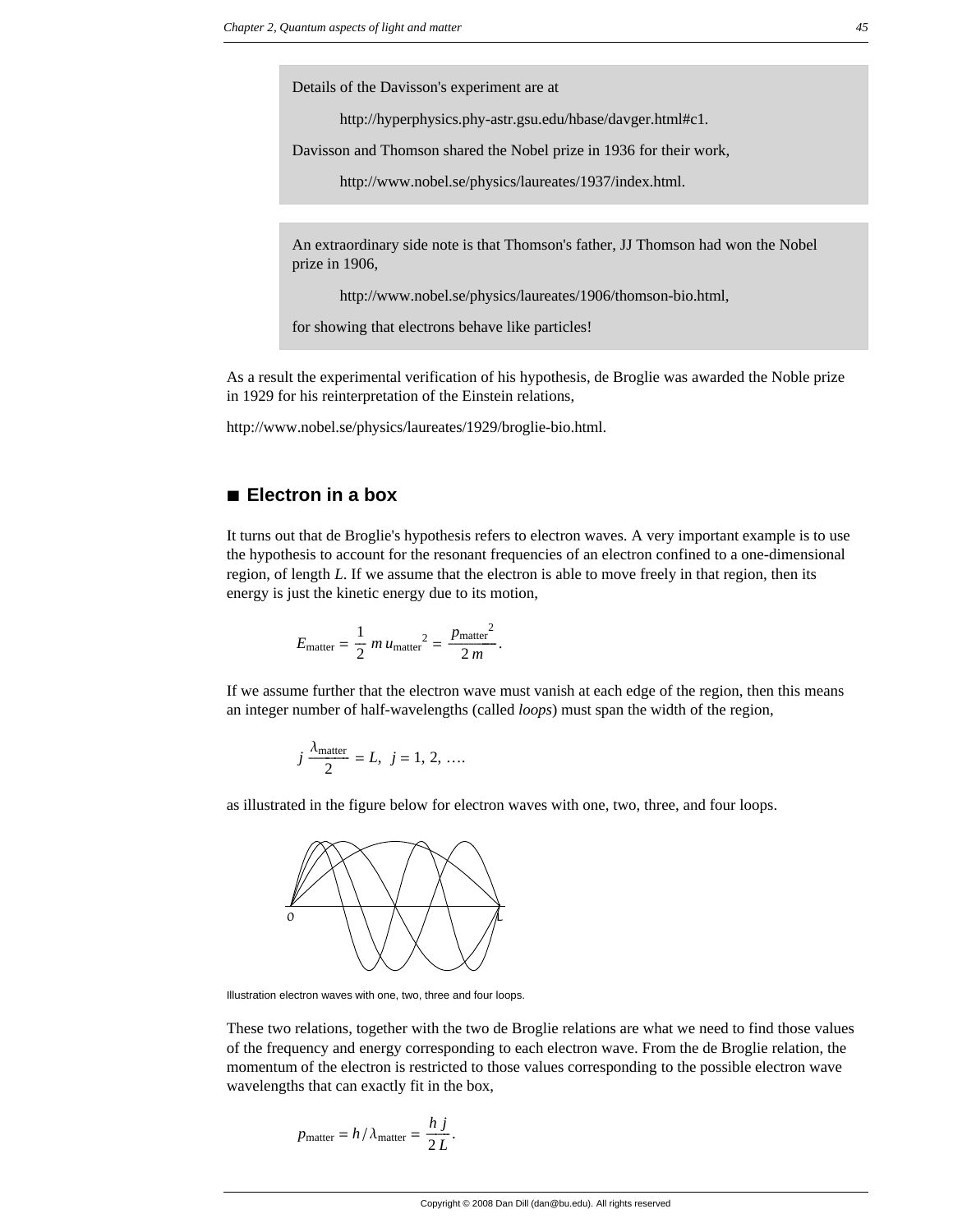This means that the kinetic energy that a particle can have is proportional to the square of the number of half-wavelengths in the matter wave,

$$
E_j = \frac{(p_{\text{matter}})^2}{2m} = \frac{h^2 j^2}{8m L^2}, \ j = 1, 2, \dots
$$

This last expression show that the electron wave can have only the only certain frequencies.

$$
\phi_j = E_j/h = \frac{h j^2}{8m L^2}, \ j = 1, 2, ....
$$

### **Absorption spectrum of an electron in a box**

Now, the frequencies corresponding to the possible energies, do *not* agree with those that we would measure for a particle confined in a one dimensional box. Here is an example that shows this. The frequency of lowest energy absorption line of an electron confined to a 1.00 nm region is  $2.73 \times 10^{14}$ Hz. But as the following question shows, this frequency does *not* agree with any of the frequencies of the matter waves of the electron.

Show that the frequencies of the first three matter waves, namely those for  $j = 1, 2$ , and 3, matter wave of such an electron are  $0.909 \times 10^{14}$  Hz,  $3.64 \times 10^{14}$  Hz, and  $8.18 \times 10^{14}$  Hz

You may have anticipated that the previous question is a bit of a trap: Should the frequencies of an electron in a box agree with the absorption frequencies? The answer is No! Here is why. Recall that the guiding principle of our analysis of the interaction of light with matter is that the light frequency must match the frequency,

$$
v_{\text{cloud}} = |\phi_j - \phi_k| = \frac{h}{8mL^2} |j^2 - k^2|,
$$

of oscillation of the electron cloud resulting from the mixture of two different electron waves. It is crucial to understand that while de Broglie's relations allow us to associate a frequency and energy with an electron wave, this de Broglie frequency does *not* correspond to any frequency seen in the spectrum of the matter. The frequencies we *do* see in spectra are *always* determined by *differences of electron wave frequencies*.

> Show that the frequency lowest energy absorption line of an electron confined to a 1.00 nm one-dimensional region is indeed equal to  $2.73 \times 10^{14}$  Hz.

Calculate the frequencies of the next two absorption lines of an electron confined to a 1.00 nm one-dimensional region. Answer:  $7.27 \times 10^{14}$  Hz,  $1.36 \times 10^{15}$  Hz.

Calculate the de Broglie frequencies of the electron waves with three and four loops. Answer:  $8.18 \times 10^{14}$  Hz,  $1.45 \times 10^{15}$  Hz.

Use the de Broglie frequencies of the electron waves with three and four loops energies and the de Broglie frequency for the one-loop electron wave to calculate the frequencies of the next two absorption lines. Answer:  $7.27 \times 10^{14}$  Hz,  $1.36 \times 10^{15}$  Hz.

### **Estimating the size of a molecule**

Here is a worked example showing how to estimate the size of a molecule.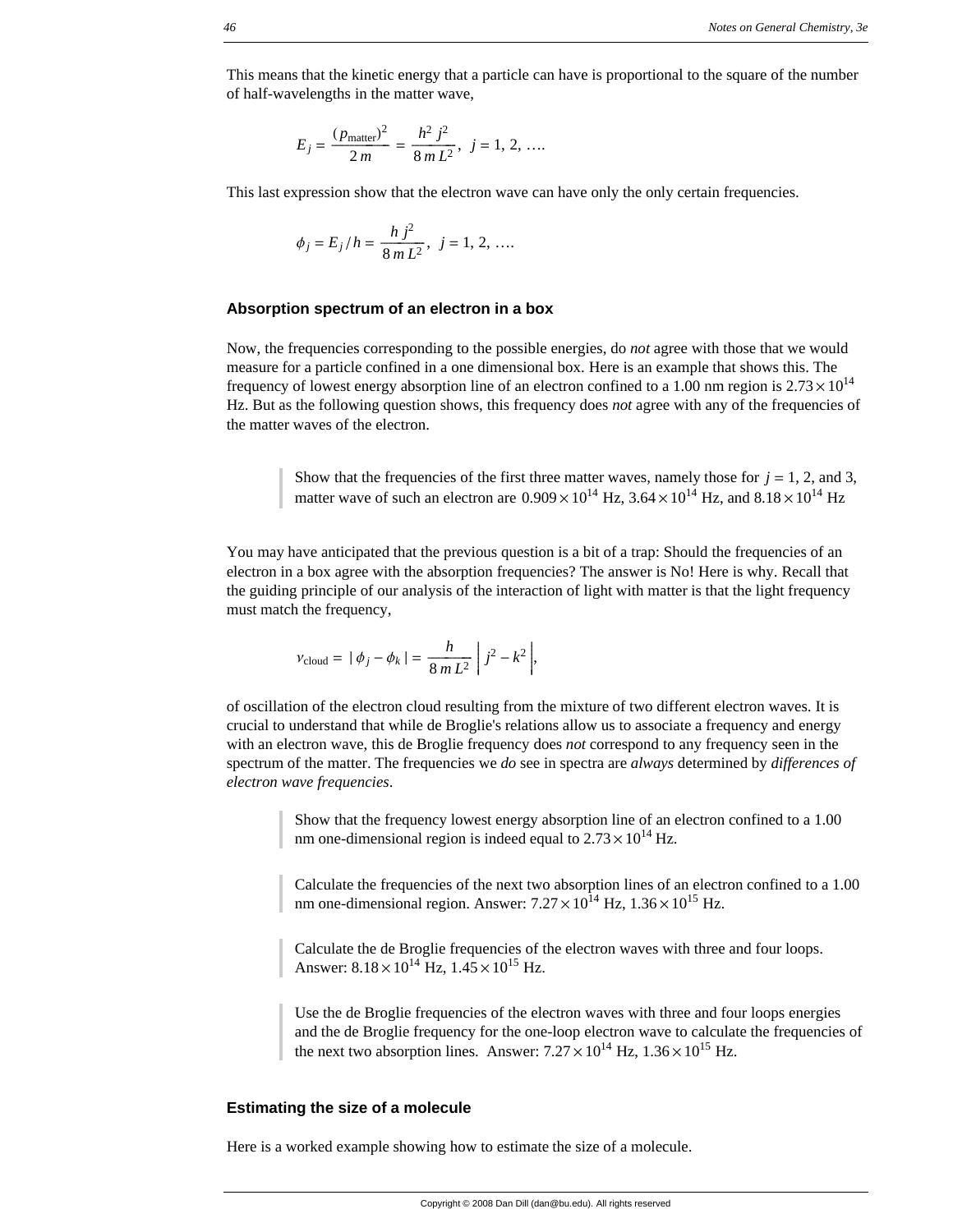The lowest three electron wave frequencies of a molecule are  $\phi_1 = -5 \times 10^{13}$  Hz,  $\phi_2 = -4 \times 10^{13}$  Hz, and  $\phi_3 = -2 \times 10^{13}$  Hz. The energy of an electron confined to a one-dimensional region of length *L* is  $j^2 h^2 / (8 mL^2)$ , where *j* is the number of loops in the electron wave. Use this one-dimensional model to estimate the size, *L*, of the molecule. Express you answer in  $A = 10^{-10}$  m = 0.1 nm state circle whether your result is reasonable as a molecular dimension.

The stated frequencies are negative and so cannot be used in the energy formula, since when the square root is taken *L* would come out imaginary. More fundamentally, the only thing we can measure using light are electron wave frequency *differences*. So, the idea is to use the model to match the frequency differences. Note that the model is only approximate, because the stated (observed) three electron wave frequencies do not obey those predicted by the model in that the model frequencies are positive and increase quadratically, while observed frequencies are negative and do not obey quadratic variations.

The light frequency that interacts with the model system by mixing the two lowest waves of the model system is

$$
|\phi_2 - \phi_1| = (E_2 - E_1)/h = \frac{3 h}{8 mL^2}.
$$

Solving for *L* we get

$$
L = \sqrt{\frac{3 h}{8 m \mid \phi_2 - \phi_1 \mid}} = \sqrt{\frac{3 \times 6.6 \times 10^{-34} \text{ kg m}^2/\text{s}}{8 \times 9.1 \times 10^{-31} \text{ kg (5-4) } 10^{13}/\text{s}}} \times \frac{1 \text{ Å}}{10^{-10} \text{ m}} = 52 \text{ Å}.
$$

This is a reasonable size for a large molecule.

### **The orange of carrots**

Carrots appear orange because they absorb light in the cyan region of the spectrum. Model this cyan absorption as being due to that of an electron confined in a one-dimensional region of length *L*, and so estimate the length of the molecule in carrots that accounts for their color. Assume the cyan absorption is at 450 nm. The energy of an electron confined to a one-dimensional region of length *L* is  $j^2 h^2 / (8 mL^2)$ , where *j* is the number of loops in the electron wave. Assume that the light mixes the two lowest energy electron waves.

The light mixes the two lowest waves of the model system, and so

$$
h c/\lambda_{\text{light}} = \phi_2 - \phi_1 = (E_2 - E_1)/h = \frac{3 h}{8 mL^2}.
$$

Solving for *L* we get

$$
L = \sqrt{\frac{3 h \lambda_{\text{light}}}{8 m c}} = \sqrt{\frac{3 \times 6.6 \times 10^{-34} \text{ kg m}^2 / \text{s} \times 450 \times 10^{-9} \text{ m}}{8 \times 9.1 \times 10^{-31} \text{ kg} \times 3.0 \times 10^8 \text{ m/s}}} \times \frac{1 \text{ Å}}{10^{-10} \text{ m}} = 6.4 \text{ Å}.
$$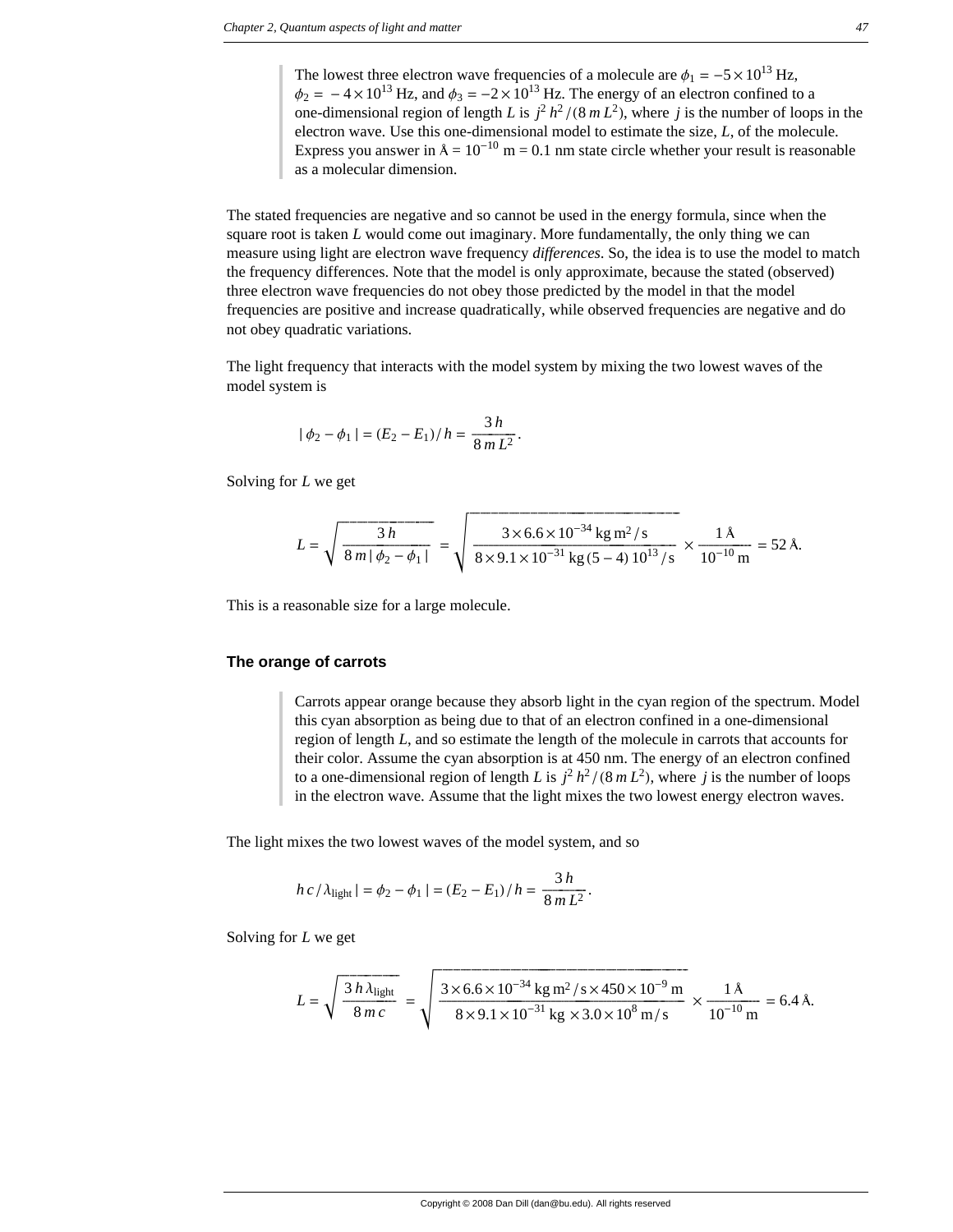# **Mathematical details (optional)**

The ideas that we have presented are the essence of how light and matter interact, and your goal should be to become comfortable with what we have done up to this point.

The remainder of this chapter provides the details on which these ideas are based. It is meant to address questions about quantum aspects of light and matter that you may have wondered about. However, this material is *not* required.

# **à Particles of light**

At about the same time that Einstein made his analysis of the photoelectric effect, he also proposed his *special theory of relativity*, based on the extraordinarily puzzling experimental finding in 1887 by Michelson and Morley that (strictly, in a given medium such as air or a vacuum) light always has the same speed, *independently of the speed of the source of the light*.

This does not seem to have much to do with the quantum nature of atoms and light, but a consequence of special relativity is the prediction that quanta of light also have momentum, and so in this sense behave like particles of matter. This was the first hint of what is now known as the *wave-particle duality*.

> Michelson's paper, with Edward W. Morley, "On the Relative Motion of the Earth and the Luminiferous Ether," American Journal of Science (vol. 35, 1887, p. 333-45), is available at

http://www.aip.org/history/gap/PDF/michelson.pdf,

and a biography and further resources are available at

http://www.aip.org/history/gap/Michelson/Michelson.html.

Michelson was the first American scientist to win a Nobel Prize (1907),

http://www.nobel.se/physics/laureates/1907/michelson-lecture.html

Einstein developed his theory of special relativity in order to account for how it could be that light always has the same speed, whether the light source is moving or not. To see how strange this behavior of light is, let's imagine instead that we fire a bullet from a gun just as Superman flies by at the speed of the bullet (being Superman, he could go faster, of course!). Since Superman has matched his speed to that of the bullet, to him the speeding bullet appears to be standing still. Now, if instead of firing a bullet, we set of a flash bulb just as Superman flies by, Superman being Superman, he'll naturally speed up to catch the light. The most amazing thing, however, is that no matter how fast Superman goes, the light recedes from him at exactly the same speed as it recedes from us. From Superman's point of view of the light from the flash bulb, it as if he is standing still, no matter how fast he is going! For some reason, light seems to disobey the rules about the speed of a projectile being relative to its source!

> An exceptionally introduction to these ideas is Edwin F. Taylor and John Archibald Wheeler, Spacetime Physics: Introduction to Special Relativity, 2nd edition (1992) W H Freeman & Co.; ISBN: 0716723271,

http://www.amazon.com/exec/obidos/ASIN/0716723271/dandillcom.

The extension by Einstein to reference frames accelerating with respect to one another is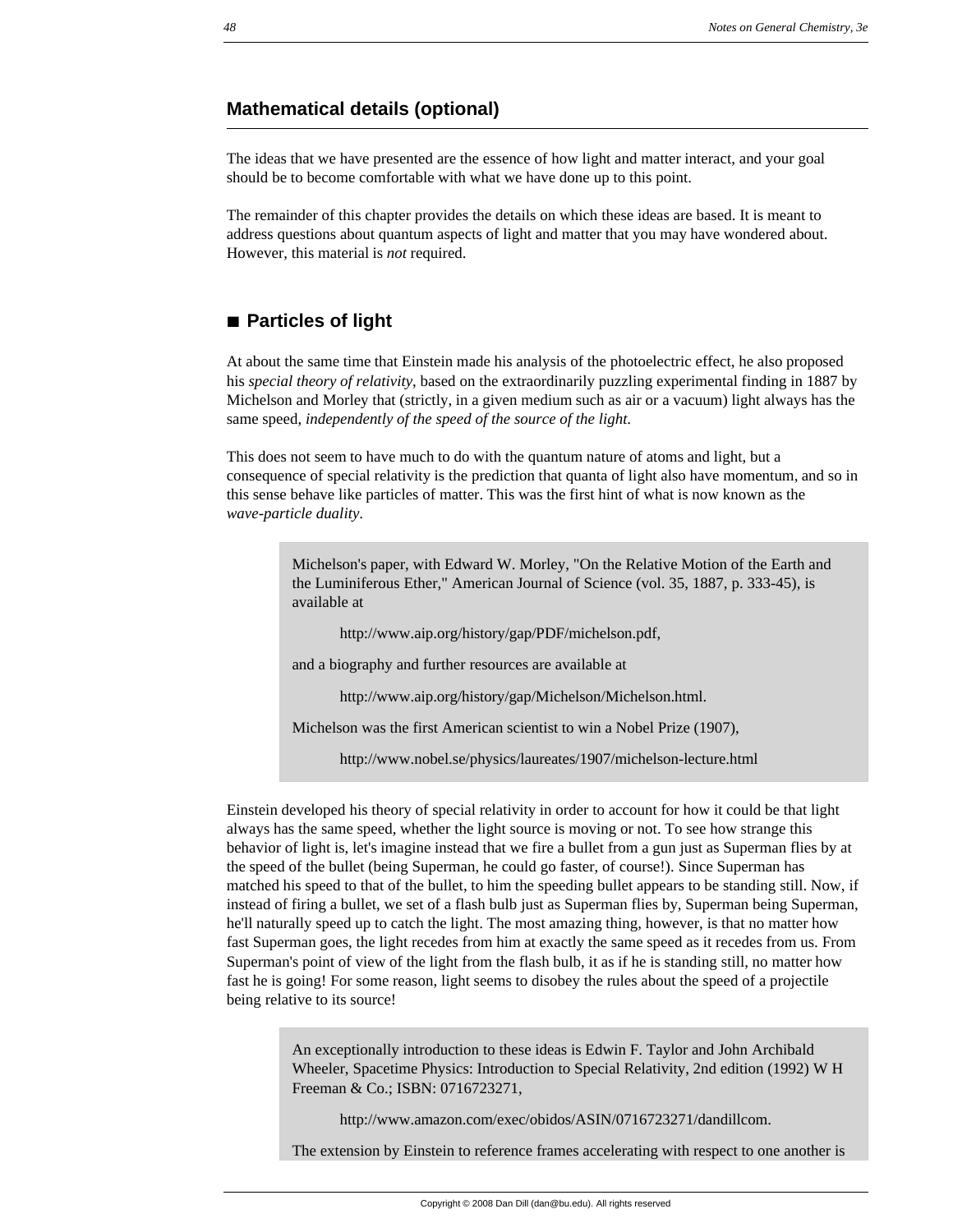called general relativity, and a very accessible treatment of the key consequences of general relativity is Edwin F. Taylor and John Archibald Wheeler, Exploring Black Holes: Introduction to General Relativity, 1st edition (2000), Benjamin/Cummings; ISBN: 020138423X,

http://www.amazon.com/exec/obidos/ASIN/020138423X/dandillcom.

The essence of Einstein's theory to account for this very strange behavior of light is the following remarkable prediction: *time proceeds at different rates* in a stationary frame of reference (us) and a moving frame of reference (Superman) in just the right amount so that light is always measured to travel the same distance in a given time. There is much more to the story (a very nice exposition is *Space and time in the modern universe*, by P. C. W. Davies), and the incredible end result is Einstein's famous relation,

$$
E = mc^2,
$$

expressing the equivalences between mass and energy.

The first thing to appreciate about the mass-energy relation is that the mass, *m*, is not the ordinary mass of an object, which we denote as  $m_0$ , but instead it is related to it as

$$
m = m_0 / \sqrt{1 - \left(\frac{u}{c}\right)^2}.
$$

where  $u$  is the speed of the particle. Speeds encountered in everyday experience result in a negligible in increase in mass.

> Calculate the ratio,  $m/m_0$ , as a result of a 3 gram bullet moving at 600 mph. It may be helpful to use logarithms to evaluate the ratio. Answer: 1.0000000004.

For particle speeds close to the speed of light, the increase in mass becomes very significant.

Calculate the ratio,  $m/m_0$ , as a result of a 5 gram bullet moving at 95% of the speed of light. Answer: 3.2.

A crucial feature of the relation is that *the mass m becomes infinite as its speed v approaches the speed of light*.

> Calculate the ratio,  $m/m_0$ , as a result of a 2 gram bullet moving at the speed of light. Answer:  $\infty!$

A consequence of this mass relation is that it would require an infinite amount of energy to accelerate a mass to the speed of light. This is why anything with mass may only move *slower* than the speed of light.

On the other hand, since light itself *does* move at speed *c*, we must conclude that *the rest mass of light is* 0!

In the limit that the speed of a mass is very much smaller than the speed of light, then we can approximate the mass as

$$
m = m_0 \left\{ 1 + \frac{1}{2} \left( \frac{u}{c} \right)^2 - \ldots \right\}
$$

and so approximate the energy of matter as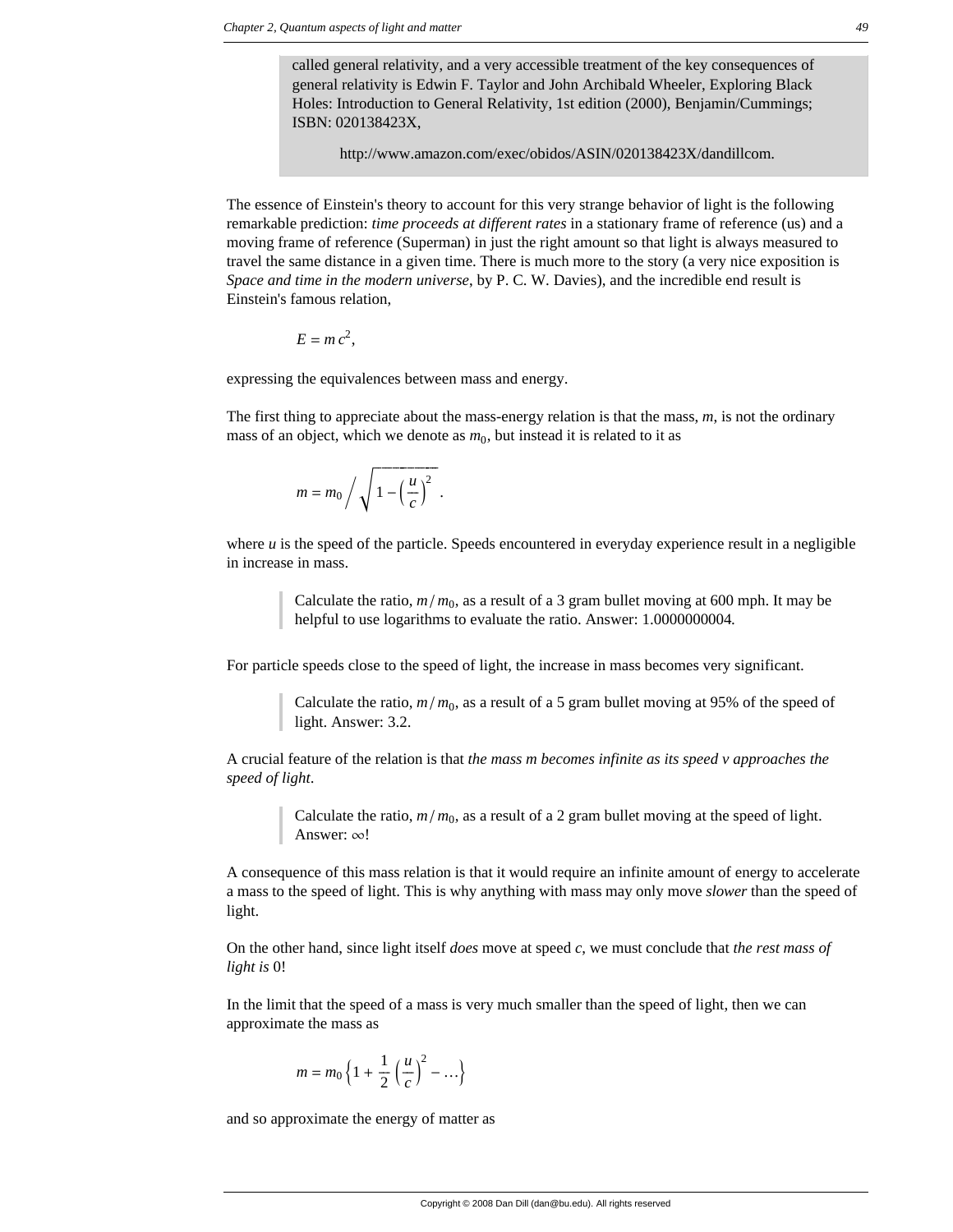$$
E_{\text{matter}} = m_0 c^2 + \frac{1}{2} m_0 u^2 - \dots
$$

That is, the energy is just the ordinary kinetic energy,  $m_0 u^2 / 2$ , plus an additional so-called *rest mass energy, m*<sup>0</sup> *c*2. All matter has such rest mass energy. (It is rest mass energy that is released in *nuclear fusion*, in which two masses combine to form a new mass smaller than their sum, with the difference released as energy.)

You may be surprised at how large you own rest mass energy is!

I weigh about 170 lb = 77 kg. Show that my rest mass energy is  $6.9 \times 10^{18}$  J!

This is a huge amount of energy, by everyday measures.

I am a rower and on a good day am able to achieve speeds in a one-person shell (called a single scull) of 5 m/s. Show that then my kinetic energy is 1000 J. Actually, the value is a little more when the mass of the shell (about 27 pounds) and oars are taken into account.

Typically, kinetic energy is a negligible fraction of a particles rest mass energy.

It turns out that light also has a mass, and so energy, even though light has no rest mass. To see this, we need to rewrite the Einstein mass-energy equation in a form that makes clear the distinction between particles with a rest mass, and light, which has no rest mass. We do this by using the relation between *m* and  $m_0$ , squaring both sides of Einstein's equation and then rearranging to get

$$
E^{2}\left\{1-\left(\frac{u}{c}\right)^{2}\right\}=m_{0}^{2}c^{4},
$$

or

$$
E^2 = m^2 c^2 u^2 + m_0^2 c^4.
$$

We can simplify this expression a little by using the symbol *p* for the (relativistic) momentum *m u* (*not*  $m_0 u$ ), and then taking the square root. The result is

$$
E = \sqrt{p^2 c^2 + m_0^2 c^4}.
$$

Carry out the steps described to obtain this expression for the energy.

Now, since light has no rest mass, this expression when applies to light becomes

$$
E = p c.
$$

But what is this the energy of? Einstein's proposal was that *this is not the total energy of light but the energy of just one photon of light energy*. That is, Einstein said that

$$
E_{\text{photon}} = p c.
$$

Now the extraordinary thing about this proposal by Einstein is that it amounts to saying that a photon of light energy also has a momentum  $p = E_{\text{photon}}/c!$  Since we have already determined that the energy of a photon is  $h v$ , this means that the momentum of a photon is

$$
p_{\text{photon}} = h \, \nu / c = h / \lambda.
$$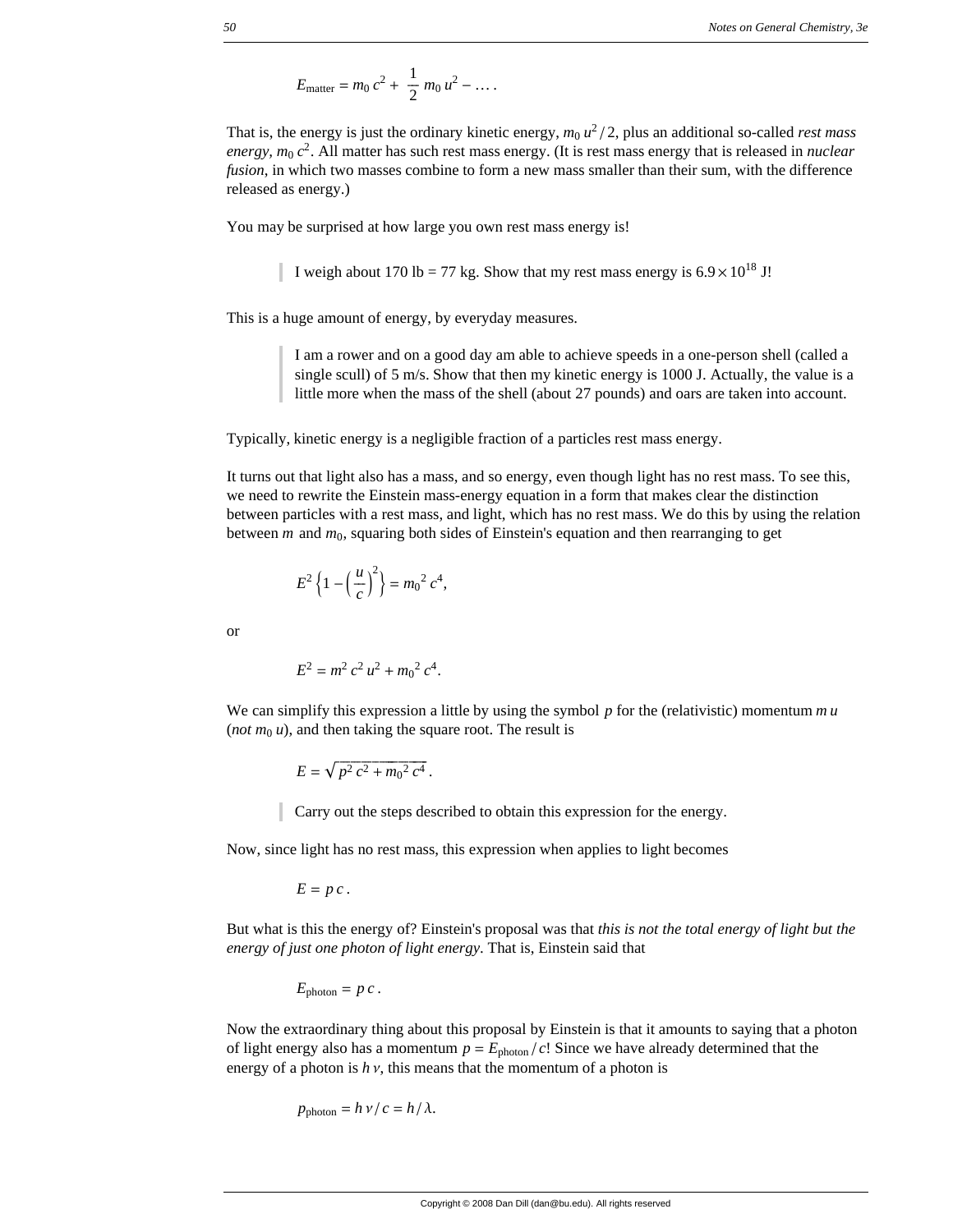The two relations,  $E_{\text{photon}} = h v$  and  $p_{\text{photon}} = h/\lambda$ , taken together imply a profound expansion of our conception of how light interacts with matter. While many properties of light—the way it moves through space, how it is dispersed into colors in a prism, how it is focus by lenses, etc.—are well described terms of waves of electric and magnetic fields, Einstein proposed that the *interaction* of light with matter has distinctly particle-like character of exchanging fixed amounts of energy and momentum with matter. That is, while exchanging fixed amounts of energy can be taken as just the way the oscillating fields that compose light tug on matter, proposing that a photon also has momentum suggests that in some sense light must interact with matter as one billiard ball does with another. And that is quite peculiar.

> A fluorescent bulb emits light of several different wavelengths from each major region of the visible spectrum so that to our eyes its light appears white. Assume that a 45 watt fluorescent bulb emits equal amounts of red, green and blue light. Assume that there are  $2 \times 10^{19}$  photons of energy given of each second at the blue wavelength 450 nm. Calculate the total momentum in the blue light emitted each second, Answer:  $3 \times 10^{-8}$  kg m/s

This momentum is equivalent to  $3 \times 10^{-6}$  kg cm/s = 0.003 g cm/s,. If the light were focused in a single direction, we could think of this being the same momentum as a stream on 3 mg objects travelling at 1 cm/s.

> Since the momentum of light is  $p_{\text{photon}} = m c$ , we can interpret the mass of a quantum to be  $m_{photon} = h/(c \lambda)$ . Calculate the "mass" of a quantum of red light ( $\lambda = 700$  nm) and of x-ray light ( $\lambda = 0.1$  nm). Answer:  $3 \times 10^{-36}$ kg,  $2 \times 10^{-32}$ kg.

What wavelength light would has a photon mass equal to the electron mass? Answer: 0.002 nm

It is important to understand that the relation  $E = p c$  is true *only* for light, that is, only when the rest mass, *m*0, is zero. That is, it is *not* true for matter, for which the rest mass is *not* equal to zero, and the velocity is always less than *c*.

### **Measuring the momentum of light: Compton scattering**

So peculiar was Einstein's proposal that quanta of light carry a fixed amount of momentum, it was not accepted as so until it was verified by direct measurement. The experiment was carried out in 1923 by A. H. Compton. Compton's idea was that if light had momentum, then when it's energy is transferred to an electron, its momentum should also be transferred.

What Compton measured was the momentum imparted to an electron initially at rest by the absorption of one photon. He found that increase in the momentum was not equal to the momentum of the photon, but only a fraction of the momentum. However, he also measured that following the absorption of the light by the electron, light of longer wavelength was emitted by the electron (due to its motion).

The emission of a light of longer wavelength suggested to Compton that the amount of momentum transferred to the electron may be a measure of the momentum difference between a photon of the incident and emitted light. It turns out that if he assumed, according to Einstein's proposal, that the momentum of the photons of the absorbed light was  $h/\lambda_{\text{absorb}}$  ed and that of the photons of the emitted light was  $h/\lambda_{\text{emitted}}$ , then the n the increase in wavelength,  $\lambda_{\text{emitted}} - \lambda_{\text{absorbed}}$ , that he observed accounted precisely for the momentum gained by the electron.

The gist of Compton's analysis is (1) that momentum of the absorbed photon is partitioned between the emitted photon and the electron (momentum conservation)

> $\vec{p}$ photon,absorbed =  $\vec{p}$ photon,emitted +  $\vec{p}$ electron,scattered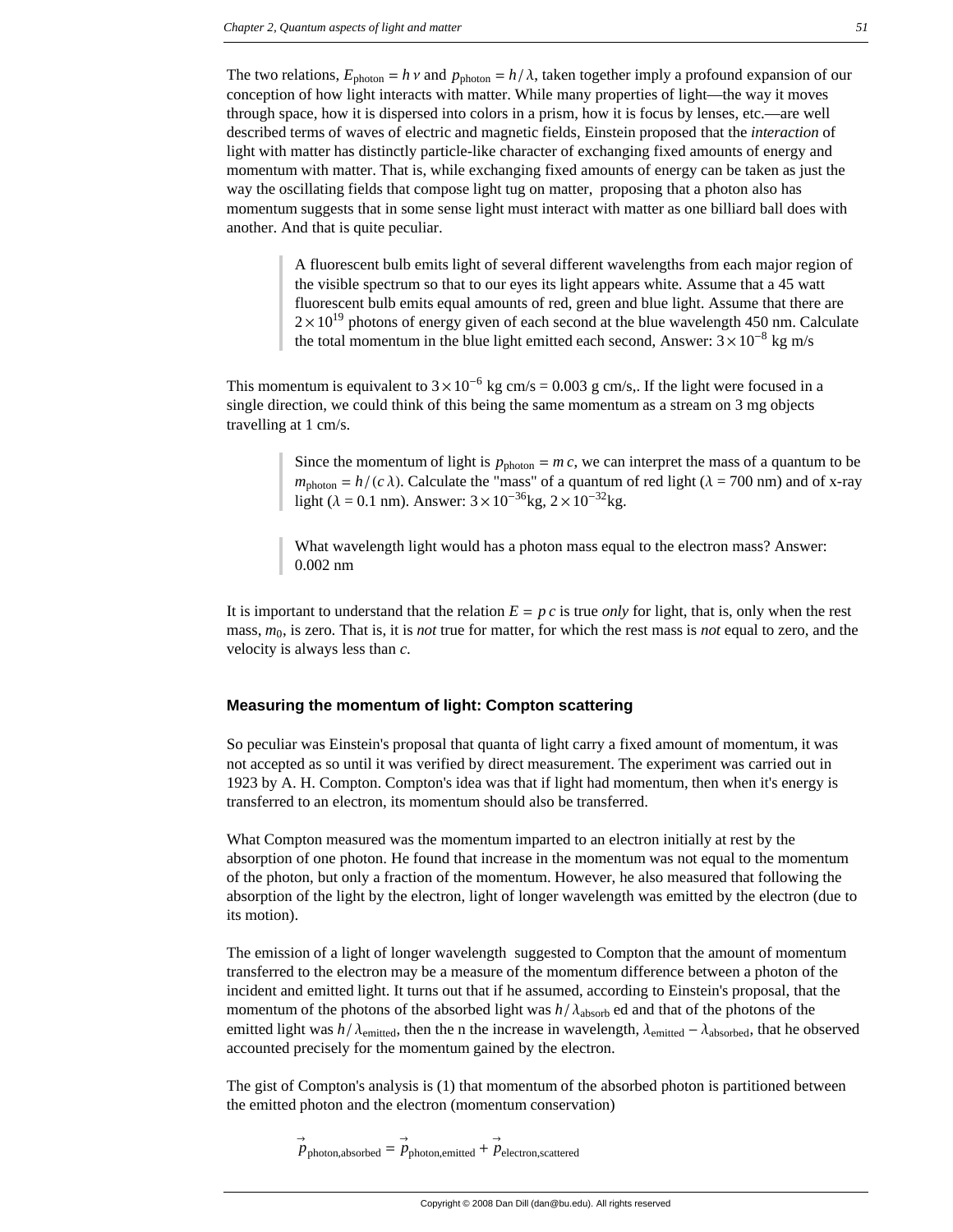(since the electron is initially assumed to be at rest, its momentum is zero and so not included on the left hand side of this equation), and (2) that the combined energy of the absorbed photon and the electron before the absorption (energy conservation).

$$
m_{0,e}c^2 + h c / \lambda_{\text{absorbed}} = \sqrt{m_{0,e}^2 c^4 + p_{e,\text{scattered}}^2 c^2} + h c / \lambda_{\text{emitted}}
$$

He then used these tow relations to show that

$$
\lambda_{\text{emitted}} - \lambda_{\text{absorbed}} = \frac{2 h}{m_{0,e} c} \sin^2(\theta/2)
$$

where  $\theta$  is the angle at which the emitted photon is detected relative to the direction of the absorbed photon's light beam. The greater the angle, the greater the transfer of momentum to the electron and so the greater the increase of the wavelength of the light as a result of the interaction.

> The quantity  $h/(m_{0,e} c)$  is known as the Compton wavelength. Show that its value is 0.0024263 nm.

Calculate the wavelength difference between an absorbed photon and one emitted along direction 10° and along direction 90°. Answer: 0.0000368611 nm, 0.00242631 nm.

Do the relative values of these wavelength shifts make sense physically?

Details of Compton's calculation are at

http://scienceworld.wolfram.com/physics/ComptonEffect.html,

and you can explore the calculations interactively at

http://hyperphysics.phy-astr.gsu.edu/hbase/quantum/compdat.html#c1.

Compton's paper is "A quantum theory of the scattering to X-rays by light elements," Phys. Rev. 21, 483–502 (1923),

http://www.aip.org/history/gap/PDF/compton.pdf.

In the paper Compton concludes that the "experimental support of the theory indicates very convincingly that a radiation quantum carries with it directed momentum as well as energy." A biography of Compton is available at

http://www.aip.org/history/gap/Compton/Compton.html.

In this way, the momentum of photon came to be accepted. And in this way Compton won his Nobel prize in 1927, http://www.nobel.se/physics/laureates/1927/compton-bio.html.

# ■ What's waving in a matter wave?

The first step in answering this question is to see what the mathematical expression is for the matter wave. The first thing to try is to rewrite the general expression for a wave that we have discussed,

$$
\psi(x, t) = a \sin[2\pi(x/\lambda - v t)].
$$

using the de Broglie relations. The result is

$$
\psi(x, t) = a \sin[2\pi(x/\lambda_{\text{matter}} - \phi_{\text{matter}} t)] = a \sin[(p_{\text{matter}} x - E_{\text{matter}} t)/\hbar],
$$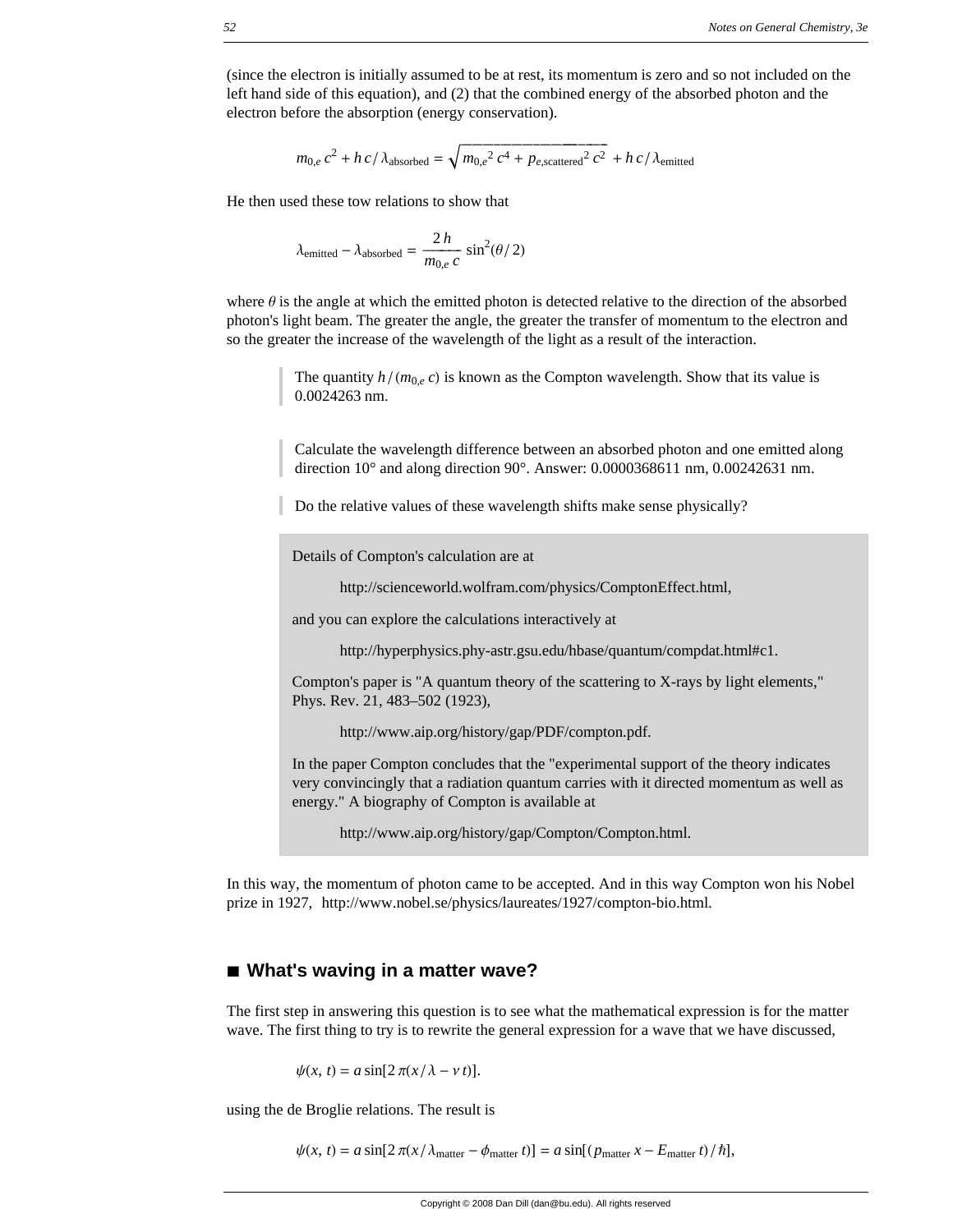where  $\hbar$ , pronounced "h bar," is the standard abbreviation for  $h/(2\pi)$ . We can interpret this expression as meaning that the matter wave is moving, with phase velocity

$$
u_{\phi} = \phi_{\text{matter}} \lambda_{\text{matter}}.
$$

For example, for a particle confined to a one-dimensional region of width *L*, in which it moves freely, the phase velocity is

$$
u_{\phi} = \frac{h \, j}{4 \, m \, L}.
$$

Use the expressions we have found for the energy and wavelength of such a particle to show that this expression for the phase velocity is true.

Calculate the phase velocity of an electron confined to a one-dimensional 1.00 nm region when it has the lowest possible energy. Answer:  $1.82 \times 10^5$  m/s. This illustrates that the phase velocity of such an electron is much less than that of light.

It turns out that this form of the matter wave is not quite right. One of the requirements of the quantum description of matter that has a definite energy is that the time variation of its matter wave be

 $e^{-iE_{\text{matter}}t/\hbar}$  (time variation of matter wave with energy  $E_{\text{matter}}$ ).

In this expression, e is the base of the natural logarithm and  $i = \sqrt{-1}$  (and so  $i^2 = -1$ ). The factor  $e^{-iE_{\text{matter}}t/\hbar}$  is an example of what is known as a *complex exponential*. A general complex exponential  $e^{ix}$  is a special combination of sine and cosine known as the *Euler relation*,

$$
e^{-ix} = \cos(x) - i\sin(x),
$$

and so  $e^{-iE_{\text{matter}}t/\hbar} = \cos(E_{\text{matter}}t/\hbar) - i\sin(E_{\text{matter}}t/\hbar).$ 

Show that 
$$
e^{i\pi/2} = i
$$
,  $e^{i\pi} = -1$ ,  $e^{i3\pi/2} = -i$ , and  $e^{i2\pi} = e^0 = 1$ .

In terms of the exponential time dependence, the matter wave for a particle in a box with energy *E*matter is

$$
\psi(x, t) = a \sin(p_{\text{matter}} x) e^{-i E_{\text{matter}} t/\hbar}.
$$

To focus our attention on this particular form of the time dependence in matter waves, let's write a general matter wave (in one dimension) as

$$
\psi(x, t) = \psi(x) e^{-iE_{\text{matter}}t/\hbar},
$$

with the understanding that  $\psi(x)$ , the spatial part of the matter wave, is different for different kind of systems; for example,  $\psi(x) = a \sin(p_{\text{matter}} x / \hbar)$ . As we will now see, there are two very good reasons why time needs to appear in a matter wave that has a definite energy,  $E_{\text{matter}}$ , in terms of the complex exponential  $e^{-iE_{\text{matter}}t/\hbar}$ .

The first reason is that then matter in its lowest energy state will be stable, in the sense that it cannot drop to a still lower energy state by emission of light energy.

The second reason is that then interaction of light with charged particles makes them oscillate at frequencies determined by *differences* of de Broglie frequencies (and so, particle energies).

Here is a worked example illustrating these ideas.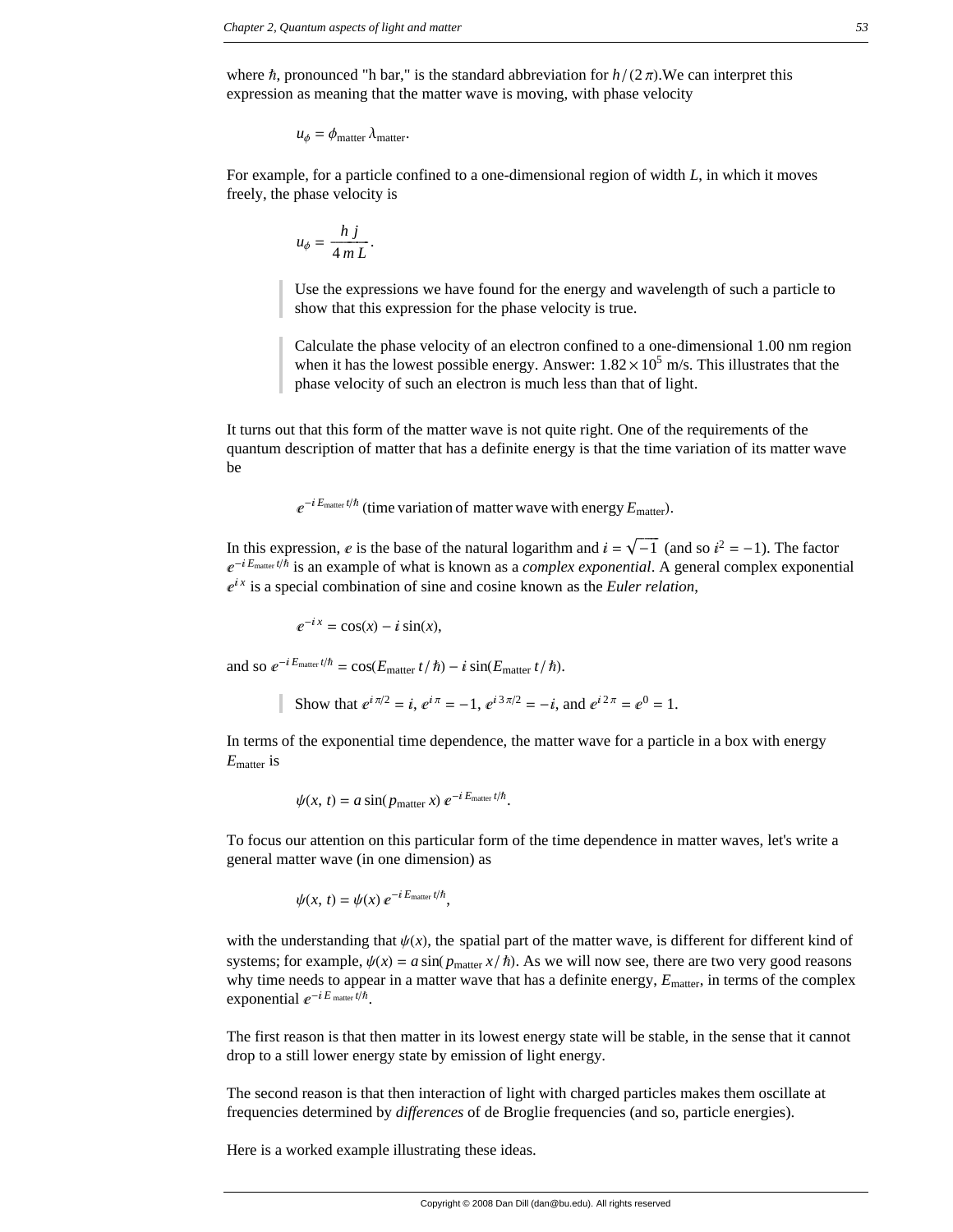The lowest three electron wave frequencies of a molecule are  $\phi_1 = -7 \times 10^{13}$  Hz,  $\phi_2 = -6 \times 10^{13}$  Hz, and  $\phi_3 = -1 \times 10^{13}$  Hz. Assume the electron is described by electron wave with frequency  $\phi_2$ . Show that the molecule *cannot* absorb light of frequency  $|\phi_2|$ .

Answer: The electron cloud made from electron wave with frequency  $\phi_2$  does not move, since  $\exp(-i 2 \pi \phi_2 t) \exp(+i 2 \pi \phi_2 t) = \exp(0) = 1$ ; that is, there is no possibility of an electron cloud moving at frequency  $|\phi_2|$ .

# ■ **Born interpretation: What's waving is** *probability amplitude*

It was Max Born who provided the answer that we use today. Born postulated that matter waves, or *wavefunctions* as they are more commonly known today, are oscillations of *probability amplitudes*. Probability amplitudes have physical meaning according to the following *recipe* (or rule):

> The product of a wavefunction corresponding to time increasing (flowing forward) and the same wavefunction corresponding to time decreasing (flowing backward) is the *probability density* of the particle.

The formulation of Born's recipe in terms of a time-symmetric prescription is due to John Cramer, *Transactional interpretation of quantum mechanics*, Reviews of Modern Physics, Volume 58, 1986, pages 647–687. A very nice, qualitative discussion of this interpretation is given in John Gribbin, *Schrodinger's Kittens and the Search for Reality (*Little Brown & Company, 1995, ISBN 0316328383), pages 223–247.

This is a real mouthful, so let's digest it a bit at a time.

First, about probability density: The terminology probability density is used because in three dimensions, the product has the dimensions probability *per unit volume*. To know the *probability* of a particle being within a small volume  $dV$  centered at a particular point in space, we need to multiply the probability density there by the small volume.

If we are working in just one dimension, the probability density has the dimensions probability *per unit length*. To know the *probability* of a particle being within a small distance  $dx$  centered at a particular point in one dimension, we need to multiply the probability density there by the small length.

> How would you use probability density to determine probability working in two dimensions?

It is because of this connection between the wavefunction and probability that wavefunctions are sometime referred to as probability *amplitudes*.

Second, about the direction of time: A neat device to change the direction of time in a wavefunction is to replace everywhere  $\mathbf{i}$  by  $-\mathbf{i}$ ; this replacement is called *complex conjugation*, and a function *f* (*x*, *t*) to which complex conjugation has been applied is written *f* (*x*, *t*)<sup>\*</sup>. So we can write the probability of a particle represented by a wavefunction  $\psi(x, t)$  being within  $dx$  of a particular place, say *x*<sup>'</sup>, is

$$
\psi(x',t)^* \psi(x',t) dx = \psi(x')^* e^{iE_{\text{matter}}t/\hbar} \psi(x') e^{-iE_{\text{matter}}t/\hbar} dx = \psi(x')^* \psi(x') dx = |\psi(x')|^2 dx.
$$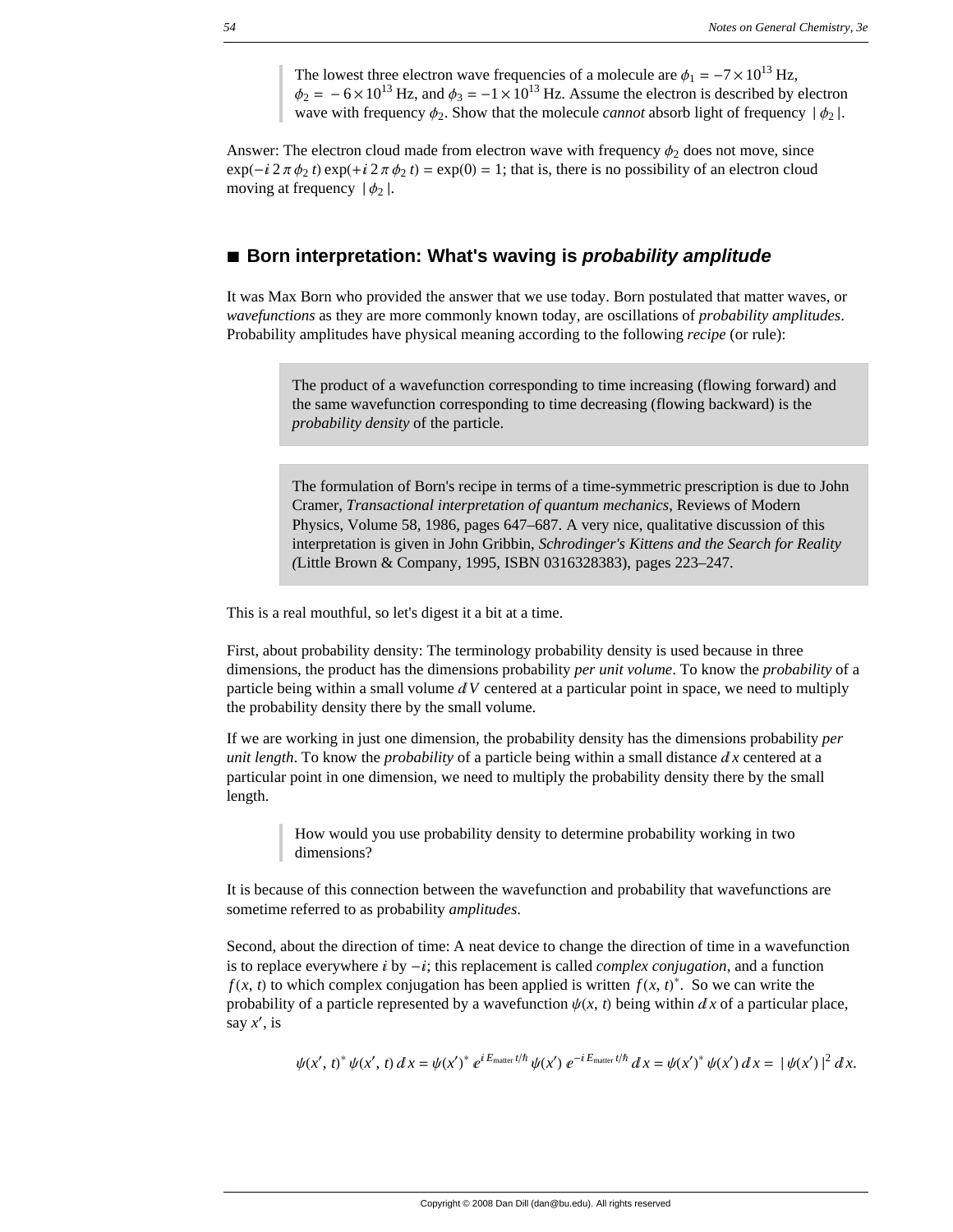Here we have introduced the standard notation  $|f(x)|^2$  for the product of a function and its complex conjugate. The crucial feature of Born's recipe is that whenever the wavefunction has a definite energy, then probabilities computed from it *are independent of time*, since the complex exponentials cancel,

$$
e^{iE_{\text{matter}}t/\hbar} e^{-iE_{\text{matter}}t/\hbar} = e^0 = 1.
$$

For this reason, we say a particle with a well defined energy is in a *stationary state*, in that its probability density not change over time.

In three dimensions, the probability of the electron being within a volume  $dr$  centered at a particular place, say  $\mathbf{r}' = (x', x', x')$ , is

$$
\psi(\mathbf{r}',t)\psi(\mathbf{r}',-t)\,d\mathbf{r} = |\psi(\mathbf{r}')|^2\,d\mathbf{r}.
$$

The probability of finding the particle within a larger region, say (for one dimension) between  $x = a$ and  $x = b$ , is

$$
\int_a^b |\psi(x)|^2 dx.
$$

Since a particle must be found *somewhere*, the Born recipe requires that the probability of finding it anywhere at all must be one,

$$
\int_{-\infty}^{\infty} |\psi(x)|^2 dx = 1.
$$

This relation is known as the *normalization condition* and wavefunctions that satisfy this condition are said to be *normalized*.

### **Calculating probability densities**

To get familiar with calculating probabilities from wavefunctions, let's use as example a wavefunction of a particle confined in the region  $0 \le x \le 1$ ,

$$
\psi(x) = \sqrt{2} \, \sin(2\,\pi\,x).
$$

Here is the corresponding probability density,



Probability density of a particle confined to the region  $0 \le x \le 1$ .

The essence of computing probabilities of a particle being within a region  $\Delta x$  of a particular place  $x_0$ is to multiply the probability density at  $x_0$  by the width of region,  $|\psi(x_0)|^2 \Delta x$ .

What is the probability of finding the particle within  $\Delta x = 0.01$  of  $x_0 = 0.25$ ? Answer: 0.02.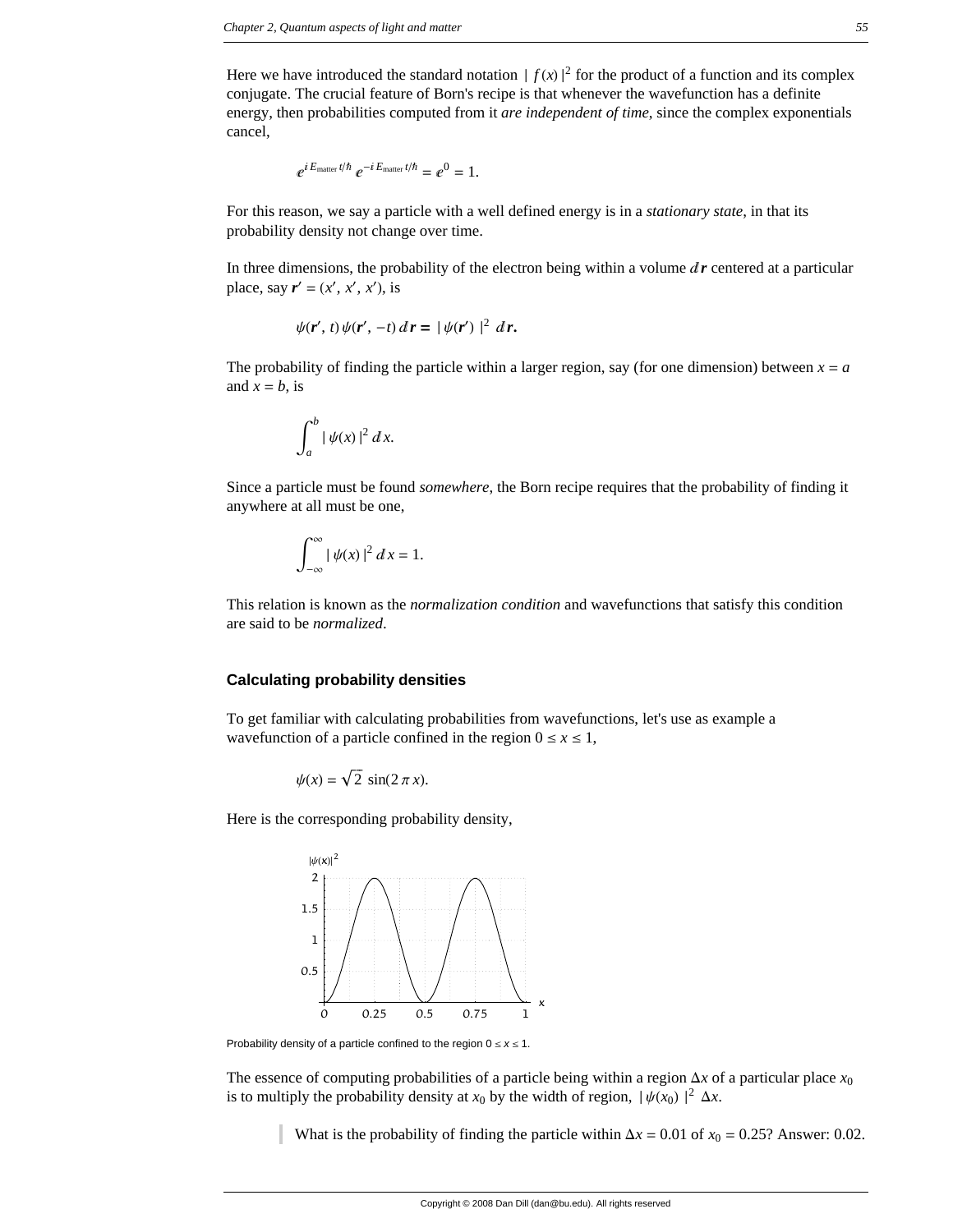What is the probability of finding the particle within  $\Delta x = 0.01$  of  $x_0 = 0.125$ ? Answer: 0.01.

What is the probability of finding the particle within  $\Delta x = 0.01$  of  $x_0 = 0.50$ ? Answer: 0.

Computing probabilities using  $|\psi(x_0)|^2 \Delta x$  assumes that  $\psi(x)$  changes negligibly over the region  $\Delta x$ . If the region is so large that this is not the case, we can still easily approximate probabilities by using rectangular areas.

For example, we can estimate the probability of the particle being somewhere in the region  $0 \le x \le 0.25$  by evaluating the area of the rectangle of width equal to  $\Delta x = 0.25$  and height equal to the value of the probability density,  $|\psi(x = 0.125)|^2 \approx 1$ , evaluated at the midpoint of the region,  $x = 0.125$ . This is illustrated in the following figure.



The result is  $|\psi(x = 0.125)|^2 \Delta x = 1 \times 0.25 = 0.25$ .

Use the rectangle illustrated in the following figure to estimate the probability of finding the particle within  $\Delta x = 0.25$  of  $x_0 = 0.25$ ? Answer: 0.4.



Such estimates can be made as exact as we wish by spanning the region with increasing numbers of adjacent small rectangles. Of course, in the limit of infinitesimally narrow rectangles we have the result from calculus that the calculation reduces to an integral. For the example wavefunction here, the general expression for the probability of finding the particle somewhere in the region  $a \le x \le b$  is

$$
\int_{a}^{b} \psi(x)^{2} dx = 2 \int_{a}^{b} \sin^{2}(2 \pi x) dx = b - a + \frac{\sin(4 \pi a) - \sin(4 \pi b)}{4 \pi}.
$$

Using this expression, we can evaluate the exact value of the previous problem to be 0.41. In practice, however, we can make quite reasonable estimates by careful choice of a single rectangle, or at most just a few.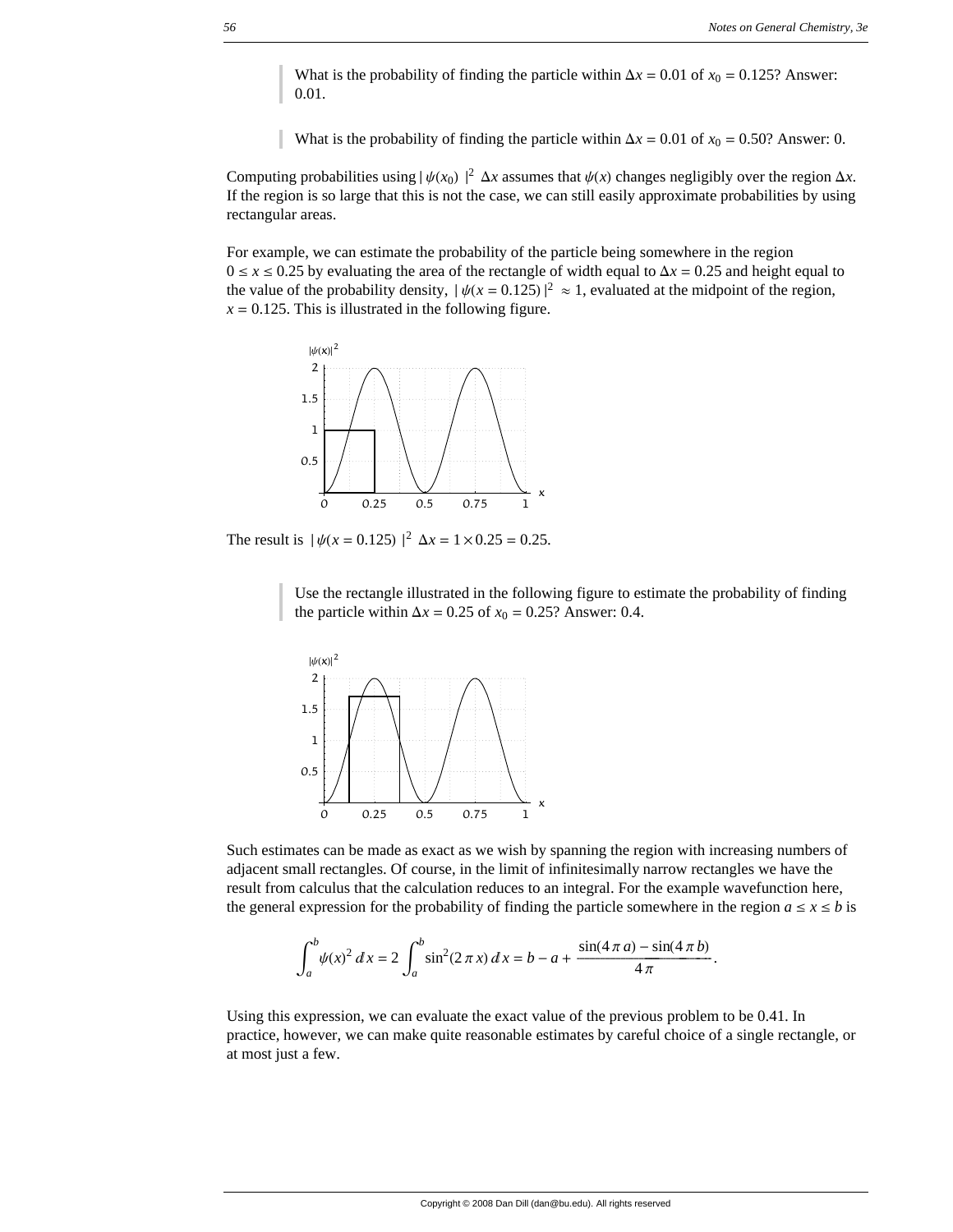Use the calculus result given above to show that the probability of finding the particle somewhere between  $x = 0$  and  $x = 1$  is 1. That is, show that the wavefunction is normalized.

Use the result of the previous problem, but without using the calculus result quoted above and without using any rectangles, to show that the probability of the particle being in the region  $0 \le x \le 1/2$  is exactly 1/2.

#### **Are wavefunctions real?**

It is crucial to understand that the Born recipe gives only *indirect* physical meaning to the wavefunction, as a means to compute probabilities. In particular, as far as we know today, the wavefunction itself does not appear to be directly accessible. Indeed, so far as I am aware we do not have any experimental evidence of the physical reality of wavefunctions; that is, wavefunctions are abstract quantities rather than physical objects, and so in this sense they may simply be calculational tools.

# **à How does light make electrons jiggle?**

The Born interpretation tells us how matter waves relate to physical reality. With this insight, let's return to the question of how interaction of light with charged particles makes them oscillate at frequencies determined by *differences* of de Broglie frequencies (and so, particle energies).

The key is to recall that light interacts with matter by causing its charged particles to oscillate in synchrony with the oscillation of the electric field of the light. So, we need to understand how light can make an electron jiggle.

Heisenberg's first paper on quantum mechanics addressed this question.

W. Heisenberg, "Quantum-theoretical re-interpretation of kinematic and mechanical relations," Z. Phys. 33 (1925) 879-893. A translation of this paper into English, and also of most of the other key works on the creation of quantum mechanics is in B. L. van der Waerden, "Sources of Quantum Mechanics," (Dover, 1968, ISBN 0-486-61881-1).

The challenge (and what Heisenberg set himself to) is to identify something in matter that (1) has the needed frequency of oscillation, proportional to a *difference* of atom energies, but (2) that at the same time does not lead to motion of charges in matter in the absence of light. The reason for requiring no motion of charges in the atom in the absence of light is that such motion would cause atoms to emit light when no light is present (which they do not) and quickly collapse (which they do not) due to the loss of energy to light. That is, the question is how to account for oscillation in the atom in the presence of light, but to have no oscillation—and so no radiative collapse—if no light is present?

Heisenberg won the Nobel prize for his answer. Heisenberg knew he had to associate something with each possible energy value of the electron that, when connected to another energy value, would result in a frequency proportional to the *difference* of the energy values.

The essence of Heisenberg's approach amounts to the following three steps (Heisenberg did not lay them out separately, however). First is the idea we have already introduced, to associate with the spatial matter wave,  $\psi_{\text{atom},j}(x)$ , corresponding to each possible energy value,  $E_j$ , of the electron, the complex exponential  $e^{-i2\pi E_{\text{atom},j} t/h} = e^{-i\omega_{\text{atom},j} t}$ ; that is, to express the matter wave of the *j*-th energy level as

$$
\Psi_j(x, t) = \psi_j(x) e^{-i \omega_{\text{atom},j} t}.
$$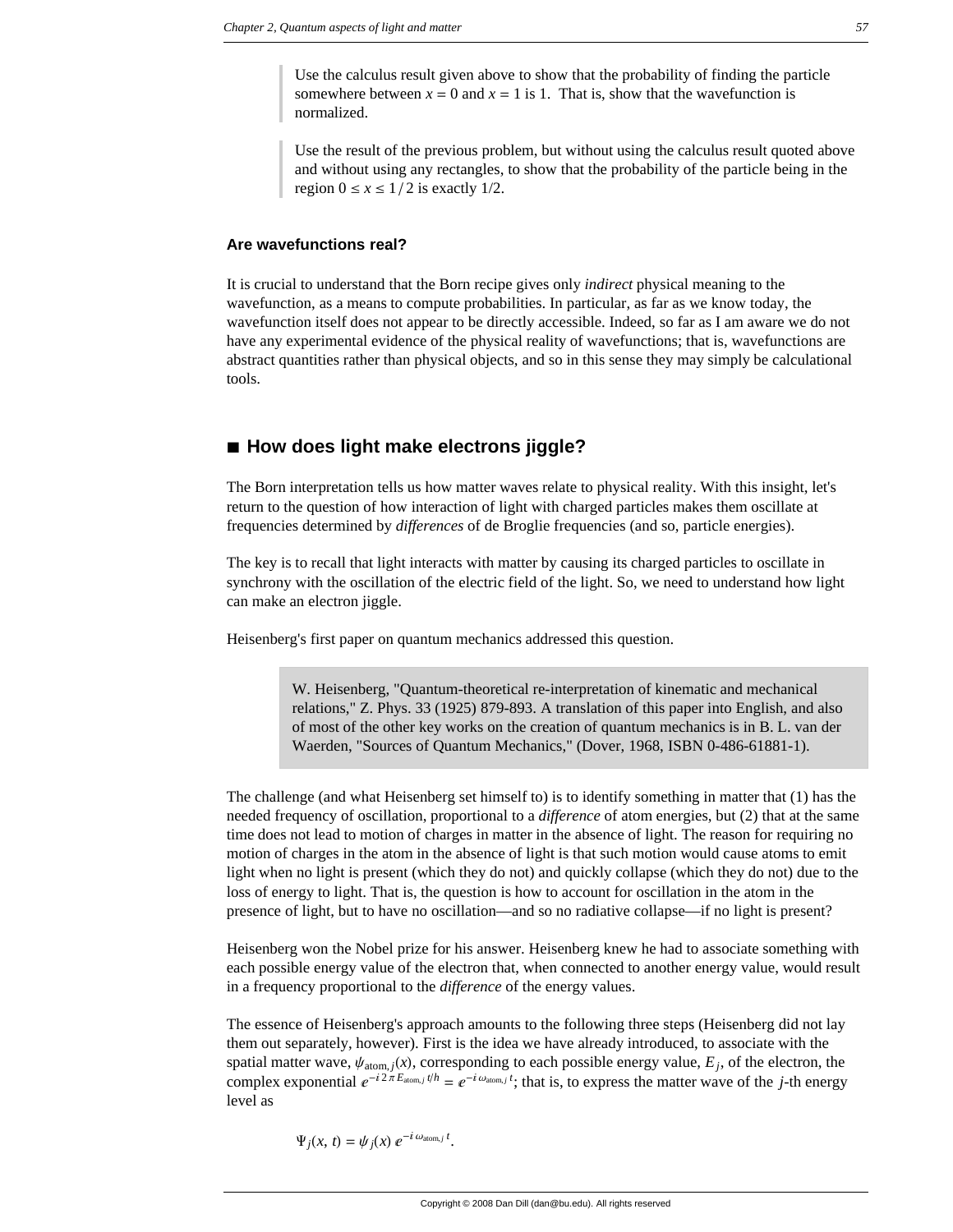Next, is the idea that the effect of the light on the atom was to produce a *mixture of two matter waves*, say,

 $\psi_j(x) e^{-i \omega_{\text{atom},j} t} + \psi_k(x) e^{-i \omega_{\text{atom},k} t}$ .

Finally, Heisenberg postulated that interaction with light results in a spatial distribution of electron charge given by Born recipe (which he anticipated), the product of the mixture of matter waves and their time reversed mixture, for the two energy levels,

$$
\begin{aligned} \n\mid \psi_j(x) \, e^{-i \omega_{\text{atom},j} \, t} + \psi_k(x) \, e^{-i \, \omega_{\text{atom},k} \, t} \mid^2 = \\
\psi_j(x)^2 + \psi_k(x)^2 + 2 \, \psi_j(x) \, \psi_k(x) \cos[(\omega_{\text{atom},k} - \omega_{\text{atom},j}) \, t].\n\end{aligned}
$$

Here, for simplicity, we assume the spatial parts of the wavefunctions are real and so that complex conjugation is moot for them.

> Show that this expression is correct, using the consequence of the Euler relation that  $e^{ix} + e^{-ix} = 2 \cos(x)$ .

The key feature of this result is that the distribution of the electron probability density, and so the electron charge distribution, oscillates with the required frequency, given by the *difference of the de Broglie frequencies*.

Let's see how Heisenberg's approach works for an electron in a one-dimensional box and an electron in a hydrogen atom.

#### **Example: Electron in a one-dimensional box**

We know that for an electron in bound electron to interact with light, it must oscillate at the frequency of the light. The matter wave of an electron with energy  $E_n$  is

$$
\psi_n(x,\,t)=\sqrt{2/L}\,\sin(k_n\,x)\,e^{-i\,\omega_n\,t},
$$

where the factor  $\sqrt{2/L}$  insures the wavefunction is normalized.

If you have had calculus, you can confirm that the wavefunction is normalized by verifying that 
$$
\int_{0}^{L} \left[\sqrt{2/L} \sin(k_n x)\right]^2 dx = 1.
$$

Such an electron with fixed energy *cannot oscillate*, since its probability density is independent of time,

$$
\psi_n(x, t)^* \psi_n(x, t) = \left(\sqrt{2/L} \sin(k_n x) e^{-i \omega_n t}\right)^* \left(\sqrt{2/L} \sin(k_n x) e^{-i \omega_n t}\right) = \frac{2}{L} \sin^2(k_n x).
$$

For there to be oscillation at a particular frequency, the matter wave of the electron must be a mixture of matter waves for different energies. The simplest such mixed matter wave is

$$
\Psi(x, t) = \frac{1}{\sqrt{2}} \left\{ \psi_1(x, t) + \psi_2(x, t) \right\} = \frac{1}{\sqrt{L}} \left\{ \sin(k_1 x) e^{-i \omega_1 t} + \sin(k_2 x) e^{-i \omega_2 t} \right\},
$$

where the factor  $1/\sqrt{2}$  insures the mixture is normalized.

Show that if  $\psi_1$  and  $\psi_2$  are normalized, then this mixture of them is normalized.

The probability density corresponding to this mixed matter wave,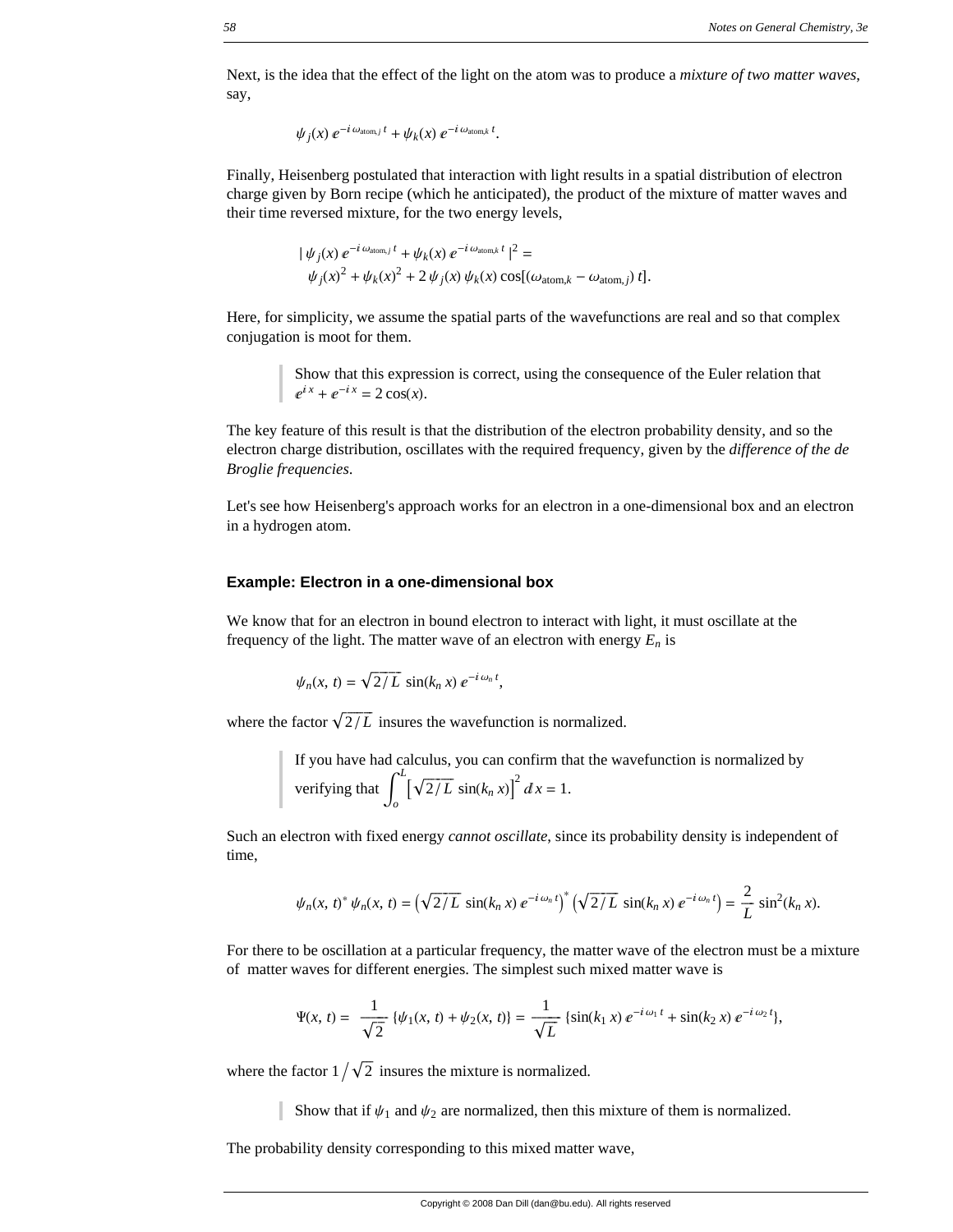$$
\Psi(x, t)^{*} \Psi(x, t) = \frac{1}{L} \left\{ \sin^{2}(k_{1} x) + \sin^{2}(k_{2} x) + 2 \sin(k_{1} x) \sin(k_{2} x) \cos[(\omega_{2} - \omega_{1}) t] \right\}
$$

does oscillate, at frequency  $\omega = \omega_2 - \omega_1$ , just as required by the Einstein energy-frequency relation.

Here is a visualization of the oscillation of the probability density.



Probability density on an electron in a one-dimensional box of width *L* interacting with light of angular frequency  $\omega$  equal to the difference in angular frequency of the lowest and next lowest energy of the electron in the box. This frequency corresponds to the fundamental absorption line of the electron in the box.

The figure shows two frequency cycles of time. In this time the electron probability density is seen to shift back and forth across the box twice, matching the oscillation of the electric field of the light of the same frequency.

### **Example: Electron in hydrogen atom**

Here is a visualization of the analogous probability density oscillation corresponding to the hydrogen atom Lyman  $\alpha$  ( $n = 1 \rightarrow n = 2$ ) absorption.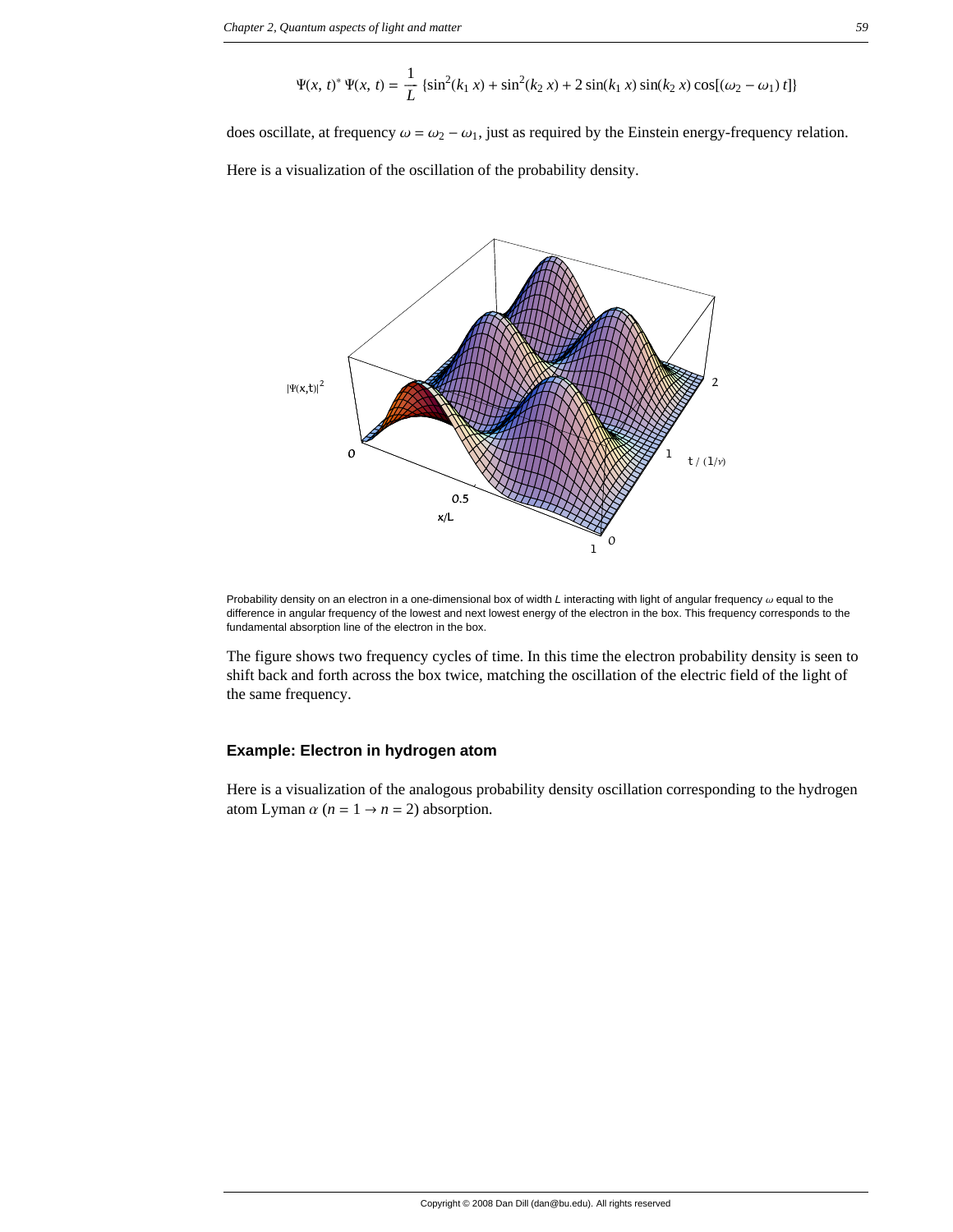

Probability density on the electron in hydrogen atom interacting with light of angular frequency  $\omega$  equal to the difference in angular frequency of the lowest ( $n = 1$ ) and next lowest ( $n = 2$ ) energy of the electron. This frequency corresponds to the Lyman  $\alpha$ absorption line of atomic hydrogen. Oscillation is along the axis, *z*, of the electric field of the light. The hydrogen atom nucleus is at  $z = 0$ .

As before, the figure shows two frequency cycles of time. The electron probability density is seen to shift back and forth from one side of the nucleus (at  $z = 0$ ) to the other twice, matching the oscillation of the electric field of the light of the same frequency.

# **à Representing a "particle" with waves: wavepackets**

At this point we know a little about what a matter wave—a wavefunction—is and how the combination of matter waves of two different energies account for the frequency of spectral lines being determined by *differences* of matter wave de Broglie frequencies.

What you may be wondering, however, is: How can a particle, which we think of as something being in a particular region of space ("here, and not there"), be represented by a wave, which is by definition spread throughout space (else its length—the distance from peak to peak—has no meaning)? That is, how can we reconcile our image of a particle as a localized object with our image of a wave as oscillating over an extended region?

A caution on the use of language:

We will show now one way to reconcile the wave aspect of electrons with the image of an electron as being a localized object—a "particle." But at a more fundamental level, whether quantum objects appear as waves or particles has meaning **only** in terms of the kinds of measurements we make on them.That is, as far as anyone knows, the so-called wave-particle duality is an inescapable aspect of every quantum object.

This duality can trap us in a thicket of fantasy that can be avoided only by being careful to **not** to ascribe to quantum objects a **preexisting** particle or wave character, but instead to do so only in terms of the **behavior** exhibited in measurements we make upon them. That is, if in a measurement a quantum object appears as a particle, that does **not** mean that the object behaved as a particle **before** we measured it. In particular, quantum mechanics tells us **nothing** about what quantum objects are before we make measurements on them.

For example, if you find yourself visualizing an electron, say, either as a particle or as a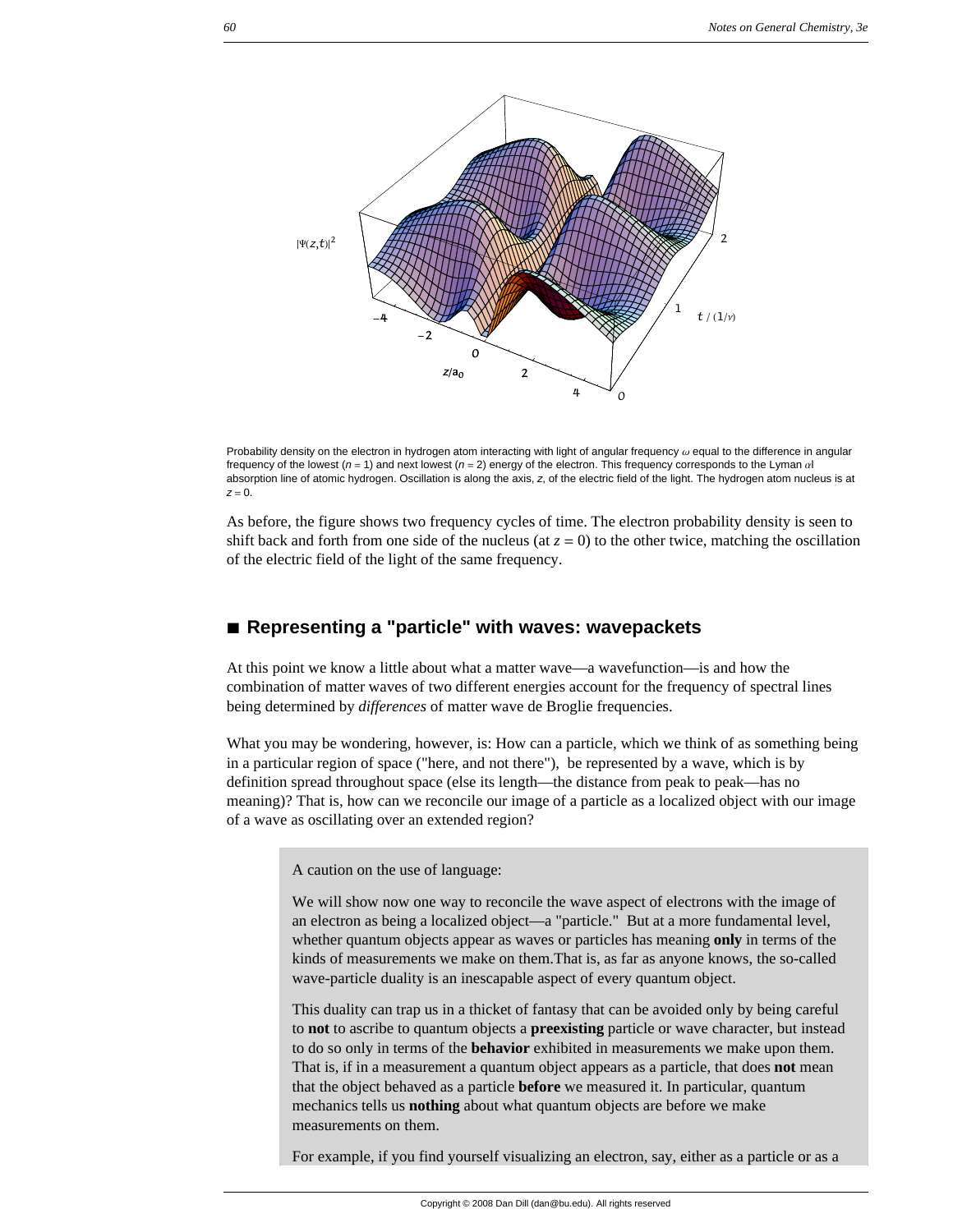wave, then you are indulging in fantasy as far as quantum mechanics is concerned. Please keep this in mind when we speak of something as behaving as a wave or as a particle.

In particular, we are now going to see how to represent quantum objects as being localized in space. This is quite different than to say (incorrectly) that we are now going to see how to represent localized quantum objects, for quantum objects have no such characteristic except in terms of measurements made on them

We might agree that perhaps an electron does behave as a wave inside an atom. But surely it behaves as a particle as it traces out images on the insides of the cathode rays tubes of our televisions and CRT computer monitors. (Remember, as noted above, such language is unjustified by quantum mechanics, but seems reasonable to us because objects in our everyday world can be talked about as *either* waves or particles.)

In fact it *is* possible to reconcile a wave picture and a localized particle picture, by using the property of waves that they oscillate between *positive and negative values*, for this means waves can cancel each other out (*destructive interference*) or reinforce one another (*constructive interference*), depending on their relative wavelengths and phases. We can use wave interference to construct combinations of wavefunctions—a so-called *wavepacket*—that can have any degree of localization that we choose. Highly localized particles, in particular, are wavepackets composed of wavefunctions with so many different wavelengths that the wavefunctions interfere destructively everywhere except in a small region of space. This small region where the resulting probability amplitude is large is "where the particle is."

#### **Wavepacket example**

The equal mixture of  $\psi_1(x, t)$  and  $\psi_2(x, t)$  that we used to understand how light makes an electron jiggle is a simple example of a *wavepacket*—a combination of waves of different energies and so different wavelengths. That example illustrated two key aspects of all wavepackets. The first, which we have focused on earlier, is that, because they are composed of wavefunctions with different energies, wavepackets *move*. The second, which we investigate now, is that the wavepacket has a different shape than its parts, owing to wavefunction interference. It is this second aspect that allows us to tailor a wavepacket to be localized over a narrow region.

Remember, the key idea is that the more different wavelengths we combine in a wavepacket, the more localized is the resulting wavepacket and so probability density. We have already seen how mixing wavefunctions of different energies results in motion, so here we focus instead on the effect, for a given time, of the number of wavefunctions we add to the mixture.

For convenience, let's set the value of time to be  $t = 0$ . Then a simple extension of the two-wavefunction mixture is a mixture

$$
\Psi(x) = \frac{1}{\sqrt{N}} \left\{ \psi_1(x, 0) + \psi_2(x, 0) + \psi_3(x, 0) \dots + \psi_N(x, 0) \right\}
$$

of *N* lowest energy wavefunctions  $\psi_i(x, 0) = \sqrt{2/L} \sin(i \pi x/L)$  of a particle confined to the region  $0 \le x \le L$  but free to move within that region. (The factor  $1/\sqrt{N}$  makes the total probability computed from the wave packet equal to one.) For example, here is the wavepacket consisting of equal amounts of the three lowest-energy wavefunctions

$$
\Psi(x) = \sqrt{\frac{2}{3}} \left\{ \sin(\pi x/L) + \sin(2\pi x/L) + \sin(3\pi x/L) \right\}.
$$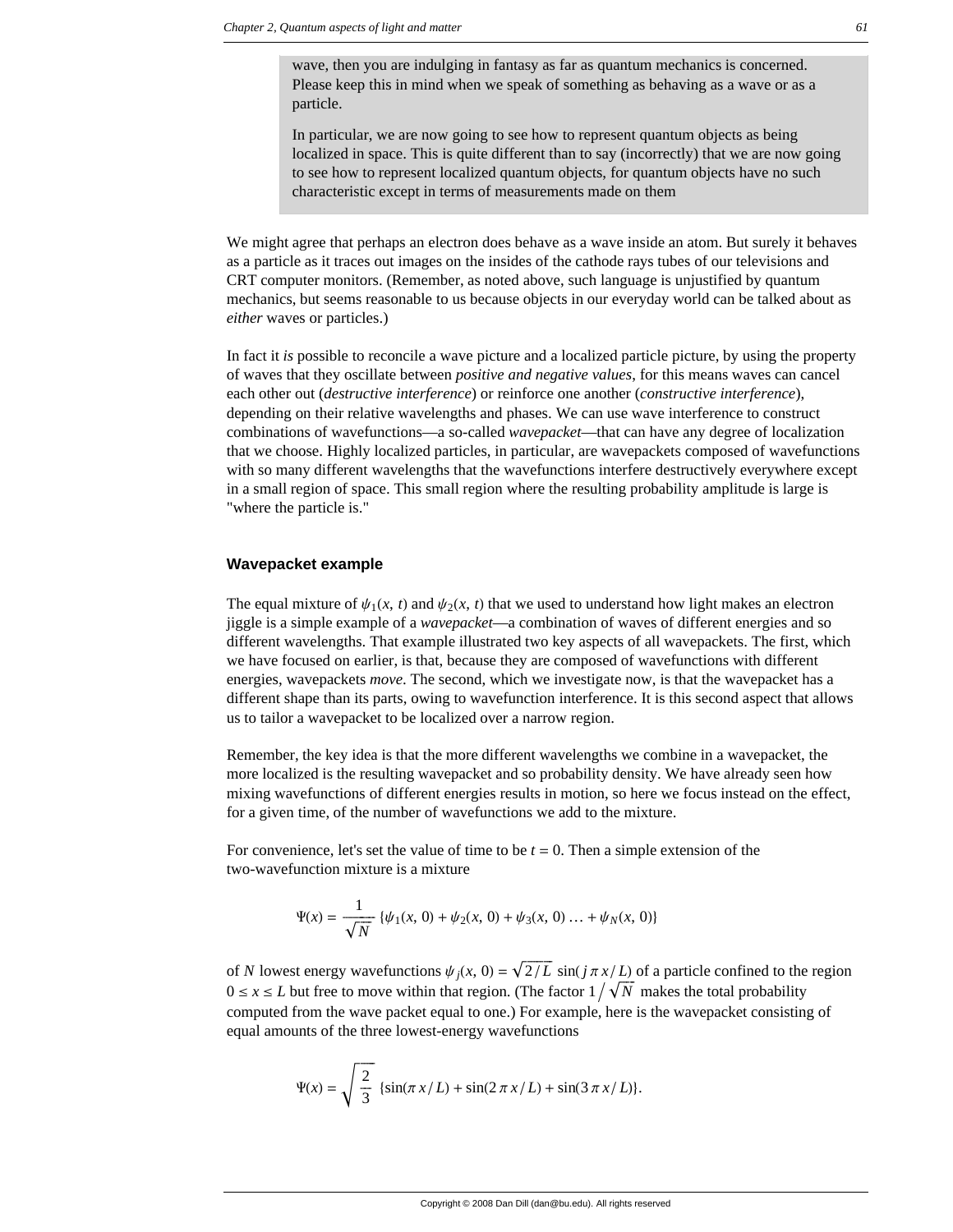To illustrate the effect of increasing the number of different wavefunctions in the wavepacket, here are the probability densities corresponding to this wavepacket, and to the wavepackets consisting of equal amounts of the five and ten lowest-energy wavefunctions.



Probability density of wavepackets consisting of equal amounts of the three (lowest leftmost peak), five, and ten (highest leftmost peak) lowest-energy wavefunctions of a particle confined to the one dimensional region of  $0 \le x \le L$ .

We see that as the number of different wavelengths increases, the wavepacket becomes increasingly peaked and so localized near the left edge of the region.

We can illustrate the effect of the number of different wavefunctions in the wavepacket on its localization more strikingly with a surface plot of probability density versus number of wavefunctions.



Probability density of wavepackets consisting of equal amounts of the *N* lowest-energy wavefunctions of a particle confined to the one dimensional region of  $0 \le x \le L$ .